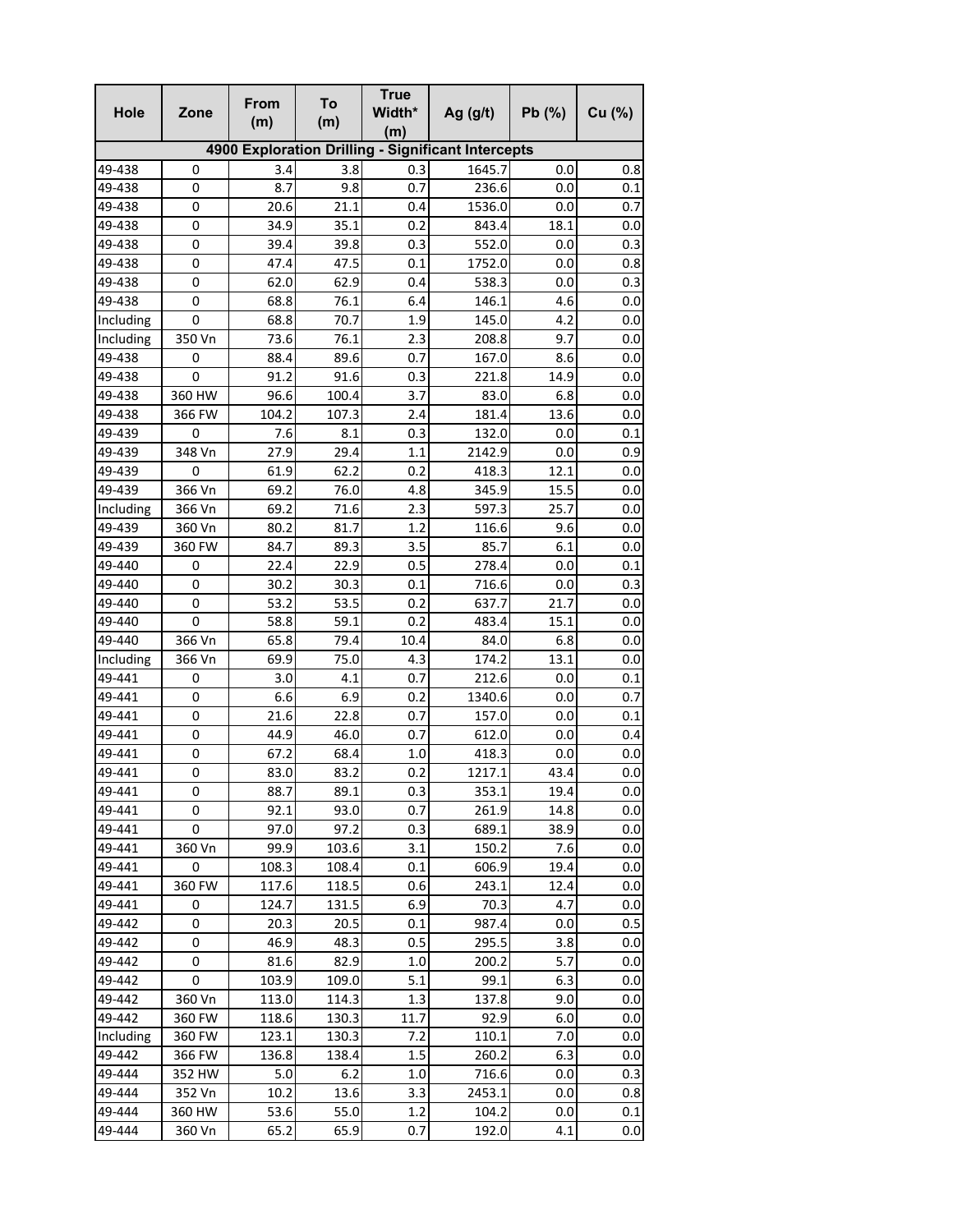| 49-444    | 0      | 69.4  | 69.7  | 0.3     | 246.5  | 8.6  | $0.0\,$ |
|-----------|--------|-------|-------|---------|--------|------|---------|
| 49-444    | 366 FW | 74.3  | 78.9  | 2.4     | 172.8  | 8.2  | 0.0     |
| 49-444    | 0      | 83.2  | 86.3  | 3.0     | 85.4   | 4.8  | 0.0     |
| 49-445    | 352 HW | 6.3   | 8.5   | 1.4     | 2556.3 | 0.0  | 0.9     |
| 49-445    | 352 Vn | 13.8  | 19.8  | $5.2$   | 1699.9 | 0.0  | 0.5     |
| Including | 352 Vn | 13.8  | 15.5  | 1.3     | 5492.9 | 0.0  | 1.6     |
| 49-445    | 0      | 41.9  | 42.0  | 0.1     | 822.9  | 0.0  | 0.9     |
| 49-445    | 366 Vn | 80.3  | 80.6  | 0.3     | 456.0  | 0.0  | 0.2     |
| 49-445    | 366 FW | 98.8  | 105.9 | 6.7     | 218.7  | 8.6  | 0.0     |
| Including | 366 FW | 100.9 | 104.5 | 2.8     | 347.0  | 14.0 | 0.0     |
| 49-446    | 352 HW | 7.0   | 8.2   | 1.1     | 1061.1 | 0.0  | 0.4     |
| 49-446    | 352 Vn | 13.9  | 15.2  | 1.0     | 304.5  | 0.0  | 0.2     |
| 49-446    | 0      | 55.2  | 55.3  | 0.2     | 846.9  | 14.0 | 0.0     |
| 49-446    | 366 Vn | 64.9  | 66.8  | 1.9     | 138.5  | 5.4  | 0.0     |
| 49-446    | 366 FW | 85.3  | 93.0  | 7.2     | 61.7   | 2.6  | 0.0     |
| Including | 366 FW | 91.9  | 93.0  | 1.1     | 146.7  | 6.0  | 0.0     |
| 49-447    | 0      | 6.9   | 7.6   | 0.5     | 6171.4 | 0.0  | 1.4     |
| 49-447    | 0      | 13.0  | 16.0  | 3.0     | 1118.1 | 0.0  | 0.6     |
| 49-447    | 0      | 21.2  | 24.1  | 2.3     | 811.9  | 0.0  | 0.4     |
| 49-447    | 360 Vn | 47.2  | 48.3  | 1.1     | 139.5  | 4.2  | 0.0     |
| 49-447    | 0      | 54.4  | 55.3  | 0.9     | 254.1  | 0.0  | 2.1     |
| 49-447    | 366 Vn | 68.7  | 69.3  | 0.6     | 234.5  | 9.5  | 0.0     |
| 49-448    | 360 Vn | 49.9  | 51.6  | $1.5\,$ | 280.5  | 2.7  | 0.0     |
| 49-448    | 360 FW | 70.1  | 73.7  | 3.4     | 71.0   | 3.7  | 0.0     |
| 49-448    | 0      | 79.7  | 79.9  | 0.1     | 401.1  | 15.6 | 0.0     |
| 49-449    | 0      | 60.3  | 61.0  | 0.7     | 299.0  | 0.3  | 0.0     |
| 49-449    | 360 Vn | 88.9  | 93.0  | 3.8     | 92.2   | 3.2  | 0.0     |
| Including | 360 Vn | 90.1  | 91.4  | 1.0     | 110.1  | 4.2  | 0.0     |
| 49-450    | 352 HW | 7.4   | 8.0   | 0.6     | 1128.0 | 0.0  | 0.5     |
| 49-450    | 352 Vn | 27.4  | 27.6  | 0.2     | 1062.9 | 0.0  | 0.7     |
| 49-450    | 0      | 51.0  | 51.3  | 0.3     | 178.6  | 8.3  | 0.0     |
| 49-450    | 0      | 55.0  | 55.2  | 0.2     | 531.4  | 11.6 | 0.0     |
| 49-450    | 360 Vn | 61.9  | 64.2  | 2.3     | 189.3  | 9.5  | 0.0     |
| 49-450    | 366 Vn | 67.6  | 69.2  | 1.6     | 195.8  | 8.4  | 0.0     |
| 49-450    | 366 FW | 77.1  | 78.8  | 1.6     | 121.7  | 3.7  | 0.0     |
| 49-451    | 352 Vn | 13.0  | 13.7  | 0.5     | 853.7  | 0.0  | 0.6     |
| 49-451    | 0      | 15.7  | 16.8  | 1.1     | 205.0  | 0.0  | 0.2     |
| 49-451    | 0      | 31.0  | 31.1  | 0.2     | 696.0  | 0.0  | 0.4     |
| 49-451    | 0      | 35.4  | 35.8  | 0.3     | 195.1  | 0.0  | 0.1     |
| 49-451    | 0      | 36.3  | 36.5  | 0.2     | 521.1  | 0.0  | 0.3     |
| 49-451    | 0      | 39.7  | 40.1  | 0.2     | 915.4  | 0.0  | 0.8     |
| 49-451    | 0      | 47.4  | 47.8  | 0.3     | 177.3  | 0.0  | 7.2     |
| 49-451    | 360 Vn | 53.6  | 54.9  | 1.1     | 242.4  | 10.4 | 0.0     |
| 49-451    | 366 Vn | 64.3  | 65.5  | 1.2     | 97.4   | 5.4  | 0.0     |
| 49-451    | 0      | 81.9  | 82.1  | 0.1     | 1659.4 | 0.0  | 1.1     |
| 49-452    | 352 HW | 8.7   | 10.5  | 1.1     | 457.4  | 0.0  | 0.3     |
| 49-452    | 352 Vn | 23.2  | 25.6  | 1.7     | 395.0  | 0.0  | 0.2     |
| 49-452    | 352 FW | 31.7  | 33.6  | 1.8     | 1264.8 | 0.0  | 0.4     |
| 49-452    | 360 Vn | 47.9  | 50.3  | 2.4     | 76.1   | 3.0  | 0.0     |
| 49-452    | 0      | 54.3  | 56.1  | 1.8     | 79.5   | 3.0  | 0.0     |
| 49-452    | 366 Vn | 61.4  | 62.5  | 1.0     | 138.2  | 6.7  | 0.0     |
|           |        |       |       |         |        |      |         |
| 49-452    | 366 FW | 70.3  | 71.3  | 0.9     | 179.0  | 5.1  | 0.0     |
| 49-452    | 0      | 76.8  | 77.0  | 0.2     | 1193.8 | 0.0  | 0.7     |
| 49-456    | 0      | 40.3  | 40.6  | 0.2     | 1090.3 | 0.0  | 0.6     |
| 49-456    | 0      | 41.5  | 41.7  | 0.1     | 898.3  | 0.0  | 0.5     |
| 49-456    | 366 FW | 46.9  | 49.0  | 1.8     | 237.9  | 9.3  | 0.0     |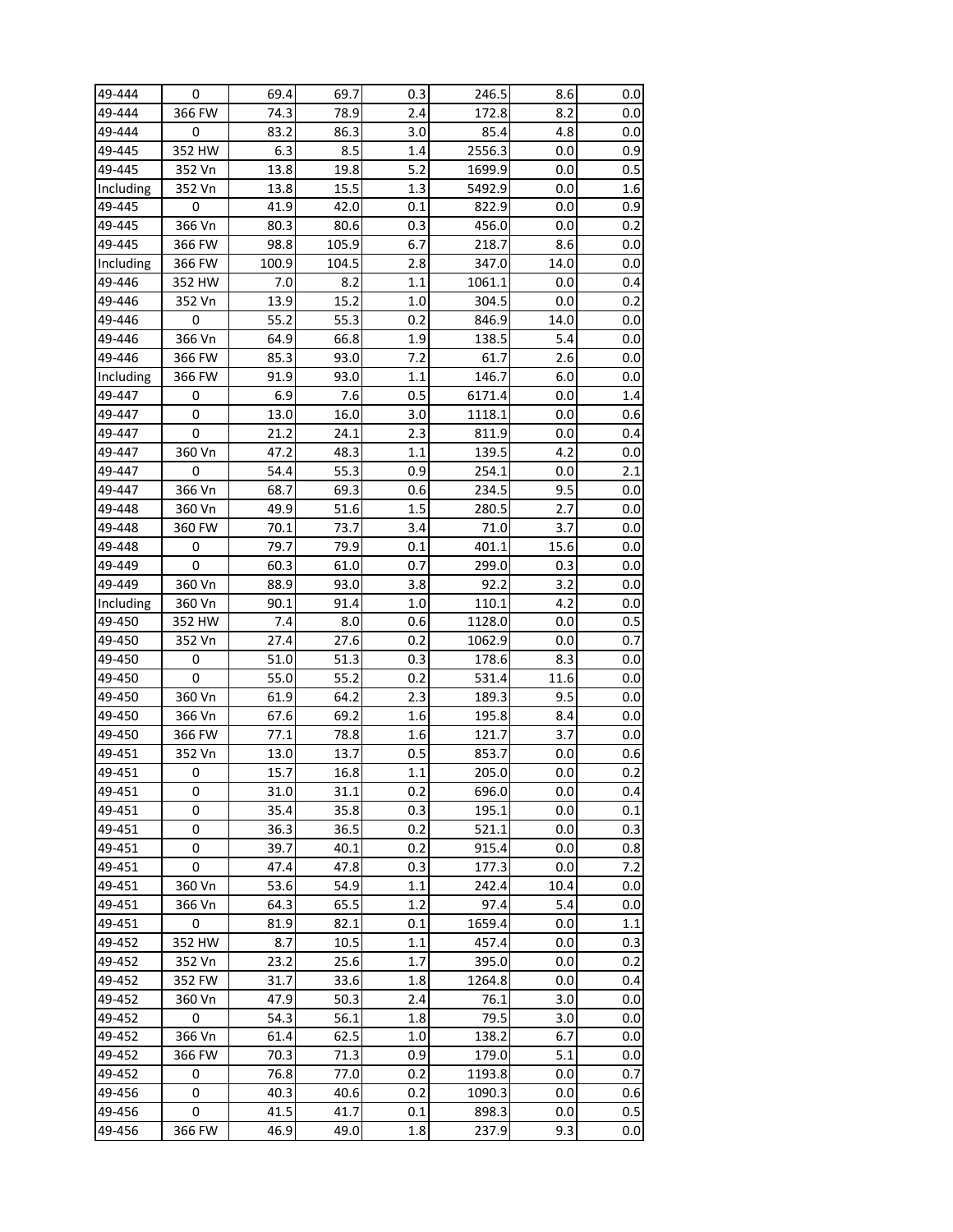| 49-457    | 0       | 30.7              | 31.1 | 0.3  | 442.3                                           | 0.0  | 0.7 |
|-----------|---------|-------------------|------|------|-------------------------------------------------|------|-----|
| 49-457    | 366 FW  | 50.3              | 51.1 | 0.8  | 219.4                                           | 6.3  | 0.0 |
| 49-458    | 366 FW  | 47.2              | 60.8 | 12.8 | 115.5                                           | 5.6  | 0.0 |
| Including | 366 FW  | 53.3              | 57.3 | 3.7  | 220.8                                           | 10.3 | 0.0 |
| 49-459    | 366 FW  | 42.9              | 48.2 | 4.9  | 318.5                                           | 12.6 | 0.0 |
| 49-459    | 0       | 53.8              | 55.6 | 1.8  | 143.0                                           | 7.5  | 0.0 |
| 49-460    | Pending | 0.0               | 0.0  | 0.0  | 0.0                                             | 0.0  | 0.0 |
| 49-461    | Pending | 0.0               | 0.0  | 0.0  | 0.0                                             | 0.0  | 0.0 |
|           |         |                   |      |      | 4000 116 Vein Drilling - Significant Intercepts |      |     |
| 40-382    | 0       | 19.8              | 22.9 | 2.7  | 165.9                                           | 6.5  | 0.0 |
| 40-382    | 116 Vn  | 27.4              | 44.2 | 14.5 | 160.8                                           | 8.4  | 0.0 |
| Including | 116 Vn  | 27.4              | 30.5 | 2.6  | 339.8                                           | 15.9 | 0.0 |
| Including | 116 Vn  | 36.6              | 42.7 | 5.3  | 195.1                                           | 10.6 | 0.0 |
| 40-383    | 0       | 2.1               | 3.5  | 1.4  | 138.9                                           | 5.6  | 0.0 |
| 40-383    | 116 Vn  | 28.2              | 45.1 | 16.7 | 150.2                                           | 6.3  | 0.0 |
| Including | 116 Vn  | 29.1              | 40.8 | 11.6 | 189.9                                           | 8.0  | 0.0 |
| 40-384    | 116 Vn  | 21.3              | 37.0 | 13.6 | 154.6                                           | 6.6  | 0.0 |
| Including | 116 Vn  | 21.3              | 24.1 | 2.4  | 194.7                                           | 9.3  | 0.0 |
| Including | 116 Vn  | 27.4              | 31.5 | 3.5  | 325.7                                           | 11.7 | 0.0 |
| Including | 116 Vn  | 35.1              | 37.0 | 1.7  | 158.1                                           | 9.0  | 0.0 |
| 40-384    | 0       | 39.6              | 41.3 | 1.7  | 140.6                                           | 7.0  | 0.0 |
| 40-385    | 0       | 13.4              | 13.6 | 0.2  | 435.4                                           | 12.1 | 0.0 |
| 40-385    | 116 Vn  | 29.7              | 39.0 | 9.2  | 165.6                                           | 8.1  | 0.0 |
| 40-386    | 0       | 10.4              | 11.0 | 0.6  | 189.3                                           | 4.4  | 0.0 |
| 40-386    | 0       | 17.6              | 19.7 | 1.4  | 169.4                                           | 6.2  | 0.0 |
| 40-386    | 0       | $\overline{26.2}$ | 27.6 | 1.3  | 164.6                                           | 5.2  | 0.0 |
| 40-386    | 0       | 32.0              | 33.5 | 0.9  | 167.7                                           | 7.3  | 0.0 |
| 40-386    | 0       | 46.2              | 48.6 | 1.9  | 241.7                                           | 6.8  | 0.0 |
| 40-387    | 0       | 8.6               | 10.3 | 1.7  | 71.7                                            | 3.9  | 0.0 |
| 40-387    | 116 Vn  | 20.4              | 28.6 | 8.2  | 139.2                                           | 8.1  | 0.0 |
| 40-388    | 116 Vn  | 17.6              | 30.2 | 12.6 | 76.8                                            | 3.8  | 0.0 |
| 40-389    | 116 Vn  | 15.9              | 25.9 | 8.2  | 164.9                                           | 8.6  | 0.0 |
| 40-390    | 0       | 5.3               | 8.3  | 3.0  | 83.0                                            | 4.3  | 0.0 |
| 40-390    | 0       | 18.0              | 19.2 | 1.0  | 133.7                                           | 7.3  | 0.0 |
| 40-390    | 116 Vn  | 25.6              | 34.7 | 9.1  | 82.6                                            | 4.6  | 0.0 |
| 40-391    | 0       | 9.8               | 11.4 | 1.7  | 114.2                                           | 4.2  | 0.0 |
| 40-391    | 0       | 27.9              | 29.1 | 1.1  | 260.2                                           | 4.0  | 0.0 |
| 40-391    | 116 Vn  | 37.5              | 44.8 | 7.3  | 113.8                                           | 5.7  | 0.0 |
| 40-392    | 116 Vn  | 14.8              | 32.0 | 17.2 | 153.6                                           | 7.3  | 0.0 |
| Including | 116 Vn  | 22.9              | 27.7 | 4.9  | 312.0                                           | 13.1 | 0.0 |
| 40-393    | 0       | 22.6              | 24.8 | 2.0  | 146.7                                           | 4.5  | 0.0 |
| 40-393    | 0       | 37.0              | 38.1 | 1.1  | 174.9                                           | 6.7  | 0.0 |
| 40-393    | 0       | 56.2              | 58.5 | 2.1  | 234.2                                           | 9.3  | 0.0 |
| 40-393    | 0       | 69.6              | 70.2 | 0.2  | 476.6                                           | 1.5  | 0.0 |
| 40-394    | 0       | 9.1               | 9.7  | 0.4  | 2262.9                                          | 11.5 | 0.0 |
| 40-394    | 0       | 14.5              | 14.6 | 0.1  | 504.0                                           | 15.7 | 0.0 |
| 40-395    | 0       | 15.2              | 15.3 | 0.2  | 490.3                                           | 6.4  | 0.0 |
| 40-395    | 0       | 50.5              | 51.5 | 1.0  | 402.9                                           | 0.3  | 0.0 |
| 40-396    | 0       | 16.3              | 16.5 | 0.1  | 387.4                                           | 11.3 | 0.0 |
| 40-396    | 116 Vn  | 24.4              | 35.1 | 9.2  | 85.7                                            | 4.1  | 0.0 |
| Including | 116 Vn  | 26.9              | 29.0 | 1.8  | 183.1                                           | 7.3  | 0.0 |
| 40-396    | 0       | 41.1              | 42.7 | 1.5  | 162.2                                           | 8.0  | 0.0 |
| 40-396    | 0       | 47.2              | 49.5 | 2.3  | 171.8                                           | 10.8 | 0.0 |
| 40-397    | 0       | 3.2               | 4.5  | 1.2  | 136.5                                           | 6.0  | 0.0 |
| 40-397    | 0       | 13.7              | 28.0 | 14.3 | 126.2                                           | 5.9  | 0.0 |
| Including | 0       | 13.7              | 14.9 | 1.2  | 177.9                                           | 7.9  | 0.0 |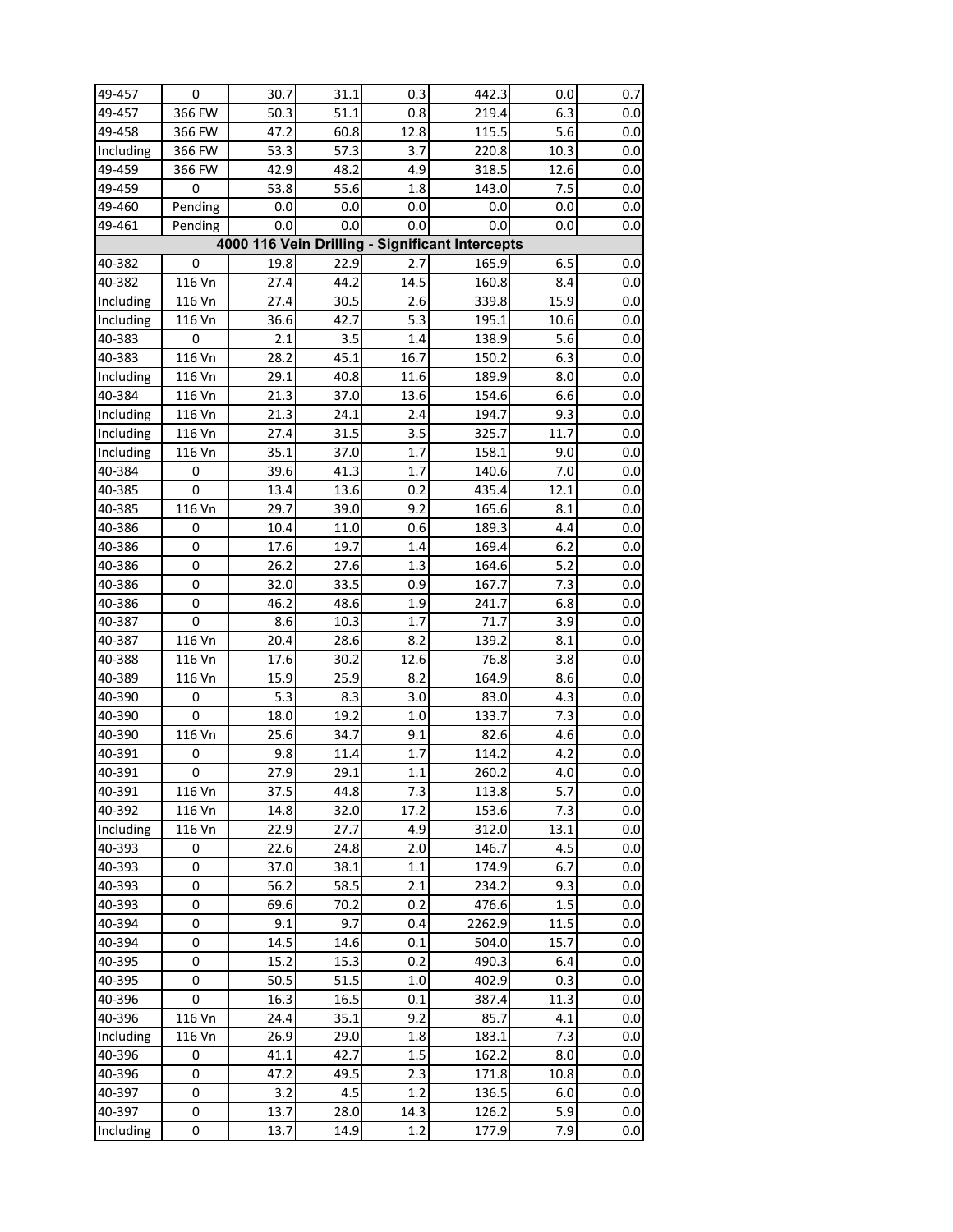| Including        | 0          | 21.0                      | 22.6  | 1.5     | 109.4                                              | 4.3              | 0.0 |  |  |  |  |  |  |
|------------------|------------|---------------------------|-------|---------|----------------------------------------------------|------------------|-----|--|--|--|--|--|--|
| Including        | 116 Vn     | 23.1                      | 27.4  | 4.3     | 260.9                                              | 12.0             | 0.0 |  |  |  |  |  |  |
| 40-398           |            |                           |       | Pending |                                                    |                  |     |  |  |  |  |  |  |
| 40-399           |            |                           |       | Pending |                                                    |                  |     |  |  |  |  |  |  |
| 40-400           |            |                           |       | Pending |                                                    |                  |     |  |  |  |  |  |  |
|                  |            |                           |       |         | 3400 Exploration Drilling - Significant Intercepts |                  |     |  |  |  |  |  |  |
| 34-204           | <b>PFZ</b> | 47.9                      | 51.8  | 3.7     | 42.9                                               | 0.0 <sub>l</sub> | 0.0 |  |  |  |  |  |  |
| 34-204           | 3400-Pb    | 133.5                     | 152.1 | 18.6    | 81.3                                               | 5.2              | 0.0 |  |  |  |  |  |  |
| <b>Including</b> | 3400-Pb    | 139.0                     | 141.4 | 2.4     | 188.6                                              | 11.9             | 0.0 |  |  |  |  |  |  |
| 34-204           | 3400-Pb    | 155.6                     | 162.6 | 7.0     | 120.0                                              | 6.2              | 0.0 |  |  |  |  |  |  |
| Including        | 3400-Pb    | 155.6                     | 160.5 | 4.9     | 160.8                                              | 8.2              | 0.0 |  |  |  |  |  |  |
| 34-204           | 0          | 167.2                     | 168.1 | 0.9     | 65.5                                               | 2.1              | 0.2 |  |  |  |  |  |  |
| 34-204           | 0          | 287.3                     | 287.4 | 0.2     | 110.1                                              | 0.0 <sub>l</sub> | 0.1 |  |  |  |  |  |  |
| 34-204           | 0          | 318.2                     | 318.3 | 0.1     | 1604.6                                             | 0.0 <sub>l</sub> | 1.7 |  |  |  |  |  |  |
| 34-204           | 0          | 342.2                     | 342.3 | 0.1     | 274.3                                              | 0.0 <sub>l</sub> | 0.5 |  |  |  |  |  |  |
| 34-205           | <b>PFZ</b> | 43.6                      | 43.9  | 0.2     | 44.9                                               | 0.2              | 0.0 |  |  |  |  |  |  |
| 34-205           | 0          | 60.8                      | 61.1  | 0.2     | 48.3                                               | 0.4              | 0.0 |  |  |  |  |  |  |
| 34-206           |            | No Significant Intercepts |       |         |                                                    |                  |     |  |  |  |  |  |  |
|                  |            |                           |       |         |                                                    |                  |     |  |  |  |  |  |  |

\* Note: True widths were determined by measuring the distance approximately perpendicular to the contacts. No top cut was applied. All holes included in the table were drilled with BQ diameter drill rod, except for the 4000‐116 Vein drilling which used AQTK diameter drill rod. Typical recoveries range from 85‐100% for all drilling.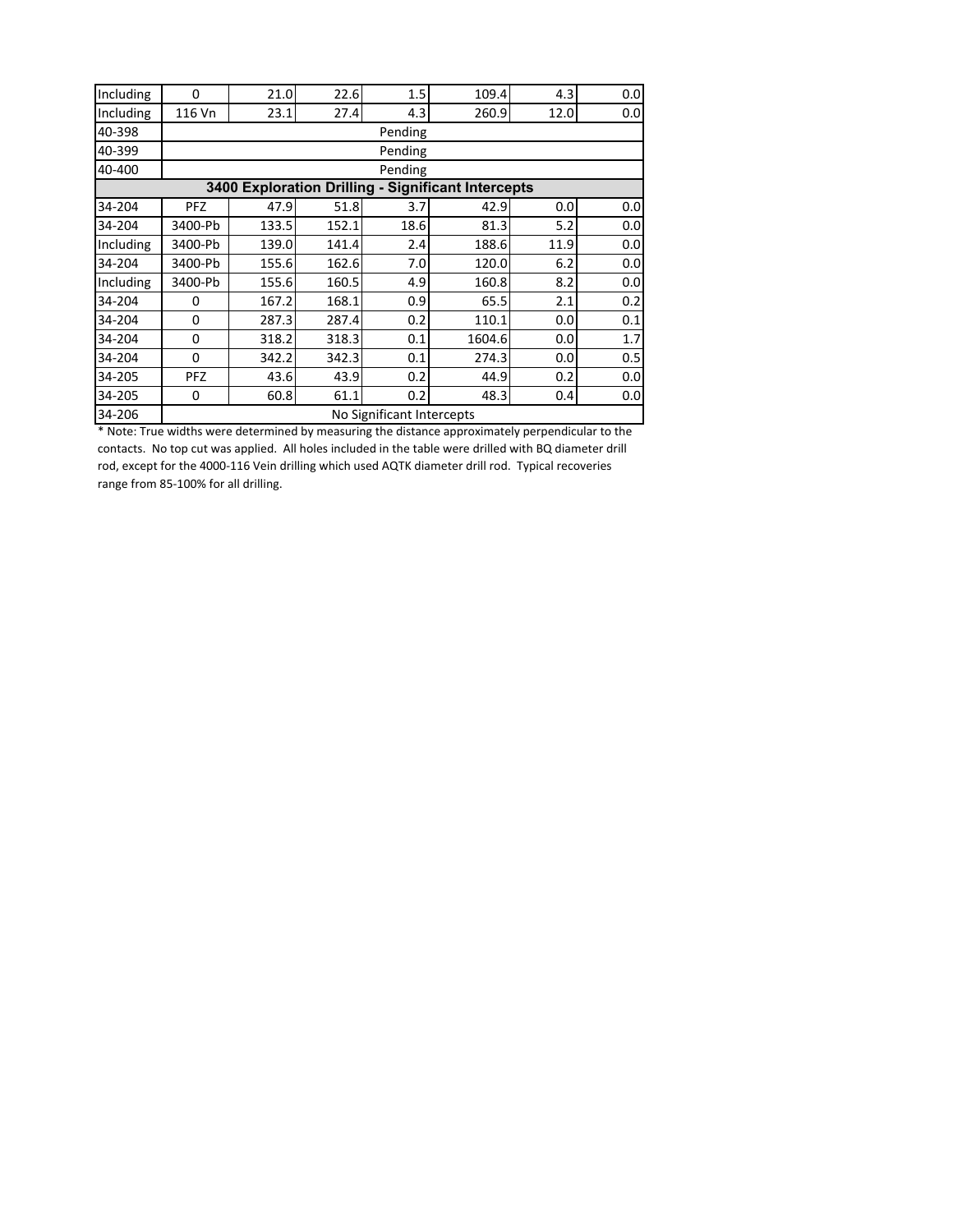|                  |                |                  |                  |                |              | 3400 Exploration Drilling - Assay Results |                |                |            |                 |            |                |
|------------------|----------------|------------------|------------------|----------------|--------------|-------------------------------------------|----------------|----------------|------------|-----------------|------------|----------------|
| Hole             | <b>Easting</b> | <b>Northing</b>  | Elevation        | <b>Azimuth</b> | Dip          | <b>Total Depth</b>                        | From           | To             | Width      | Ag $(g/t)$      | Pb (%)     | Cu (%)         |
| 34-204           | 8,293          | 10,660           | $-289$           | 200.0          | 22.0         | 457.2                                     | 47.1           | 47.9           | 0.8        | 17.1            | 0.0        | 0.0            |
| 34-204           | 8,293          | 10,660           | $-289$           | 200.0          | 22.0         | 457.2                                     | 47.9           | 48.9           | $1.0\,$    | 21.7            | 0.0        | $0.0\,$        |
| 34-204           | 8,293          | 10,660           | $-289$           | 200.0          | 22.0         | 457.2                                     | 48.9           | 49.3           | 0.5        | 17.1            | 0.0        | $0.0\,$        |
| 34-204           | 8,293          | 10,660           | $-289$           | 200.0          | 22.0         | 457.2                                     | 49.3           | 50.0           | 0.7        | 57.9            | 0.0        | 0.1            |
| 34-204           | 8,293          | 10,660           | $-289$           | 200.0          | 22.0         | 457.2                                     | 50.0           | 50.6           | 0.6        | 30.2            | 0.0        | $0.0\,$        |
| 34-204           | 8,293          | 10,660           | $-289$           | 200.0          | 22.0         | 457.2                                     | 50.6           | 51.8           | 1.2        | 67.9            | 0.0        | 0.1            |
| 34-204           | 8,293          | 10,660           | $-289$           | 200.0          | 22.0         | 457.2                                     | 51.8           | 53.0           | 1.2        | 17.1            | 0.0        | $0.0\,$        |
| 34-204           | 8,293          | 10,660           | $-289$           | 200.0          | 22.0         | 457.2                                     | 53.0           | 54.3           | 1.2        | 17.1            | 0.0        | $0.0\,$        |
| 34-204           | 8,293          | 10,660           | $-289$           | 200.0          | 22.0         | 457.2                                     | 54.3           | 55.5           | 1.2        | 17.1            | 0.0        | $0.0\,$        |
| 34-204           | 8,293          | 10,660           | $-289$           | 200.0          | 22.0         | 457.2                                     | 133.5          | 134.6          | 1.1        | 71.7            | 5.5        | $0.0\,$        |
| 34-204           | 8,293          | 10,660           | $-289$           | 200.0          | 22.0         | 457.2                                     | 134.6          | 134.7          | 0.2        | 104.2           | 6.9        | $0.0\,$        |
| 34-204           | 8,293          | 10,660           | $-289$           | 200.0          | 22.0         | 457.2                                     | 134.7          | 135.2          | 0.5        | 100.8           | 7.3        | $0.0\,$        |
| 34-204           | 8,293          | 10,660           | $-289$           | 200.0          | 22.0         | 457.2                                     | 135.2          | 136.5          | 1.4        | 70.6            | 4.5        | $0.0\,$        |
| 34-204           | 8,293          | 10,660           | $-289$           | 200.0          | 22.0         | 457.2                                     | 136.5          | 136.8          | 0.3        | 36.3            | 2.9        | $0.0\,$        |
| 34-204           | 8,293          | 10,660           | $-289$           | 200.0          | 22.0         | 457.2                                     | 136.8          | 138.3          | 1.4        | 84.7            | 5.8        | $0.0\,$        |
| 34-204           | 8,293          | 10,660           | $-289$           | 200.0          | 22.0         | 457.2                                     | 138.3          | 139.0          | 0.7        | 30.4            | 2.2        | $0.0\,$        |
| 34-204           | 8,293          | 10,660           | $-289$           | 200.0          | 22.0         | 457.2                                     | 139.0          | 139.3          | 0.3        | 268.5           | 16.4       | $0.0\,$        |
| 34-204           | 8,293          | 10,660           | $-289$           | 200.0          | 22.0         | 457.2                                     | 139.3          | 140.2          | 0.9        | 139.5           | 8.8        | $0.0\,$        |
| 34-204           | 8,293          | 10,660           | $-289$           | 200.0          | 22.0         | 457.2                                     | 140.2          | 141.4          | 1.2        | 205.0           | 13.1       | $0.0\,$        |
| 34-204           | 8,293          | 10,660           | $-289$           | 200.0          | 22.0         | 457.2                                     | 141.4          | 142.0          | 0.6        | 39.4            | 2.5        | $0.0\,$        |
| 34-204           | 8,293          | 10,660           | $-289$           | 200.0          | 22.0         | 457.2                                     | 142.0          | 143.4          | 1.4        | 40.8            | 2.6        | 0.0            |
| 34-204           | 8,293          | 10,660           | $-289$           | 200.0          | 22.0         | 457.2                                     | 143.4          | 144.5          | 1.1        | 58.3            | 3.8        | 0.0            |
| 34-204           | 8,293          | 10,660           | $-289$           | 200.0          | 22.0         | 457.2                                     | 144.5          | 146.0          | 1.5        | 95.0            | 5.6        | $0.0\,$        |
| 34-204           | 8,293          | 10,660           | $-289$           | 200.0          | 22.0         | 457.2                                     | 146.0          | 147.5          | 1.5        | 75.1            | 4.5        | $0.0\,$        |
| 34-204           |                |                  | $-289$           | 200.0          | 22.0         | 457.2                                     |                | 149.0          | 1.5        | 58.3            | 3.9        | $0.0\,$        |
|                  | 8,293          | 10,660           | $-289$           | 200.0          | 22.0         | 457.2                                     | 147.5          |                | 1.5        |                 |            |                |
| 34-204           | 8,293          | 10,660           |                  | 200.0          | 22.0         | 457.2                                     | 149.0          | 150.6          | 1.5        | 78.2<br>33.7    | 4.2        | $0.0\,$        |
| 34-204           | 8,293          | 10,660           | $-289$           |                |              |                                           | 150.6          | 152.1          |            |                 | 2.1        | $0.0\,$        |
| 34-204           | 8,293          | 10,660           | $-289$           | 200.0<br>200.0 | 22.0<br>22.0 | 457.2<br>457.2                            | 155.6          | 157.0<br>158.2 | 1.4        | 164.9<br>80.2   | 6.4<br>5.5 | 0.1            |
| 34-204<br>34-204 | 8,293<br>8,293 | 10,660<br>10,660 | $-289$<br>$-289$ | 200.0          | 22.0         | 457.2                                     | 157.0<br>158.2 | 159.5          | 1.2<br>1.3 | 178.6           | 9.4        | $0.0\,$<br>0.1 |
| 34-204           | 8,293          | 10,660           | $-289$           | 200.0          | 22.0         | 457.2                                     | 159.5          | 160.5          | 1.0        | 230.1           | 12.6       | 0.1            |
| 34-204           | 8,293          | 10,660           | $-289$           | 200.0          | 22.0         | 457.2                                     | 160.5          | 161.1          | 0.6        | 30.3            | 1.5        | 0.0            |
| 34-204           | 8,293          | 10,660           | $-289$           | 200.0          | 22.0         | 457.2                                     | 161.1          | 162.6          | $1.5$      | 25.1            | 1.7        | 0.0            |
| 34-204           | 8,293          | 10,660           | $-289$           | 200.0          | 22.0         | 457.2                                     | 167.2          | 168.1          | 0.9        | 65.5            | 2.1        | $0.2\,$        |
|                  |                |                  |                  |                |              | 457.2                                     |                |                | 0.6        |                 | 0.1        |                |
| 34-204           | 8,293          | 10,660           | $-289$           | 200.0          | 22.0         | 457.2                                     | 199.0<br>223.0 | 199.6<br>223.9 | 0.9        | 17.1            |            | $0.1\,$<br>0.0 |
| 34-204           | 8,293          | 10,660           | $-289$           | 200.0          | 22.0         |                                           |                |                |            | 17.1            | 0.1        |                |
| 34-204           | 8,293          | 10,660           | $-289$           | 200.0          | 22.0         | 457.2                                     | 287.3          | 287.4          | 0.2        | 110.1<br>1604.6 | 0.1        | $0.1\,$        |
| 34-204           | 8,293          | 10,660           | $-289$           | 200.0          | 22.0         | 457.2<br>457.2                            | 318.2          | 318.3          | 0.1        |                 | 0.1        | 1.7            |
| 34-204           | 8,293          | 10,660           | $-289$           | 200.0          | 22.0         |                                           | 342.2          | 342.3          | 0.1        | 274.3           | 0.2        | 0.5            |
| 34-204           | 8,293          | 10,660           | $-289$           | 200.0          | 22.0         | 457.2                                     | 432.2          | 432.5          | 0.3<br>1.5 | 17.1            | 0.1        | 0.0            |
| 34-204           | 8,293          | 10,660           | $-289$           | 200.0          | 22.0         | 457.2                                     | 432.5          | 434.0          |            | 17.1            | 0.1        | 0.0            |
| 34-204<br>34-204 | 8,293<br>8,293 | 10,660<br>10,660 | $-289$           | 200.0<br>200.0 | 22.0         | 457.2<br>457.2                            | 434.0<br>435.3 | 435.3<br>436.2 | 1.3<br>0.9 | 17.1<br>17.1    | 0.1<br>0.1 | 0.0            |
|                  |                |                  | $-289$           |                | 22.0         |                                           |                |                | 0.5        |                 |            | 0.0            |
| 34-204           | 8,293          | 10,660           | $-289$           | 200.0          | 22.0         | 457.2                                     | 449.9          | 450.4          |            | 17.1            | 0.1        | 0.0            |
| 34-205<br>34-205 | 8,293          | 10,660<br>10,660 | $-289$<br>$-289$ | 200.0<br>200.0 | $-23.0$      | 457.2<br>457.2                            | 43.6<br>57.8   | 43.9<br>58.4   | 0.3<br>0.7 | 44.9<br>18.2    | 0.2<br>0.1 | 0.0            |
|                  | 8,293          |                  |                  |                | $-23.0$      |                                           |                |                |            |                 |            | 0.0            |
| 34-205           | 8,293          | 10,660           | $-289$           | 200.0          | $-23.0$      | 457.2<br>457.2                            | 58.4           | 59.3           | 0.9        | 17.1            | 0.1        | $0.0\,$        |
| 34-205           | 8,293          | 10,660           | $-289$           | 200.0          | $-23.0$      |                                           | 59.3           | 60.8           | 1.5        | 28.4            | 0.1        | 0.0            |
| 34-205           | 8,293          | 10,660           | $-289$           | 200.0          | $-23.0$      | 457.2                                     | 60.8           | 61.1           | 0.3        | 48.3            | 0.4        | 0.0            |
| 34-205           | 8,293          | 10,660           | $-289$           | 200.0          | $-23.0$      | 457.2                                     | 61.1           | 62.3           | 1.2        | 17.1            | 0.1        | 0.0            |
| 34-205           | 8,293          | 10,660           | $-289$           | 200.0          | $-23.0$      | 457.2                                     | 62.3           | 63.9           | $1.5\,$    | 17.1            | 0.1        | 0.0            |
| 34-205           | 8,293          | 10,660           | $-289$           | 200.0          | $-23.0$      | 457.2                                     | 63.9           | 64.2           | 0.3        | 17.1            | 0.1        | 0.0            |
| 34-205           | 8,293          | 10,660           | $-289$           | 200.0          | $-23.0$      | 457.2                                     | 230.0          | 231.5          | $1.5\,$    | 17.1            | 0.1        | 0.0            |
| 34-205           | 8,293          | 10,660           | $-289$           | 200.0          | $-23.0$      | 457.2                                     | 231.5          | 231.9          | 0.4        | 17.1            | 0.1        | $0.0\,$        |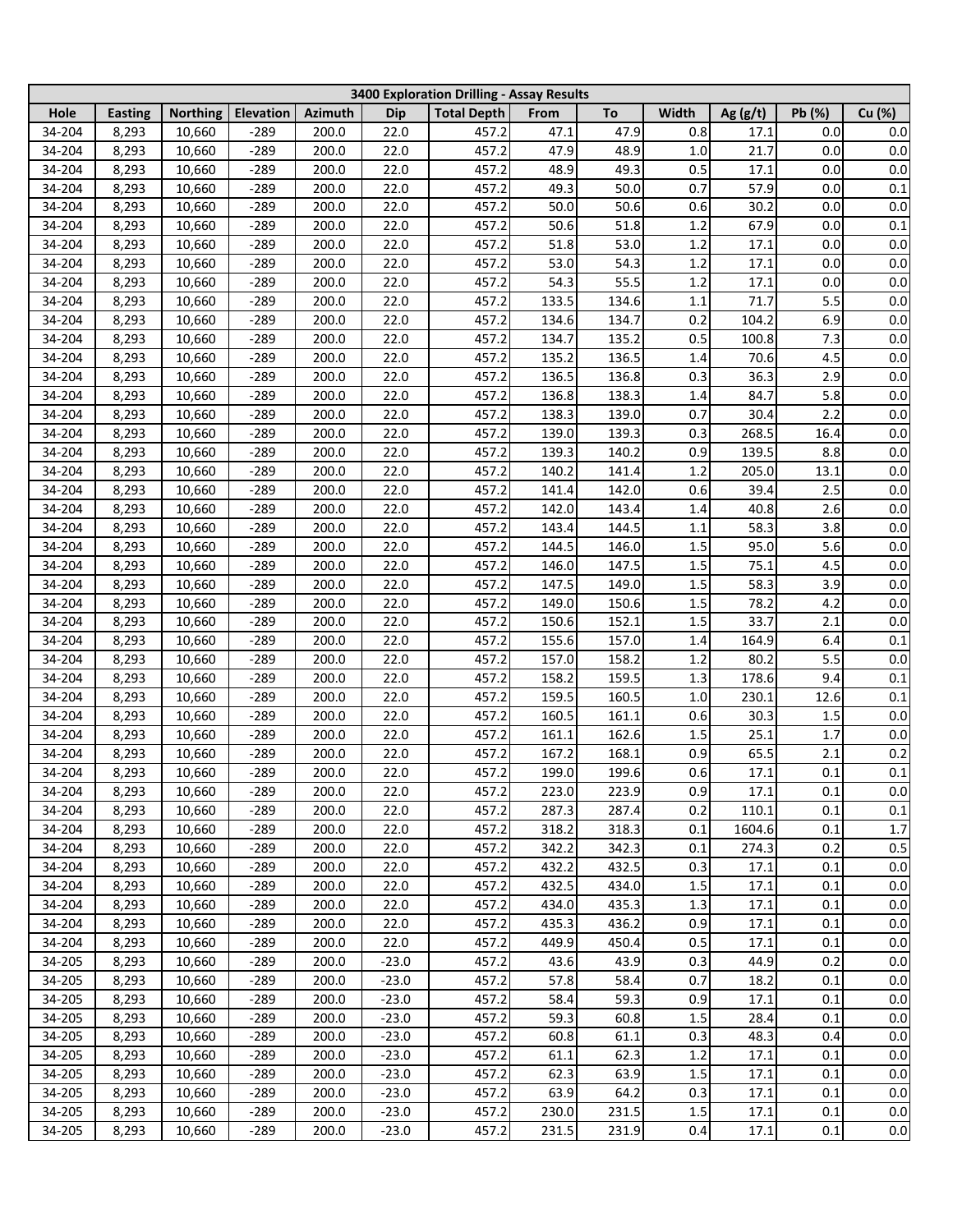| 34-205 | 8,293 | 10.660 | $-289$ | 200.0 | $-23.0$ | 457.2 | 231.9 | 232.1 | 0.2 | 18.7 | 0.1 | 0.1 |
|--------|-------|--------|--------|-------|---------|-------|-------|-------|-----|------|-----|-----|
| 34-206 | 8,293 | 10.660 | $-289$ | 200.0 | 10.0    | 456.9 | 48.3  | 48.8  | 0.5 | 17.1 | 0.1 | 0.0 |
| 34-206 | 8,293 | 10,660 | $-289$ | 200.0 | 10.0    | 456.9 | 48.8  | 49.2  | 0.5 | 41.5 | 0.2 | 0.0 |
| 34-206 | 8,293 | 10,660 | $-289$ | 200.0 | 10.0    | 456.9 | 49.2  | 50.7  | 1.5 | 17.1 | 0.1 | 0.0 |
| 34-206 | 8,293 | 10.660 | $-289$ | 200.0 | 10.0    | 456.9 | 50.7  | 51.8  | 1.1 | 17.1 | 0.1 | 0.0 |
| 34-206 | 8,293 | 10.660 | $-289$ | 200.0 | 10.0    | 456.9 | 51.8  | 53.2  | 1.4 | 17.1 | 0.1 | 0.0 |
| 34-206 | 8,293 | 10.660 | $-289$ | 200.0 | 10.0    | 456.9 | 135.6 | 137.2 | 1.5 | 17.1 | 0.1 | 0.0 |
| 34-206 | 8,293 | 10.660 | $-289$ | 200.0 | 10.0    | 456.9 | 137.2 | 138.7 | 1.5 | 17.1 | 0.3 | 0.0 |
| 34-206 | 8.293 | 10.660 | $-289$ | 200.0 | 10.0    | 456.9 | 156.7 | 157.9 | 1.2 | 17.1 | 0.1 | 0.0 |
| 34-206 | 8.293 | 10.660 | $-289$ | 200.0 | 10.0    | 456.9 | 217.0 | 218.5 | 1.5 | 17.1 | 0.1 | 0.0 |
| 34-206 | 8,293 | 10.660 | $-289$ | 200.0 | 10.0    | 456.9 | 222.9 | 223.1 | 0.2 | 17.1 | 0.1 | 0.0 |
| 34-206 | 8,293 | 10,660 | $-289$ | 200.0 | 10.0    | 456.9 | 242.8 | 243.0 | 0.3 | 17.1 | 0.1 | 0.0 |
|        |       |        |        |       |         |       |       |       |     |      |     |     |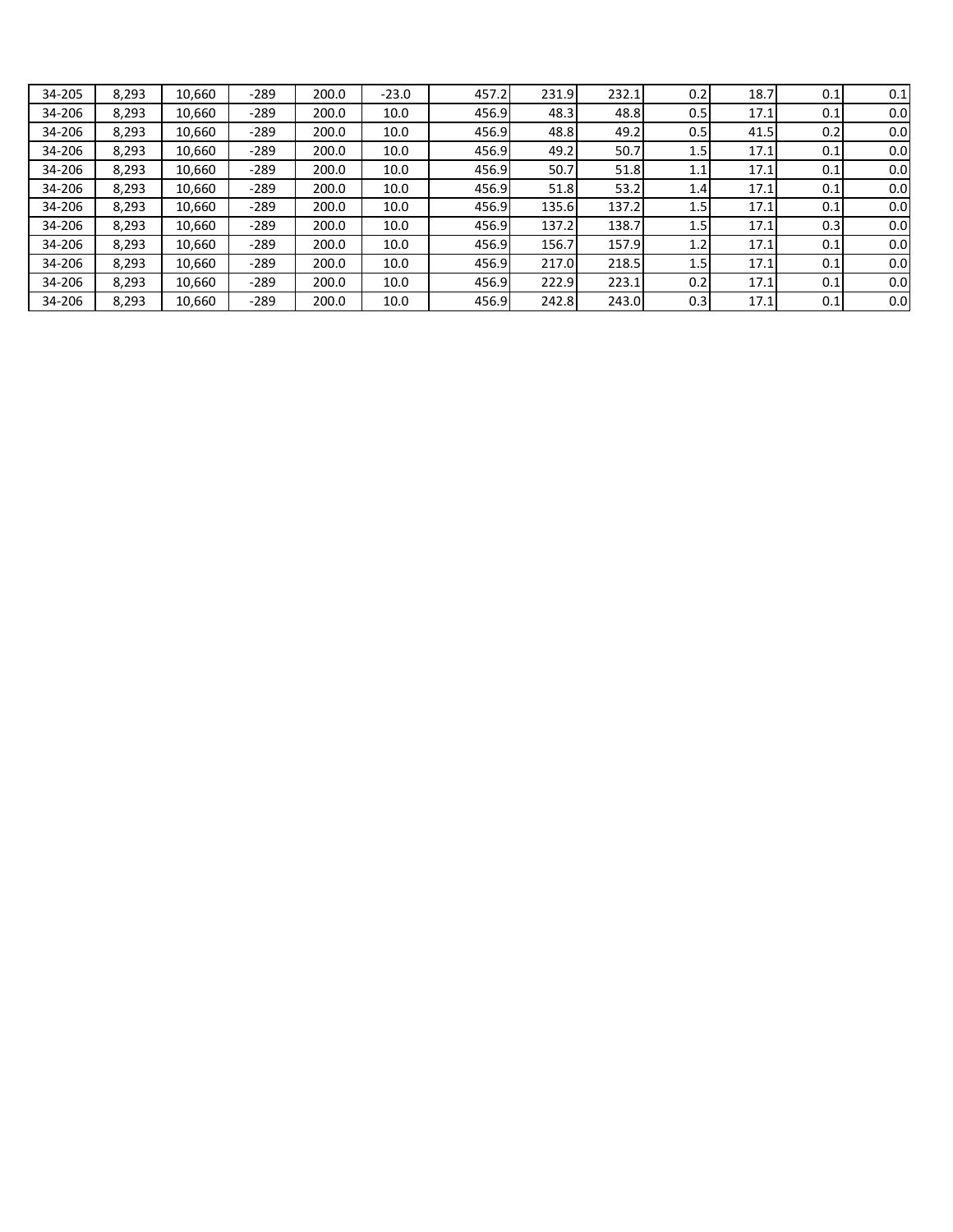|        |                |                 |           |                |            | 4000 116 Vein Exploration Drilling - Assay Results |         |      |         |            |        |         |
|--------|----------------|-----------------|-----------|----------------|------------|----------------------------------------------------|---------|------|---------|------------|--------|---------|
| Hole   | <b>Easting</b> | <b>Northing</b> | Elevation | <b>Azimuth</b> | <b>Dip</b> | <b>Total Depth</b>                                 | From    | To   | Width   | Ag $(g/t)$ | Pb (%) | Cu (%)  |
| 40-382 | 11,190         | 9,256           | $-889$    | 5.0            | $-30.0$    | 54.9                                               | $0.0\,$ | 1.5  | 1.5     | 17.1       | 0.9    | 0.0     |
| 40-382 | 11,190         | 9,256           | $-889$    | 5.0            | $-30.0$    | 54.9                                               | 1.5     | 3.0  | 1.5     | 17.1       | 0.9    | 0.0     |
| 40-382 | 11,190         | 9,256           | -889      | 5.0            | $-30.0$    | 54.9                                               | 3.0     | 4.6  | 1.5     | 17.1       | 0.8    | 0.0     |
| 40-382 | 11,190         | 9,256           | -889      | 5.0            | $-30.0$    | 54.9                                               | 4.6     | 6.1  | 1.5     | 72.7       | 3.8    | 0.0     |
| 40-382 | 11,190         | 9,256           | -889      | 5.0            | $-30.0$    | 54.9                                               | 6.1     | 6.9  | 0.8     | 17.1       | 1.1    | $0.0\,$ |
| 40-382 | 11,190         | 9,256           | -889      | 5.0            | $-30.0$    | 54.9                                               | 8.5     | 9.8  | 1.2     | 36.7       | 2.1    | 0.0     |
| 40-382 | 11,190         | 9,256           | -889      | 5.0            | $-30.0$    | 54.9                                               | 11.6    | 12.2 | 0.6     | 17.1       | 0.2    | 0.0     |
| 40-382 | 11,190         | 9,256           | -889      | 5.0            | $-30.0$    | 54.9                                               | 12.2    | 13.7 | 1.5     | 17.1       | 0.5    | 0.0     |
| 40-382 | 11,190         | 9,256           | -889      | 5.0            | $-30.0$    | 54.9                                               | 13.7    | 15.2 | 1.5     | 17.1       | 0.2    | 0.0     |
| 40-382 | 11,190         | 9,256           | -889      | 5.0            | $-30.0$    | 54.9                                               | 15.2    | 16.8 | 1.5     | 17.1       | 0.5    | $0.0\,$ |
| 40-382 | 11,190         | 9,256           | $-889$    | 5.0            | $-30.0$    | 54.9                                               | 16.8    | 18.3 | 1.5     | 17.1       | 0.7    | 0.0     |
| 40-382 | 11,190         | 9,256           | $-889$    | 5.0            | $-30.0$    | 54.9                                               | 18.3    | 19.8 | 1.5     | 26.4       | 1.6    | 0.0     |
| 40-382 | 11,190         | 9,256           | $-889$    | 5.0            | $-30.0$    | 54.9                                               | 19.8    | 20.6 | 0.8     | 90.5       | 4.7    | 0.0     |
| 40-382 | 11,190         | 9,256           | $-889$    | 5.0            | $-30.0$    | 54.9                                               | 20.6    | 21.3 | 0.8     | 103.9      | 3.7    | 0.0     |
| 40-382 | 11,190         | 9,256           | $-889$    | 5.0            | $-30.0$    | 54.9                                               | 21.3    | 22.9 | 1.5     | 234.9      | 8.9    | 0.0     |
| 40-382 | 11,190         | 9,256           | $-889$    | 5.0            | $-30.0$    | 54.9                                               | 22.9    | 24.4 | 1.5     | 17.1       | 1.0    | 0.0     |
| 40-382 | 11,190         | 9,256           | $-889$    | 5.0            | $-30.0$    | 54.9                                               | 24.4    | 25.9 | 1.5     | 17.1       | 0.6    | 0.0     |
| 40-382 | 11,190         | 9,256           | $-889$    | 5.0            | $-30.0$    | 54.9                                               | 25.9    | 27.4 | 1.5     | 17.1       | 0.8    | 0.0     |
| 40-382 | 11,190         | 9,256           | $-889$    | 5.0            | $-30.0$    | 54.9                                               | 27.4    | 28.7 | 1.2     | 100.8      | 4.8    | 0.0     |
| 40-382 |                | 9,256           | $-889$    | 5.0            | $-30.0$    | 54.9                                               | 28.7    | 29.0 | 0.3     | 1453.7     | 40.7   | 0.3     |
| 40-382 | 11,190         |                 |           | 5.0            | $-30.0$    | 54.9                                               |         | 29.7 | 0.8     | 452.6      | 21.7   | 0.1     |
|        | 11,190         | 9,256           | $-889$    |                |            |                                                    | 29.0    |      |         |            |        |         |
| 40-382 | 11,190         | 9,256           | $-889$    | 5.0            | $-30.0$    | 54.9                                               | 29.7    | 30.5 | 0.7     | 208.5      | 9.4    | 0.0     |
| 40-382 | 11,190         | 9,256           | $-889$    | 5.0            | $-30.0$    | 54.9                                               | 30.5    | 32.0 | 1.5     | 51.8       | 3.3    | 0.0     |
| 40-382 | 11,190         | 9,256           | $-889$    | 5.0            | $-30.0$    | 54.9                                               | 32.0    | 33.5 | 1.5     | 67.2       | 4.0    | 0.0     |
| 40-382 | 11,190         | 9,256           | $-889$    | 5.0            | $-30.0$    | 54.9                                               | 33.5    | 35.1 | 1.5     | 51.8       | 2.9    | 0.0     |
| 40-382 | 11,190         | 9,256           | $-889$    | 5.0            | $-30.0$    | 54.9                                               | 35.1    | 36.6 | 1.5     | 84.0       | 4.8    | 0.0     |
| 40-382 | 11,190         | 9,256           | $-889$    | 5.0            | $-30.0$    | 54.9                                               | 36.6    | 37.2 | 0.6     | 723.4      | 38.3   | 0.5     |
| 40-382 | 11,190         | 9,256           | -889      | 5.0            | $-30.0$    | 54.9                                               | 37.2    | 38.1 | 0.9     | 37.7       | 2.6    | 0.0     |
| 40-382 | 11,190         | 9,256           | -889      | 5.0            | $-30.0$    | 54.9                                               | 38.1    | 39.6 | 1.5     | 107.0      | 5.7    | 0.0     |
| 40-382 | 11,190         | 9,256           | -889      | 5.0            | $-30.0$    | 54.9                                               | 39.6    | 40.4 | 0.8     | 146.1      | 7.3    | $0.0\,$ |
| 40-382 | 11,190         | 9,256           | -889      | 5.0            | $-30.0$    | 54.9                                               | 40.4    | 41.0 | 0.6     | 353.1      | 21.0   | $0.0\,$ |
| 40-382 | 11,190         | 9,256           | $-889$    | 5.0            | $-30.0$    | 54.9                                               | 41.0    | 41.8 | 0.8     | 112.8      | 6.2    | $0.0\,$ |
| 40-382 | 11,190         | 9,256           | $-889$    | 5.0            | $-30.0$    | 54.9                                               | 41.8    | 42.7 | 0.9     | 151.2      | 8.0    | 0.0     |
| 40-382 | 11,190         | 9,256           | $-889$    | $5.0\,$        | $-30.0$    | 54.9                                               | 42.7    | 44.2 | 1.5     | 54.2       | 2.8    | $0.0\,$ |
| 40-382 | 11,190         | 9,256           | -889      | 5.0            | $-30.0$    | 54.9                                               | 44.2    | 45.7 | 1.5     | 17.1       | 0.8    | $0.0\,$ |
| 40-383 | 11,193         | 9,252           | $-889$    | 32.0           | $-30.0$    | 53.0                                               | $1.2\,$ | 2.1  | 0.9     | 17.1       | 0.3    | 0.0     |
| 40-383 | 11,193         | 9,252           | $-889$    | 32.0           | $-30.0$    | 53.0                                               | 2.1     | 3.5  | 1.4     | 138.9      | 5.6    | 0.0     |
| 40-383 | 11,193         | 9,252           | $-889$    | 32.0           | $-30.0$    | 53.0                                               | 3.5     | 4.7  | 1.2     | 50.7       | 2.6    | 0.0     |
| 40-383 | 11,193         | 9,252           | $-889$    | 32.0           | $-30.0$    | 53.0                                               | 4.7     | 5.8  | 1.1     | 54.5       | 3.3    | 0.0     |
| 40-383 | 11,193         | 9,252           | $-889$    | 32.0           | $-30.0$    | 53.0                                               | 7.6     | 9.1  | 1.5     | 45.3       | 2.7    | 0.0     |
| 40-383 | 11,193         | 9,252           | $-889$    | 32.0           | $-30.0$    | 53.0                                               | 9.1     | 10.7 | 1.5     | 69.3       | 3.4    | 0.0     |
| 40-383 | 11,193         | 9,252           | $-889$    | 32.0           | $-30.0$    | 53.0                                               | 10.7    | 11.9 | 1.2     | 34.0       | 2.3    | 0.0     |
| 40-383 | 11,193         | 9,252           | $-889$    | 32.0           | $-30.0$    | 53.0                                               | 20.1    | 20.3 | 0.2     | 737.1      | 0.3    | 1.2     |
| 40-383 | 11,193         | 9,252           | $-889$    | 32.0           | $-30.0$    | 53.0                                               | 20.3    | 21.3 | 1.1     | 17.1       | 0.1    | 0.0     |
| 40-383 | 11,193         | 9,252           | $-889$    | 32.0           | $-30.0$    | 53.0                                               | 21.3    | 22.6 | $1.2\,$ | 25.2       | 0.1    | 0.1     |
| 40-383 | 11,193         | 9,252           | $-889$    | 32.0           | $-30.0$    | 53.0                                               | 22.6    | 24.1 | 1.5     | 17.1       | 0.1    | $0.0\,$ |
| 40-383 | 11,193         | 9,252           | $-889$    | 32.0           | $-30.0$    | 53.0                                               | 24.1    | 25.6 | 1.5     | 17.1       | 0.1    | $0.0\,$ |
| 40-383 | 11,193         | 9,252           | $-889$    | 32.0           | $-30.0$    | 53.0                                               | 25.6    | 27.1 | 1.5     | 17.1       | 0.1    | 0.0     |
| 40-383 | 11,193         | 9,252           | $-889$    | 32.0           | $-30.0$    | 53.0                                               | 27.1    | 28.2 | 1.1     | 17.1       | 0.1    | $0.0\,$ |
| 40-383 | 11,193         | 9,252           | $-889$    | 32.0           | $-30.0$    | 53.0                                               | 28.2    | 29.1 | 0.9     | 107.7      | 1.2    | $0.0\,$ |
| 40-383 | 11,193         | 9,252           | $-889$    | 32.0           | $-30.0$    | 53.0                                               | 29.1    | 30.0 | 0.9     | 147.8      | 6.3    | 0.0     |
| 40-383 | 11,193         | 9,252           | $-889$    | 32.0           | $-30.0$    | 53.0                                               | 30.0    | 30.2 | 0.2     | 908.6      | 35.2   | 0.6     |
| 40-383 | 11,193         | 9,252           | -889      | 32.0           | $-30.0$    | 53.0                                               | 30.2    | 31.3 | 1.2     | 1052.6     | 37.2   | 0.4     |
| 40-383 | 11,193         | 9,252           | -889      | 32.0           | $-30.0$    | 53.0                                               | 31.3    | 32.2 | 0.8     | 62.7       | 3.2    | 0.0     |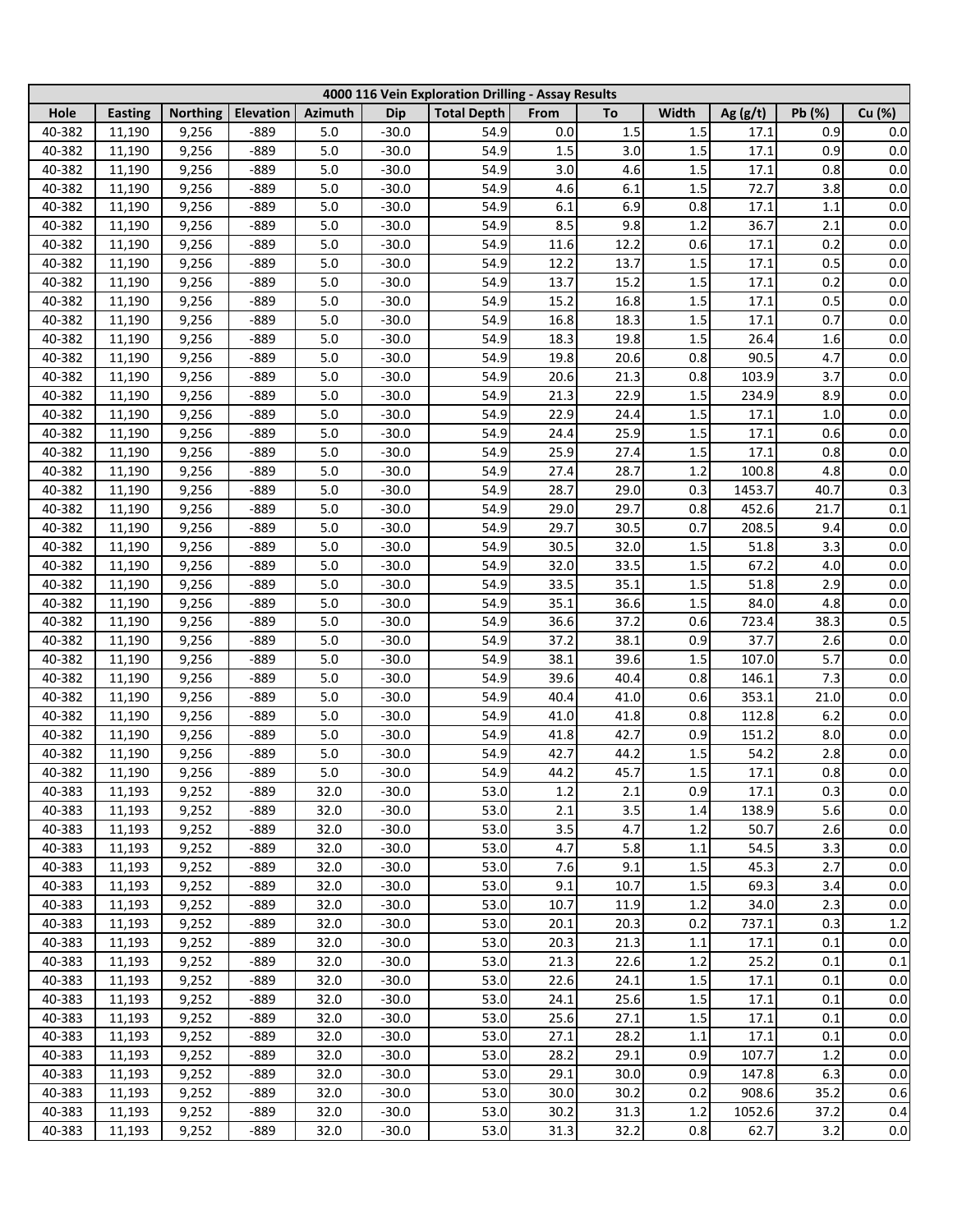| 40-383 | 11,193 | 9,252 | $-889$ | 32.0  | -30.0   | 53.0              | 32.2 | 33.1 | 0.9     | 37.4  | 2.3     | 0.0     |
|--------|--------|-------|--------|-------|---------|-------------------|------|------|---------|-------|---------|---------|
| 40-383 | 11,193 | 9,252 | $-889$ | 32.0  | $-30.0$ | 53.0              | 33.1 | 34.1 | 1.1     | 17.1  | 0.7     | 0.0     |
| 40-383 | 11,193 | 9,252 | $-889$ | 32.0  | $-30.0$ | 53.0              | 34.1 | 35.4 | 1.2     | 115.2 | 6.2     | 0.0     |
| 40-383 | 11,193 | 9,252 | $-889$ | 32.0  | $-30.0$ | 53.0              | 35.4 | 36.6 | 1.2     | 56.9  | 3.9     | 0.0     |
| 40-383 | 11,193 | 9,252 | $-889$ | 32.0  | $-30.0$ | 53.0              | 36.6 | 37.8 | 1.2     | 118.3 | 6.5     | 0.0     |
| 40-383 | 11,193 | 9,252 | $-889$ | 32.0  | $-30.0$ | 53.0              | 37.8 | 39.3 | 1.5     | 55.5  | 3.1     | 0.0     |
| 40-383 | 11,193 | 9,252 | $-889$ | 32.0  | $-30.0$ | 53.0              | 39.3 | 40.8 | 1.5     | 111.1 | 5.4     | 0.0     |
| 40-383 | 11,193 | 9,252 | $-889$ | 32.0  | $-30.0$ | 53.0              | 40.8 | 42.4 | 1.5     | 87.4  | 4.3     | 0.0     |
| 40-383 | 11,193 | 9,252 | $-889$ | 32.0  | $-30.0$ | 53.0              | 42.4 | 43.9 | 1.5     | 21.1  | 1.4     | 0.0     |
| 40-383 | 11,193 | 9,252 | $-889$ | 32.0  | $-30.0$ | 53.0              | 43.9 | 45.1 | 1.2     | 38.4  | 2.0     | 0.0     |
| 40-383 | 11,193 | 9,252 | $-889$ | 32.0  | $-30.0$ | 53.0              | 45.1 | 46.2 | 1.1     | 17.1  | 0.9     | 0.0     |
| 40-383 | 11,193 | 9,252 | $-889$ | 32.0  | $-30.0$ | 53.0              | 46.2 | 47.2 | 1.1     | 17.1  | 0.6     | 0.0     |
| 40-383 | 11,193 | 9,252 | $-889$ | 32.0  | $-30.0$ | 53.0              | 47.2 | 48.5 | 1.2     | 17.1  | 0.2     | 0.0     |
| 40-384 | 11,193 | 9,248 | $-889$ | 60.0  | $-30.0$ | 53.3              | 21.3 | 22.2 | 0.9     | 149.8 | 7.8     | 0.0     |
| 40-384 | 11,193 | 9,248 | $-889$ | 60.0  | $-30.0$ | 53.3              | 22.2 | 23.4 | 1.2     | 43.2  | 3.1     | 0.0     |
| 40-384 |        | 9,248 | $-889$ | 60.0  | $-30.0$ | 53.3              | 23.4 | 24.1 | 0.7     | 510.9 | 21.8    | 0.4     |
| 40-384 | 11,193 | 9,248 | $-889$ | 60.0  | $-30.0$ | 53.3              | 24.1 | 24.4 | 0.2     | 26.4  | 2.1     | 0.0     |
|        | 11,193 |       |        |       |         |                   |      |      |         |       |         |         |
| 40-384 | 11,193 | 9,248 | $-889$ | 60.0  | $-30.0$ | 53.3              | 24.4 | 25.9 | 1.5     | 49.7  | 2.3     | 0.1     |
| 40-384 | 11,193 | 9,248 | -889   | 60.0  | $-30.0$ | 53.3              | 25.9 | 27.4 | 1.5     | 59.3  | 1.8     | 0.1     |
| 40-384 | 11,193 | 9,248 | $-889$ | 60.0  | $-30.0$ | 53.3              | 27.4 | 28.2 | 0.7     | 192.3 | 2.0     | 0.4     |
| 40-384 | 11,193 | 9,248 | $-889$ | 60.0  | $-30.0$ | 53.3              | 28.2 | 29.0 | 0.8     | 459.4 | 11.7    | 0.7     |
| 40-384 | 11,193 | 9,248 | $-889$ | 60.0  | $-30.0$ | 53.3              | 29.0 | 30.5 | 1.5     | 300.3 | 10.5    | 0.3     |
| 40-384 | 11,193 | 9,248 | -889   | 60.0  | $-30.0$ | 53.3              | 30.5 | 31.5 | 1.0     | 256.5 | 13.4    | 0.0     |
| 40-384 | 11,193 | 9,248 | $-889$ | 60.0  | $-30.0$ | 53.3              | 31.5 | 32.6 | 1.2     | 34.6  | 2.6     | 0.0     |
| 40-384 | 11,193 | 9,248 | $-889$ | 60.0  | $-30.0$ | 53.3              | 32.6 | 33.5 | 0.9     | 17.1  | 1.2     | 0.0     |
| 40-384 | 11,193 | 9,248 | $-889$ | 60.0  | $-30.0$ | 53.3              | 33.5 | 35.1 | 1.5     | 81.9  | 5.8     | 0.0     |
| 40-384 | 11,193 | 9,248 | $-889$ | 60.0  | $-30.0$ | 53.3              | 35.1 | 36.4 | 1.3     | 164.6 | 9.3     | 0.0     |
| 40-384 | 11,193 | 9,248 | $-889$ | 60.0  | $-30.0$ | 53.3              | 36.4 | 37.0 | 0.7     | 145.7 | 8.4     | 0.0     |
| 40-384 | 11,193 | 9,248 | $-889$ | 60.0  | $-30.0$ | 53.3              | 38.7 | 39.6 | 0.9     | 59.0  | 3.2     | 0.0     |
| 40-384 | 11,193 | 9,248 | $-889$ | 60.0  | $-30.0$ | 53.3              | 39.6 | 40.0 | 0.3     | 236.6 | 10.8    | 0.1     |
| 40-384 | 11,193 | 9,248 | $-889$ | 60.0  | $-30.0$ | 53.3              | 40.0 | 41.3 | 1.4     | 116.9 | 6.1     | 0.0     |
| 40-385 | 11,193 | 9,248 | $-889$ | 85.0  | $-30.0$ | $\overline{53.3}$ | 13.4 | 13.6 | 0.2     | 435.4 | 12.1    | 0.4     |
| 40-385 | 11,193 | 9,248 | $-889$ | 85.0  | $-30.0$ | 53.3              | 13.6 | 15.0 | 1.4     | 62.7  | 1.8     | 0.2     |
| 40-385 | 11,193 | 9,248 | $-889$ | 85.0  | $-30.0$ | 53.3              | 15.0 | 15.8 | 0.8     | 82.3  | 2.9     | 0.1     |
| 40-385 | 11,193 | 9,248 | $-889$ | 85.0  | $-30.0$ | 53.3              | 29.7 | 30.5 | 0.8     | 116.2 | 6.3     | 0.0     |
| 40-385 | 11,193 | 9,248 | -889   | 85.0  | $-30.0$ | 53.3              | 30.5 | 32.0 | 1.5     | 155.0 | 7.2     | 0.1     |
| 40-385 | 11,193 | 9,248 | -889   | 85.0  | $-30.0$ | 53.3              | 32.0 | 33.5 | 1.5     | 190.6 | 9.9     | 0.0     |
| 40-385 | 11,193 | 9,248 | -889   | 85.0  | $-30.0$ | 53.3              | 33.5 | 34.2 | 0.6     | 272.9 | 16.5    | 0.0     |
| 40-385 | 11,193 | 9,248 | -889   | 85.0  | $-30.0$ | 53.3              | 34.2 | 34.3 | 0.2     | 692.6 | 29.9    | 0.2     |
| 40-385 | 11,193 | 9,248 | -889   | 85.0  | $-30.0$ | 53.3              | 34.3 | 35.1 | 0.7     | 208.5 | 7.4     | 0.2     |
| 40-385 | 11,193 | 9,248 | $-889$ | 85.0  | $-30.0$ | 53.3              | 35.1 | 36.1 | 1.0     | 85.0  | 4.7     | 0.0     |
| 40-385 | 11,193 | 9,248 | -889   | 85.0  | $-30.0$ | 53.3              | 36.1 | 36.5 | 0.4     | 342.9 | 12.6    | 0.5     |
| 40-385 | 11,193 | 9,248 | -889   | 85.0  | $-30.0$ | 53.3              | 36.5 | 37.9 | 1.4     | 155.7 | 7.5     | 0.1     |
| 40-385 | 11,193 | 9,248 | -889   | 85.0  | $-30.0$ | 53.3              | 37.9 | 39.0 | 1.2     | 33.7  | 2.5     | 0.0     |
| 40-386 | 11,180 | 9,247 | -889   | 290.0 | 2.0     | 61.0              | 5.9  | 6.0  | 0.2     | 43.5  | 0.2     | 0.1     |
| 40-386 | 11,180 | 9,247 | $-889$ | 290.0 | 2.0     | 61.0              | 8.4  | 8.5  | 0.2     | 68.2  | 1.0     | 0.0     |
| 40-386 | 11,180 | 9,247 | $-889$ | 290.0 | 2.0     | 61.0              | 9.4  | 10.4 | 0.9     | 17.1  | 0.1     | 0.0     |
| 40-386 | 11,180 | 9,247 | $-889$ | 290.0 | 2.0     | 61.0              | 10.4 | 11.0 | 0.6     | 189.3 | 4.4     | 0.0     |
| 40-386 | 11,180 | 9,247 | $-889$ | 290.0 | 2.0     | 61.0              | 11.0 | 12.2 | 1.2     | 17.1  | 0.5     | 0.0     |
| 40-386 | 11,180 | 9,247 | $-889$ | 290.0 | 2.0     | 61.0              | 12.2 | 13.4 | 1.2     | 23.3  | 0.7     | 0.0     |
| 40-386 | 11,180 | 9,247 | $-889$ | 290.0 | 2.0     | 61.0              | 13.4 | 14.9 | $1.5\,$ | 23.5  | 0.8     | 0.0     |
|        |        |       |        |       |         |                   |      | 15.8 | 0.9     |       |         |         |
| 40-386 | 11,180 | 9,247 | $-889$ | 290.0 | 2.0     | 61.0              | 14.9 | 16.8 |         | 50.4  | 1.9     | 0.0     |
| 40-386 | 11,180 | 9,247 | $-889$ | 290.0 | 2.0     | 61.0              | 15.8 |      | 0.9     | 44.6  | 1.7     | 0.0     |
| 40-386 | 11,180 | 9,247 | $-889$ | 290.0 | 2.0     | 61.0              | 16.8 | 17.6 | 0.9     | 27.4  | 1.0     | 0.0     |
| 40-386 | 11,180 | 9,247 | $-889$ | 290.0 | 2.0     | 61.0              | 17.6 | 18.1 | 0.5     | 349.7 | 13.7    | 0.0     |
| 40-386 | 11,180 | 9,247 | $-889$ | 290.0 | 2.0     | 61.0              | 18.1 | 19.2 | $1.0\,$ | 26.0  | $1.0\,$ | $0.0\,$ |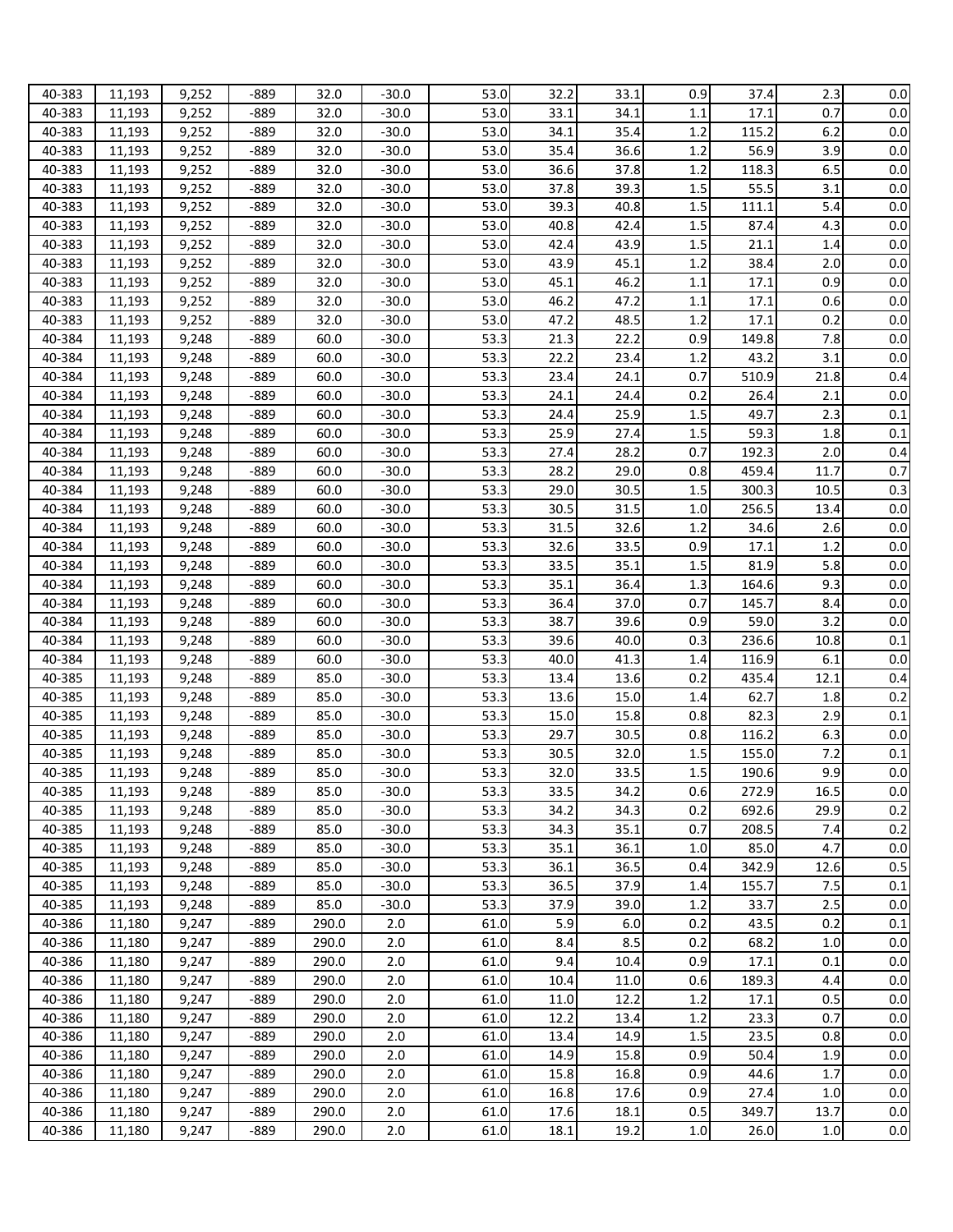| 40-386 | 11,180 | 9,247 | $-889$ | 290.0 | 2.0  | 61.0              | 19.2 | 19.7 | 0.5     | 282.5  | 9.3  | 0.3     |
|--------|--------|-------|--------|-------|------|-------------------|------|------|---------|--------|------|---------|
| 40-386 | 11,180 | 9,247 | $-889$ | 290.0 | 2.0  | 61.0              | 19.7 | 20.6 | 0.9     | 21.6   | 0.5  | 0.0     |
| 40-386 | 11,180 | 9,247 | $-889$ | 290.0 | 2.0  | 61.0              | 20.6 | 21.9 | 1.4     | 22.3   | 0.5  | 0.0     |
| 40-386 | 11,180 | 9,247 | $-889$ | 290.0 | 2.0  | 61.0              | 21.9 | 23.5 | 1.5     | 52.1   | 1.8  | 0.0     |
| 40-386 | 11,180 | 9,247 | $-889$ | 290.0 | 2.0  | 61.0              | 23.5 | 25.0 | 1.5     | 47.7   | 1.6  | 0.0     |
| 40-386 | 11,180 | 9,247 | $-889$ | 290.0 | 2.0  | 61.0              | 25.0 | 26.2 | 1.2     | 52.8   | 2.1  | 0.0     |
| 40-386 | 11,180 | 9,247 | $-889$ | 290.0 | 2.0  | 61.0              | 26.2 | 27.3 | 1.1     | 39.1   | 1.6  | 0.0     |
| 40-386 | 11,180 | 9,247 | $-889$ | 290.0 | 2.0  | 61.0              | 27.3 | 27.6 | 0.2     | 744.0  | 22.0 | 1.1     |
| 40-386 | 11,180 | 9,247 | $-889$ | 290.0 | 2.0  | 61.0              | 27.6 | 28.3 | 0.8     | 25.5   | 0.7  | 0.0     |
| 40-386 | 11,180 | 9,247 | $-889$ | 290.0 | 2.0  | 61.0              | 32.0 | 32.8 | 0.8     | 21.4   | 0.9  | 0.0     |
| 40-386 | 11,180 | 9,247 | $-889$ | 290.0 | 2.0  | 61.0              | 32.8 | 33.5 | 0.7     | 340.8  | 14.9 | 0.1     |
| 40-386 | 11,180 | 9,247 | $-889$ | 290.0 | 2.0  | 61.0              | 33.5 | 34.3 | 0.8     | 17.1   | 0.4  | 0.0     |
| 40-386 | 11,180 | 9,247 | $-889$ | 290.0 | 2.0  | 61.0              | 46.2 | 47.0 | 0.8     | 91.5   | 3.1  | 0.0     |
| 40-386 | 11,180 | 9,247 | $-889$ | 290.0 | 2.0  | 61.0              | 47.0 | 47.2 | 0.2     | 1618.3 | 39.9 | 0.3     |
| 40-386 | 11,180 | 9,247 | $-889$ | 290.0 | 2.0  | 61.0              | 47.2 | 48.5 | 1.3     | 119.0  | 4.7  | 0.0     |
| 40-386 |        | 9,247 | $-889$ | 290.0 | 2.0  | 61.0              | 48.5 | 48.6 | 0.2     | 733.7  | 11.5 | 0.0     |
| 40-386 | 11,180 | 9,247 | $-889$ | 290.0 | 2.0  | 61.0              | 48.6 | 49.4 | 0.8     | 17.1   | 0.2  | 0.0     |
|        | 11,180 |       |        |       |      |                   |      |      |         |        |      |         |
| 40-386 | 11,180 | 9,247 | $-889$ | 290.0 | 2.0  | 61.0              | 54.6 | 55.9 | 1.4     | 207.4  | 0.1  | 0.1     |
| 40-386 | 11,180 | 9,247 | $-889$ | 290.0 | 2.0  | 61.0              | 58.1 | 59.0 | 0.9     | 363.4  | 0.3  | 0.2     |
| 40-387 | 11,193 | 9,252 | $-889$ | 32.0  | 30.0 | 57.9              | 4.8  | 6.1  | 1.3     | 56.2   | 2.8  | 0.0     |
| 40-387 | 11,193 | 9,252 | $-889$ | 32.0  | 30.0 | 57.9              | 6.1  | 6.6  | 0.5     | 70.3   | 3.9  | 0.0     |
| 40-387 | 11,193 | 9,252 | $-889$ | 32.0  | 30.0 | 57.9              | 8.6  | 10.3 | 1.7     | 71.7   | 3.9  | 0.0     |
| 40-387 | 11,193 | 9,252 | $-889$ | 32.0  | 30.0 | 57.9              | 13.7 | 15.2 | 1.5     | 17.1   | 1.4  | 0.0     |
| 40-387 | 11,193 | 9,252 | $-889$ | 32.0  | 30.0 | 57.9              | 15.2 | 16.8 | 1.5     | 23.3   | 1.9  | 0.0     |
| 40-387 | 11,193 | 9,252 | $-889$ | 32.0  | 30.0 | 57.9              | 16.8 | 18.3 | 1.5     | 17.1   | 1.6  | 0.0     |
| 40-387 | 11,193 | 9,252 | $-889$ | 32.0  | 30.0 | 57.9              | 18.3 | 19.8 | 1.5     | 17.1   | 1.5  | 0.0     |
| 40-387 | 11,193 | 9,252 | $-889$ | 32.0  | 30.0 | 57.9              | 19.8 | 20.4 | 0.6     | 51.8   | 3.1  | 0.1     |
| 40-387 | 11,193 | 9,252 | $-889$ | 32.0  | 30.0 | 57.9              | 20.4 | 21.1 | 0.7     | 397.7  | 25.5 | 0.1     |
| 40-387 | 11,193 | 9,252 | $-889$ | 32.0  | 30.0 | 57.9              | 21.1 | 21.3 | 0.2     | 72.7   | 4.6  | 0.0     |
| 40-387 | 11,193 | 9,252 | $-889$ | 32.0  | 30.0 | $\overline{57.9}$ | 21.3 | 22.9 | 1.5     | 110.4  | 6.2  | 0.0     |
| 40-387 | 11,193 | 9,252 | $-889$ | 32.0  | 30.0 | 57.9              | 22.9 | 24.4 | 1.5     | 136.8  | 7.3  | 0.0     |
| 40-387 | 11,193 | 9,252 | $-889$ | 32.0  | 30.0 | $\overline{57.9}$ | 24.4 | 25.9 | 1.5     | 67.2   | 3.8  | 0.0     |
| 40-387 | 11,193 | 9,252 | $-889$ | 32.0  | 30.0 | 57.9              | 25.9 | 27.4 | 1.5     | 91.2   | 5.4  | 0.0     |
| 40-387 | 11,193 | 9,252 | $-889$ | 32.0  | 30.0 | 57.9              | 27.4 | 28.6 | 1.2     | 187.5  | 10.7 | 0.0     |
| 40-387 | 11,193 | 9,252 | $-889$ | 32.0  | 30.0 | 57.9              | 35.1 | 36.6 | 1.5     | 46.3   | 2.1  | 0.0     |
| 40-388 | 11,193 | 9,248 | $-889$ | 60.0  | 30.0 | 57.9              | 8.8  | 10.4 | 1.5     | 66.5   | 3.5  | 0.0     |
| 40-388 | 11,193 | 9,248 | -889   | 60.0  | 30.0 | 57.9              | 14.9 | 16.5 | 1.5     | 29.0   | 1.6  | 0.0     |
| 40-388 | 11,193 | 9,248 | -889   | 60.0  | 30.0 | 57.9              | 16.5 | 17.6 | 1.2     | 62.7   | 3.4  | 0.0     |
| 40-388 | 11,193 | 9,248 | -889   | 60.0  | 30.0 | 57.9              | 17.6 | 17.8 | 0.2     | 733.7  | 37.5 | 0.1     |
| 40-388 | 11,193 | 9,248 | -889   | 60.0  | 30.0 | 57.9              | 17.8 | 18.0 | 0.2     | 123.8  | 6.4  | 0.0     |
| 40-388 | 11,193 | 9,248 | $-889$ | 60.0  | 30.0 | 57.9              | 18.0 | 19.5 | 1.5     | 95.7   | 3.8  | 0.0     |
| 40-388 | 11,193 | 9,248 | -889   | 60.0  | 30.0 | 57.9              | 19.5 | 21.0 | 1.5     | 72.3   | 3.0  | 0.0     |
| 40-388 | 11,193 | 9,248 | -889   | 60.0  | 30.0 | 57.9              | 21.0 | 22.6 | 1.5     | 72.3   | 3.3  | 0.1     |
| 40-388 | 11,193 | 9,248 | -889   | 60.0  | 30.0 | 57.9              | 22.6 | 24.1 | 1.5     | 40.1   | 2.2  | 0.0     |
| 40-388 | 11,193 | 9,248 | -889   | 60.0  | 30.0 | 57.9              | 24.1 | 25.6 | 1.5     | 39.1   | 2.3  | 0.0     |
| 40-388 | 11,193 | 9,248 | $-889$ | 60.0  | 30.0 | 57.9              | 25.6 | 27.1 | 1.5     | 41.5   | 2.3  | 0.0     |
| 40-388 | 11,193 | 9,248 | -889   | 60.0  | 30.0 | 57.9              | 27.1 | 28.6 | 1.5     | 50.4   | 2.6  | 0.0     |
| 40-388 | 11,193 | 9,248 | -889   | 60.0  | 30.0 | 57.9              | 28.6 | 30.2 | $1.5\,$ | 118.6  | 6.2  | 0.0     |
| 40-388 | 11,193 | 9,248 | $-889$ | 60.0  | 30.0 | 57.9              | 30.2 | 31.7 | 1.5     | 64.5   | 3.4  | 0.0     |
| 40-388 | 11,193 | 9,248 | $-889$ | 60.0  | 30.0 | 57.9              | 31.7 | 33.2 | 1.5     | 64.1   | 3.7  | 0.0     |
| 40-388 | 11,193 | 9,248 | $-889$ | 60.0  | 30.0 | 57.9              | 33.2 | 34.1 | 0.9     | 37.4   | 2.0  | 0.0     |
|        |        |       |        |       |      | 57.9              |      | 5.2  | 1.4     | 40.5   | 2.1  |         |
| 40-389 | 11,193 | 9,248 | $-889$ | 85.0  | 30.0 |                   | 3.7  | 8.8  | 1.5     |        | 2.6  | 0.0     |
| 40-389 | 11,193 | 9,248 | $-889$ | 85.0  | 30.0 | 57.9              | 7.3  | 17.1 | 1.2     | 46.6   | 3.6  | 0.0     |
| 40-389 | 11,193 | 9,248 | $-889$ | 85.0  | 30.0 | 57.9              | 15.9 |      |         | 55.2   |      | 0.0     |
| 40-389 | 11,193 | 9,248 | $-889$ | 85.0  | 30.0 | 57.9              | 17.1 | 17.3 | 0.2     | 757.7  | 40.5 | 0.3     |
| 40-389 | 11,193 | 9,248 | $-889$ | 85.0  | 30.0 | 57.9              | 17.3 | 18.3 | 0.9     | 278.4  | 14.9 | $0.1\,$ |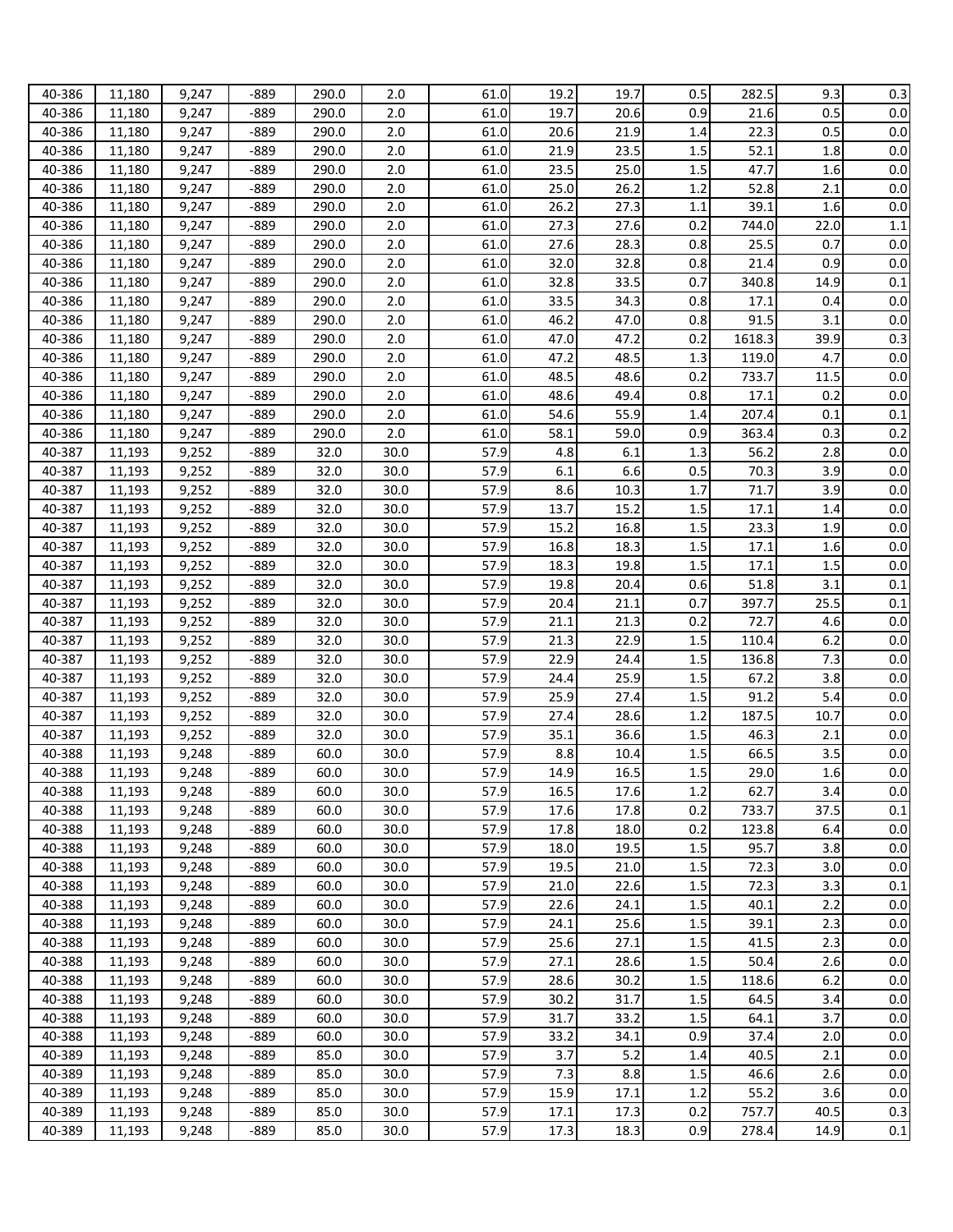| 40-389 | 11,193 | 9,248 | $-889$ | 85.0  | 30.0    | 57.9 | 18.3 | 19.8 | 1.5     | 152.6 | 7.9  | 0.1 |
|--------|--------|-------|--------|-------|---------|------|------|------|---------|-------|------|-----|
|        |        |       |        |       |         |      |      |      |         |       |      |     |
| 40-389 | 11,193 | 9,248 | $-889$ | 85.0  | 30.0    | 57.9 | 19.8 | 21.3 | 1.5     | 245.5 | 9.9  | 0.2 |
| 40-389 | 11,193 | 9,248 | $-889$ | 85.0  | 30.0    | 57.9 | 21.3 | 22.1 | 0.8     | 285.9 | 15.5 | 0.0 |
| 40-389 | 11,193 | 9,248 | $-889$ | 85.0  | 30.0    | 57.9 | 22.1 | 23.6 | 1.5     | 42.9  | 2.8  | 0.0 |
| 40-389 | 11,193 | 9,248 | $-889$ | 85.0  | 30.0    | 57.9 | 23.6 | 24.4 | 0.8     | 185.1 | 10.9 | 0.0 |
| 40-389 | 11,193 | 9,248 | $-889$ | 85.0  | 30.0    | 57.9 | 24.4 | 25.9 | 1.5     | 81.9  | 4.8  | 0.0 |
| 40-390 | 11,190 | 9,256 | $-889$ | 5.0   | 30.0    | 60.7 | 5.3  | 5.8  | 0.5     | 98.4  | 4.6  | 0.0 |
| 40-390 | 11,190 | 9,256 | $-889$ | 5.0   | 30.0    | 60.7 | 5.8  | 7.3  | 1.5     | 56.2  | 2.9  | 0.0 |
| 40-390 | 11,190 | 9,256 | $-889$ | 5.0   | 30.0    | 60.7 | 7.3  | 8.0  | 0.7     | 17.1  | 0.7  | 0.0 |
| 40-390 | 11,190 | 9,256 | $-889$ | 5.0   | 30.0    | 60.7 | 8.0  | 8.3  | 0.3     | 315.4 | 17.6 | 0.1 |
| 40-390 |        |       |        | 5.0   |         | 60.7 | 8.3  | 8.8  |         | 17.1  | 0.3  | 0.0 |
|        | 11,190 | 9,256 | $-889$ |       | 30.0    |      |      |      | 0.5     |       |      |     |
| 40-390 | 11,190 | 9,256 | $-889$ | 5.0   | 30.0    | 60.7 | 8.8  | 10.4 | 1.5     | 17.1  | 0.8  | 0.0 |
| 40-390 | 11,190 | 9,256 | $-889$ | 5.0   | 30.0    | 60.7 | 10.4 | 11.9 | 1.5     | 42.9  | 2.0  | 0.0 |
| 40-390 | 11,190 | 9,256 | $-889$ | 5.0   | 30.0    | 60.7 | 13.4 | 14.6 | 1.2     | 30.0  | 1.6  | 0.0 |
| 40-390 | 11,190 | 9,256 | $-889$ | 5.0   | 30.0    | 60.7 | 14.6 | 15.5 | 0.9     | 17.1  | 0.1  | 0.0 |
| 40-390 | 11,190 | 9,256 | $-889$ | 5.0   | 30.0    | 60.7 | 15.5 | 16.5 | 0.9     | 46.6  | 2.6  | 0.0 |
| 40-390 | 11,190 | 9,256 | $-889$ | 5.0   | 30.0    | 60.7 | 16.5 | 18.0 | 1.5     | 17.1  | 0.1  | 0.0 |
| 40-390 | 11,190 | 9,256 | $-889$ | 5.0   | 30.0    | 60.7 | 18.0 | 18.7 | 0.7     | 30.7  | 1.5  | 0.0 |
| 40-390 | 11,190 | 9,256 | $-889$ | 5.0   | 30.0    | 60.7 | 18.7 | 19.2 | 0.5     | 265.0 | 14.8 | 0.2 |
| 40-390 | 11,190 | 9,256 | $-889$ | 5.0   | 30.0    | 60.7 | 19.2 | 20.2 | 0.9     | 17.1  | 0.1  | 0.0 |
| 40-390 | 11,190 | 9,256 | $-889$ | 5.0   | 30.0    | 60.7 | 20.2 | 21.0 | 0.9     | 17.1  | 0.1  | 0.0 |
|        |        |       |        |       | 30.0    | 60.7 |      | 22.1 |         |       |      | 0.0 |
| 40-390 | 11,190 | 9,256 | $-889$ | 5.0   |         |      | 21.0 |      | 1.1     | 43.5  | 2.0  |     |
| 40-390 | 11,190 | 9,256 | $-889$ | 5.0   | 30.0    | 60.7 | 24.1 | 25.6 | 1.5     | 33.6  | 1.7  | 0.0 |
| 40-390 | 11,190 | 9,256 | $-889$ | 5.0   | 30.0    | 60.7 | 25.6 | 27.1 | 1.5     | 94.6  | 5.1  | 0.0 |
| 40-390 | 11,190 | 9,256 | $-889$ | 5.0   | 30.0    | 60.7 | 27.1 | 28.6 | 1.5     | 80.9  | 4.6  | 0.0 |
| 40-390 | 11,190 | 9,256 | $-889$ | 5.0   | 30.0    | 60.7 | 28.6 | 30.2 | 1.5     | 117.9 | 6.4  | 0.0 |
| 40-390 | 11,190 | 9,256 | $-889$ | 5.0   | 30.0    | 60.7 | 30.2 | 30.9 | 0.8     | 40.5  | 2.2  | 0.0 |
| 40-390 | 11,190 | 9,256 | $-889$ | 5.0   | 30.0    | 60.7 | 30.9 | 31.3 | 0.4     | 175.5 | 9.4  | 0.0 |
| 40-390 | 11,190 | 9,256 | $-889$ | 5.0   | 30.0    | 60.7 | 31.3 | 31.7 | 0.4     | 44.9  | 2.4  | 0.0 |
| 40-390 | 11,190 | 9,256 | $-889$ | 5.0   | 30.0    | 60.7 | 31.7 | 33.2 | 1.5     | 57.9  | 3.4  | 0.0 |
| 40-390 | 11,190 | 9,256 | $-889$ | 5.0   | 30.0    | 60.7 | 33.2 | 34.7 | 1.5     | 71.3  | 4.3  | 0.0 |
| 40-390 | 11,190 | 9,256 | $-889$ | 5.0   | 30.0    | 60.7 | 34.7 | 36.3 | 1.5     | 34.6  | 2.1  | 0.0 |
| 40-390 | 11,190 | 9,256 | $-889$ | 5.0   | 30.0    | 60.7 | 46.9 | 48.5 | 1.5     | 43.9  | 2.6  | 0.0 |
| 40-390 |        | 9,256 | $-889$ | 5.0   | 30.0    | 60.7 | 51.1 | 51.2 | 0.2     | 17.1  | 0.7  | 0.0 |
|        | 11,190 |       |        |       |         |      |      |      |         |       |      |     |
| 40-391 | 11,191 | 9,243 | $-889$ | 101.0 | $-30.0$ | 54.9 | 2.7  | 3.6  | 0.8     | 17.1  | 0.4  | 0.0 |
| 40-391 | 11,191 | 9,243 | $-889$ | 101.0 | $-30.0$ | 54.9 | 3.6  | 4.5  | 0.9     | 87.8  | 4.4  | 0.1 |
| 40-391 | 11,191 | 9,243 | $-889$ | 101.0 | $-30.0$ | 54.9 | 4.5  | 5.4  | 0.9     | 17.1  | 0.3  | 0.0 |
| 40-391 | 11,191 | 9,243 | -889   | 101.0 | $-30.0$ | 54.9 | 5.4  | 6.9  | 1.5     | 17.1  | 0.5  | 0.0 |
| 40-391 | 11,191 | 9,243 | $-889$ | 101.0 | $-30.0$ | 54.9 | 7.9  | 8.8  | 0.9     | 17.1  | 0.7  | 0.0 |
| 40-391 | 11,191 | 9,243 | $-889$ | 101.0 | $-30.0$ | 54.9 | 8.8  | 9.8  | 0.9     | 51.1  | 2.5  | 0.1 |
| 40-391 | 11,191 | 9,243 | $-889$ | 101.0 | $-30.0$ | 54.9 | 9.8  | 10.7 | 0.9     | 113.1 | 4.9  | 0.1 |
| 40-391 | 11,191 | 9,243 | $-889$ | 101.0 | $-30.0$ | 54.9 | 10.7 | 11.4 | 0.8     | 115.5 | 3.5  | 0.2 |
| 40-391 | 11,191 | 9,243 | -889   | 101.0 | $-30.0$ | 54.9 | 11.4 | 12.3 | 0.9     | 34.1  | 1.4  | 0.0 |
| 40-391 | 11,191 | 9,243 | $-889$ | 101.0 | $-30.0$ | 54.9 | 13.9 | 14.9 | 0.9     | 17.1  | 0.6  | 0.0 |
| 40-391 | 11,191 | 9,243 | $-889$ | 101.0 | $-30.0$ | 54.9 | 20.0 | 20.7 | 0.8     | 17.1  | 0.1  | 0.0 |
| 40-391 | 11,191 | 9,243 | -889   | 101.0 | $-30.0$ | 54.9 | 20.7 | 21.4 | 0.7     | 146.4 | 1.8  | 0.6 |
| 40-391 | 11,191 | 9,243 | -889   | 101.0 | $-30.0$ | 54.9 | 21.4 | 22.2 | 0.8     | 17.1  | 0.1  | 0.0 |
| 40-391 |        |       | -889   | 101.0 | $-30.0$ | 54.9 | 25.8 | 25.9 | 0.2     | 195.1 | 1.9  | 0.5 |
|        | 11,191 | 9,243 |        |       |         |      |      |      |         |       |      |     |
| 40-391 | 11,191 | 9,243 | $-889$ | 101.0 | $-30.0$ | 54.9 | 26.8 | 27.3 | $0.5\,$ | 17.1  | 0.3  | 0.0 |
| 40-391 | 11,191 | 9,243 | $-889$ | 101.0 | $-30.0$ | 54.9 | 27.3 | 27.9 | 0.7     | 34.6  | 0.8  | 0.0 |
| 40-391 | 11,191 | 9,243 | -889   | 101.0 | $-30.0$ | 54.9 | 27.9 | 28.3 | 0.3     | 723.4 | 10.6 | 0.6 |
| 40-391 | 11,191 | 9,243 | $-889$ | 101.0 | $-30.0$ | 54.9 | 28.3 | 29.1 | 0.8     | 71.3  | 1.4  | 0.0 |
| 40-391 | 11,191 | 9,243 | $-889$ | 101.0 | $-30.0$ | 54.9 | 32.3 | 33.5 | 1.2     | 64.1  | 2.6  | 0.0 |
| 40-391 | 11,191 | 9,243 | $-889$ | 101.0 | $-30.0$ | 54.9 | 33.5 | 35.1 | $1.5\,$ | 37.4  | 2.1  | 0.0 |
| 40-391 | 11,191 | 9,243 | $-889$ | 101.0 | $-30.0$ | 54.9 | 35.1 | 36.3 | 1.2     | 40.1  | 2.1  | 0.0 |
| 40-391 | 11,191 | 9,243 | $-889$ | 101.0 | $-30.0$ | 54.9 | 36.3 | 37.5 | 1.2     | 56.2  | 3.4  | 0.0 |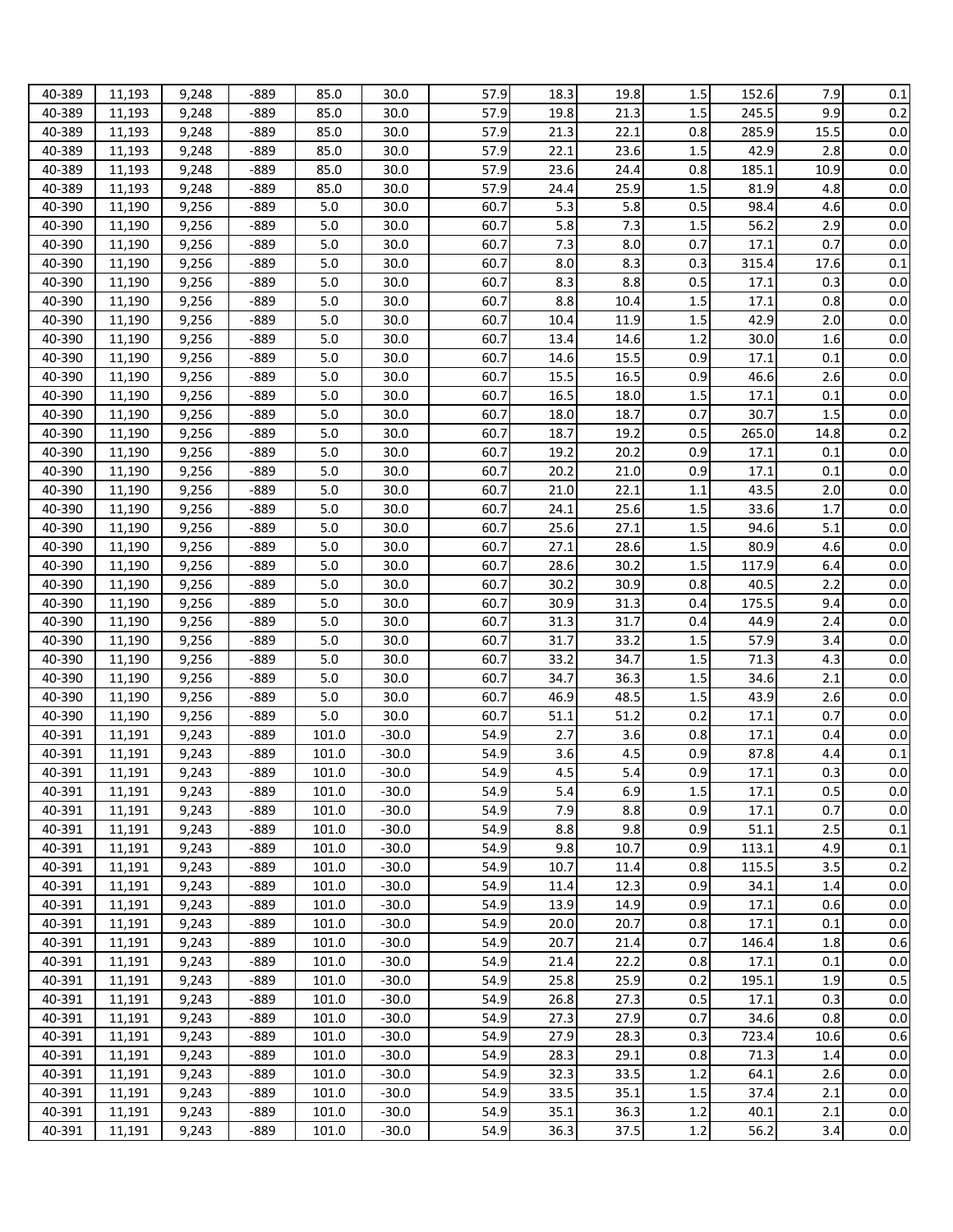| 40-391 | 11,191 | 9,243 | $-889$ | 101.0 | $-30.0$ | 54.9 | 37.5 | 38.6 | 1.1     | 190.3  | 9.7     | 0.0   |
|--------|--------|-------|--------|-------|---------|------|------|------|---------|--------|---------|-------|
| 40-391 | 11,191 | 9,243 | $-889$ | 101.0 | $-30.0$ | 54.9 | 38.6 | 39.6 | 1.1     | 99.8   | 5.2     | 0.0   |
| 40-391 | 11,191 | 9,243 | $-889$ | 101.0 | $-30.0$ | 54.9 | 39.6 | 41.1 | 1.5     | 23.2   | 1.7     | 0.0   |
| 40-391 | 11,191 | 9,243 | $-889$ | 101.0 | $-30.0$ | 54.9 | 41.1 | 42.7 | 1.5     | 148.5  | 6.0     | 0.1   |
| 40-391 | 11,191 | 9,243 | $-889$ | 101.0 | $-30.0$ | 54.9 | 42.7 | 44.1 | 1.4     | 41.1   | 2.6     | 0.0   |
| 40-391 | 11,191 | 9,243 | $-889$ | 101.0 | $-30.0$ | 54.9 | 44.1 | 44.8 | 0.7     | 277.7  | 14.2    | 0.0   |
| 40-391 | 11,191 | 9,243 | $-889$ | 101.0 | $-30.0$ | 54.9 | 44.8 | 45.7 | 0.9     | 106.6  | 4.4     | 0.0   |
| 40-391 | 11,191 | 9,243 | $-889$ | 101.0 | $-30.0$ | 54.9 | 45.7 | 47.2 | 1.5     | 96.0   | 5.6     | 0.0   |
| 40-391 | 11,191 | 9,243 | $-889$ | 101.0 | $-30.0$ | 54.9 | 47.2 | 48.8 | 1.5     | 64.8   | 3.5     | 0.0   |
| 40-391 | 11,191 | 9,243 | $-889$ | 101.0 | $-30.0$ | 54.9 | 48.8 | 50.1 | 1.4     | 59.0   | 3.1     | 0.0   |
| 40-391 | 11,191 | 9,243 | $-889$ | 101.0 | $-30.0$ | 54.9 | 50.1 | 51.2 | 1.1     | 29.2   | 1.4     | 0.0   |
| 40-392 | 11,191 | 9,243 | $-889$ | 101.0 | 30.0    | 51.8 | 14.8 | 15.2 | 0.4     | 102.5  | 4.9     | 0.0   |
| 40-392 | 11,191 | 9,243 | $-889$ | 101.0 | 30.0    | 51.8 | 15.2 | 16.3 | 1.1     | 214.6  | 8.3     | 0.2   |
| 40-392 | 11,191 | 9,243 | $-889$ | 101.0 | 30.0    | 51.8 | 16.3 | 16.8 | 0.5     | 17.1   | 0.3     | 0.0   |
| 40-392 |        | 9,243 | $-889$ | 101.0 | 30.0    | 51.8 | 16.8 | 18.3 | 1.5     | 17.1   | 1.5     | 0.0   |
|        | 11,191 |       |        |       |         | 51.8 |      |      |         |        |         | 0.0   |
| 40-392 | 11,191 | 9,243 | $-889$ | 101.0 | 30.0    |      | 18.3 | 19.5 | 1.2     | 17.1   | 1.3     |       |
| 40-392 | 11,191 | 9,243 | $-889$ | 101.0 | 30.0    | 51.8 | 19.5 | 19.8 | 0.3     | 97.4   | 7.1     | 0.0   |
| 40-392 | 11,191 | 9,243 | $-889$ | 101.0 | 30.0    | 51.8 | 19.8 | 21.3 | 1.5     | 109.0  | 6.9     | 0.0   |
| 40-392 | 11,191 | 9,243 | $-889$ | 101.0 | 30.0    | 51.8 | 21.3 | 22.9 | 1.5     | 64.8   | 3.9     | 0.0   |
| 40-392 | 11,191 | 9,243 | $-889$ | 101.0 | 30.0    | 51.8 | 22.9 | 24.4 | 1.5     | 278.4  | 9.7     | 0.2   |
| 40-392 | 11,191 | 9,243 | $-889$ | 101.0 | 30.0    | 51.8 | 24.4 | 25.9 | 1.5     | 275.0  | 10.6    | 0.4   |
| 40-392 | 11,191 | 9,243 | $-889$ | 101.0 | 30.0    | 51.8 | 25.9 | 27.4 | 1.5     | 305.1  | 15.0    | 0.1   |
| 40-392 | 11,191 | 9,243 | $-889$ | 101.0 | 30.0    | 51.8 | 27.4 | 27.7 | 0.3     | 699.4  | 33.4    | 0.7   |
| 40-392 | 11,191 | 9,243 | $-889$ | 101.0 | 30.0    | 51.8 | 27.7 | 29.0 | 1.2     | 130.3  | 7.0     | 0.0   |
| 40-392 | 11,191 | 9,243 | $-889$ | 101.0 | 30.0    | 51.8 | 29.0 | 30.5 | 1.5     | 132.7  | 7.3     | 0.0   |
| 40-392 | 11,191 | 9,243 | $-889$ | 101.0 | 30.0    | 51.8 | 30.5 | 31.1 | 0.6     | 136.5  | 7.7     | 0.0   |
| 40-392 | 11,191 | 9,243 | $-889$ | 101.0 | 30.0    | 51.8 | 31.1 | 32.0 | 0.9     | 57.3   | 3.1     | 0.0   |
| 40-393 | 11,180 | 9,246 | $-889$ | 268.0 | 18.0    | 73.1 | 0.2  | 1.7  | 1.5     | 83.3   | 3.2     | 0.0   |
| 40-393 | 11,180 | 9,246 | $-889$ | 268.0 | 18.0    | 73.1 | 10.5 | 11.0 | 0.5     | 17.1   | 0.1     | 0.0   |
| 40-393 | 11,180 | 9,246 | $-889$ | 268.0 | 18.0    | 73.1 | 15.2 | 16.8 | 1.5     | 17.1   | 0.7     | 0.0   |
| 40-393 | 11,180 | 9,246 | $-889$ | 268.0 | 18.0    | 73.1 | 16.8 | 18.3 | 1.5     | 30.3   | 1.7     | 0.0   |
| 40-393 | 11,180 | 9,246 | $-889$ | 268.0 | 18.0    | 73.1 | 18.3 | 19.8 | 1.5     | 17.1   | 0.7     | 0.0   |
| 40-393 | 11,180 | 9,246 | $-889$ | 268.0 | 18.0    | 73.1 | 21.6 | 22.6 | 0.9     | 101.8  | 1.6     | 0.1   |
| 40-393 | 11,180 | 9,246 | $-889$ | 268.0 | 18.0    | 73.1 | 22.6 | 22.9 | 0.3     | 239.3  | 6.5     | 0.1   |
| 40-393 | 11,180 | 9,246 | $-889$ | 268.0 | 18.0    | 73.1 | 22.9 | 23.3 | 0.5     | 74.1   | 2.7     | 0.0   |
| 40-393 | 11,180 | 9,246 | -889   | 268.0 | 18.0    | 73.1 | 23.3 | 24.6 | 1.3     | 25.1   | 1.2     | 0.0   |
| 40-393 | 11,180 | 9,246 | -889   | 268.0 | 18.0    | 73.1 | 24.6 | 24.8 | 0.2     | 918.9  | 26.2    | 1.5   |
| 40-393 | 11,180 | 9,246 | -889   | 268.0 | 18.0    | 73.1 | 24.8 | 26.4 | $1.5\,$ | 19.4   | $1.1\,$ | 0.0   |
| 40-393 | 11,180 | 9,246 | -889   | 268.0 | 18.0    | 73.1 | 27.6 | 27.8 | 0.2     | 135.4  | 6.1     | 0.0   |
| 40-393 | 11,180 | 9,246 | -889   | 268.0 | 18.0    | 73.1 | 29.4 | 30.2 | 0.7     | 33.9   | 1.8     | 0.0   |
| 40-393 | 11,180 | 9,246 | $-889$ | 268.0 | 18.0    | 73.1 | 30.2 | 30.5 | 0.3     | 171.4  | 5.3     | 0.3   |
| 40-393 | 11,180 | 9,246 | $-889$ | 268.0 | 18.0    | 73.1 | 30.5 | 32.0 | 1.5     | 17.6   | 0.7     | 0.0   |
| 40-393 | 11,180 | 9,246 | -889   | 268.0 | 18.0    | 73.1 | 36.0 | 37.0 | 1.0     | 24.1   | 0.9     | 0.0   |
| 40-393 | 11,180 | 9,246 | -889   | 268.0 | 18.0    | 73.1 | 37.0 | 38.1 | 1.1     | 173.5  | 6.7     | 0.0   |
| 40-393 | 11,180 | 9,246 | -889   | 268.0 | 18.0    | 73.1 | 38.1 | 39.6 | 1.5     | 26.4   | 0.9     | 0.0   |
| 40-393 | 11,180 | 9,246 | $-889$ | 268.0 | 18.0    | 73.1 | 39.6 | 41.1 | 1.5     | 32.7   | 1.1     | 0.0   |
| 40-393 | 11,180 | 9,246 | $-889$ | 268.0 | 18.0    | 73.1 | 55.4 | 56.2 | 0.8     | 45.9   | 1.9     | 0.0   |
| 40-393 | 11,180 | 9,246 | -889   | 268.0 | 18.0    | 73.1 | 56.2 | 56.4 | 0.2     | 648.0  | 28.4    | 0.1   |
| 40-393 | 11,180 | 9,246 | $-889$ | 268.0 | 18.0    | 73.1 | 56.4 | 57.4 | 1.0     | 213.9  | 8.9     | 0.1   |
|        |        |       |        |       |         |      |      |      |         | 194.4  |         |       |
| 40-393 | 11,180 | 9,246 | $-889$ | 268.0 | 18.0    | 73.1 | 57.4 | 58.5 | 1.1     |        | 7.0     | 0.0   |
| 40-393 | 11,180 | 9,246 | $-889$ | 268.0 | 18.0    | 73.1 | 58.5 | 59.5 | 1.1     | 17.1   | 0.3     | 0.0   |
| 40-393 | 11,180 | 9,246 | $-889$ | 268.0 | 18.0    | 73.1 | 59.5 | 60.1 | 0.5     | 91.5   | 3.1     | 0.0   |
| 40-393 | 11,180 | 9,246 | $-889$ | 268.0 | 18.0    | 73.1 | 60.1 | 61.4 | 1.3     | 85.4   | 2.9     | 0.0   |
| 40-393 | 11,180 | 9,246 | $-889$ | 268.0 | 18.0    | 73.1 | 69.6 | 70.2 | 0.6     | 476.6  | 1.5     | 0.5   |
| 40-394 | 11,180 | 9,246 | $-889$ | 268.0 | $-20.0$ | 73.1 | 8.4  | 9.1  | 0.8     | 17.1   | 0.1     | 0.0   |
| 40-394 | 11,180 | 9,246 | $-889$ | 268.0 | $-20.0$ | 73.1 | 9.1  | 9.7  | 0.6     | 2262.9 | 11.5    | $2.0$ |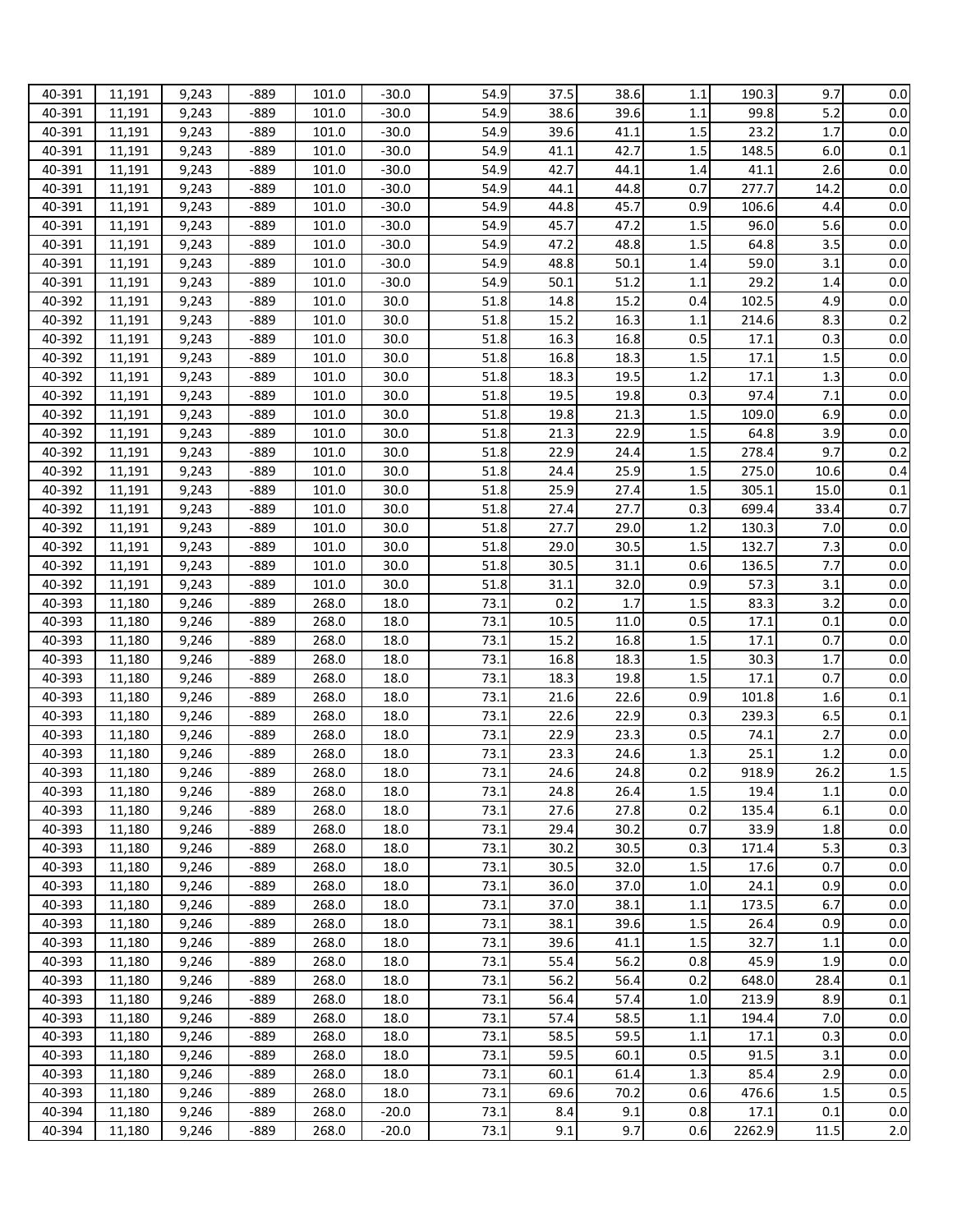| 40-394 | 11,180           | 9,246 | $-889$ | 268.0 | $-20.0$ | 73.1 | 9.7  | 10.5 | 0.8     | 17.1   | 0.1  | 0.0     |
|--------|------------------|-------|--------|-------|---------|------|------|------|---------|--------|------|---------|
| 40-394 | 11,180           | 9,246 | $-889$ | 268.0 | $-20.0$ | 73.1 | 14.5 | 14.6 | 0.2     | 504.0  | 15.7 | 0.0     |
| 40-394 | 11,180           | 9,246 | $-889$ | 268.0 | $-20.0$ | 73.1 | 17.8 | 18.0 | 0.2     | 68.2   | 2.5  | 0.0     |
| 40-394 | 11,180           | 9,246 | $-889$ | 268.0 | $-20.0$ | 73.1 | 25.4 | 25.7 | 0.3     | 140.6  | 5.8  | 0.0     |
| 40-394 | 11,180           | 9,246 | $-889$ | 268.0 | $-20.0$ | 73.1 | 30.9 | 31.0 | 0.2     | 366.9  | 14.2 | 0.0     |
| 40-394 | 11,180           | 9,246 | $-889$ | 268.0 | $-20.0$ | 73.1 | 34.0 | 34.4 | 0.5     | 102.5  | 3.7  | 0.0     |
| 40-394 | 11,180           | 9,246 | $-889$ | 268.0 | $-20.0$ | 73.1 | 37.8 | 37.9 | 0.2     | 206.7  | 6.9  | 0.1     |
| 40-394 | 11,180           | 9,246 | $-889$ | 268.0 | $-20.0$ | 73.1 | 49.4 | 49.5 | 0.2     | 17.1   | 0.2  | 0.0     |
| 40-394 | 11,180           | 9,246 | $-889$ | 268.0 | $-20.0$ | 73.1 | 54.3 | 54.5 | 0.2     | 149.1  | 3.5  | 0.1     |
| 40-394 | 11,180           | 9,246 | $-889$ | 268.0 | $-20.0$ | 73.1 | 58.7 | 59.2 | 0.5     | 100.5  | 3.0  | 0.0     |
| 40-394 | 11,180           | 9,246 | $-889$ | 268.0 | $-20.0$ | 73.1 | 60.1 | 60.3 | 0.2     | 192.7  | 5.6  | 0.0     |
| 40-394 | 11,180           | 9,246 | $-889$ | 268.0 | $-20.0$ | 73.1 | 66.4 | 66.5 | 0.2     | 115.5  | 0.1  | 0.1     |
| 40-395 | 11,191           | 9,243 | $-889$ | 119.0 | 30.0    | 53.6 | 1.2  | 1.6  | 0.5     | 44.9   | 2.9  | 0.0     |
| 40-395 | 11,191           | 9,243 | $-889$ | 119.0 | 30.0    | 53.6 | 1.6  | 2.1  | 0.5     | 17.1   | 0.6  | 0.0     |
| 40-395 | 11,191           | 9,243 | $-889$ | 119.0 | 30.0    | 53.6 | 2.1  | 2.4  | 0.2     | 39.4   | 2.6  | 0.0     |
| 40-395 | 11,191           | 9,243 | $-889$ | 119.0 | 30.0    | 53.6 | 2.4  | 3.2  | 0.8     | 17.1   | 0.1  | 0.0     |
| 40-395 | 11,191           | 9,243 | $-889$ | 119.0 | 30.0    | 53.6 | 15.2 | 15.3 | 0.2     | 490.3  | 6.4  | 2.7     |
| 40-395 | 11,191           | 9,243 | $-889$ | 119.0 | 30.0    | 53.6 | 16.0 | 16.2 | 0.2     | 90.5   | 1.1  | 0.4     |
| 40-395 | 11,191           | 9,243 | $-889$ | 119.0 | 30.0    | 53.6 | 22.9 | 23.3 | 0.5     | 214.6  | 0.3  | 0.3     |
| 40-395 | 11,191           | 9,243 | $-889$ | 119.0 | 30.0    | 53.6 | 24.0 | 24.6 | 0.6     | 196.1  | 0.4  | 0.3     |
| 40-395 |                  | 9,243 | $-889$ | 119.0 | 30.0    | 53.6 | 25.8 | 26.4 | 0.6     | 49.4   | 0.1  | 0.1     |
| 40-395 | 11,191<br>11,191 | 9,243 | $-889$ | 119.0 | 30.0    | 53.6 | 29.6 | 30.6 | 1.0     | 25.7   | 0.5  | 0.1     |
|        |                  |       |        | 119.0 | 30.0    | 53.6 |      |      | 0.8     | 17.1   | 0.2  | 0.0     |
| 40-395 | 11,191           | 9,243 | -889   |       |         |      | 33.3 | 34.1 |         |        |      |         |
| 40-395 | 11,191           | 9,243 | $-889$ | 119.0 | 30.0    | 53.6 | 40.5 | 40.6 | 0.2     | 131.7  | 0.7  | 0.2     |
| 40-395 | 11,191           | 9,243 | $-889$ | 119.0 | 30.0    | 53.6 | 47.5 | 48.1 | 0.6     | 122.4  | 0.9  | 0.2     |
| 40-395 | 11,191           | 9,243 | $-889$ | 119.0 | 30.0    | 53.6 | 48.6 | 49.9 | 1.3     | 105.9  | 0.3  | 0.1     |
| 40-395 | 11,191           | 9,243 | $-889$ | 119.0 | 30.0    | 53.6 | 49.9 | 50.5 | 0.6     | 78.9   | 0.2  | 0.1     |
| 40-395 | 11,191           | 9,243 | $-889$ | 119.0 | 30.0    | 53.6 | 50.5 | 50.8 | 0.4     | 589.7  | 0.4  | 0.4     |
| 40-395 | 11,191           | 9,243 | $-889$ | 119.0 | 30.0    | 53.6 | 50.8 | 51.4 | 0.5     | 87.8   | 0.1  | 0.1     |
| 40-395 | 11,191           | 9,243 | $-889$ | 119.0 | 30.0    | 53.6 | 51.4 | 51.5 | 0.2     | 1025.1 | 0.6  | 0.7     |
| 40-395 | 11,191           | 9,243 | $-889$ | 119.0 | 30.0    | 53.6 | 51.5 | 52.6 | 1.1     | 18.3   | 0.1  | 0.0     |
| 40-395 | 11,191           | 9,243 | $-889$ | 119.0 | 30.0    | 53.6 | 52.6 | 53.6 | 1.1     | 23.3   | 0.1  | 0.0     |
| 40-396 | 11,191           | 9,243 | $-889$ | 119.0 | $-30.0$ | 54.9 | 0.2  | 0.5  | 0.3     | 80.6   | 3.7  | 0.1     |
| 40-396 | 11,191           | 9,243 | $-889$ | 119.0 | $-30.0$ | 54.9 | 16.3 | 16.5 | 0.2     | 387.4  | 11.3 | 0.3     |
| 40-396 | 11,191           | 9,243 | $-889$ | 119.0 | $-30.0$ | 54.9 | 24.4 | 25.6 | 1.2     | 60.7   | 3.4  | 0.0     |
| 40-396 | 11,191           | 9,243 | -889   | 119.0 | $-30.0$ | 54.9 | 25.6 | 26.9 | 1.3     | 91.5   | 5.2  | 0.0     |
| 40-396 | 11,191           | 9,243 | -889   | 119.0 | $-30.0$ | 54.9 | 26.9 | 27.2 | 0.3     | 507.4  | 22.1 | 0.4     |
| 40-396 | 11,191           | 9,243 | -889   | 119.0 | $-30.0$ | 54.9 | 27.2 | 28.5 | 1.3     | 85.4   | 2.6  | 0.1     |
| 40-396 | 11,191           | 9,243 | -889   | 119.0 | $-30.0$ | 54.9 | 28.5 | 29.0 | 0.5     | 247.2  | 10.7 | 0.2     |
| 40-396 | 11,191           | 9,243 | $-889$ | 119.0 | $-30.0$ | 54.9 | 29.0 | 30.5 | 1.5     | 61.0   | 3.4  | 0.0     |
| 40-396 | 11,191           | 9,243 | $-889$ | 119.0 | $-30.0$ | 54.9 | 30.5 | 32.0 | 1.5     | 53.1   | 3.1  | 0.0     |
| 40-396 | 11,191           | 9,243 | $-889$ | 119.0 | $-30.0$ | 54.9 | 32.0 | 33.5 | 1.5     | 60.0   | 3.0  | 0.0     |
| 40-396 | 11,191           | 9,243 | -889   | 119.0 | $-30.0$ | 54.9 | 33.5 | 35.1 | 1.5     | 51.4   | 2.5  | 0.1     |
| 40-396 | 11,191           | 9,243 | $-889$ | 119.0 | $-30.0$ | 54.9 | 41.1 | 42.7 | 1.5     | 162.2  | 8.0  | 0.0     |
| 40-396 | 11,191           | 9,243 | $-889$ | 119.0 | $-30.0$ | 54.9 | 45.7 | 47.2 | 1.5     | 38.4   | 2.4  | 0.0     |
| 40-396 | 11,191           | 9,243 | $-889$ | 119.0 | $-30.0$ | 54.9 | 47.2 | 48.8 | 1.5     | 147.4  | 9.2  | 0.0     |
| 40-396 | 11,191           | 9,243 | -889   | 119.0 | $-30.0$ | 54.9 | 48.8 | 49.5 | 0.8     | 220.1  | 13.9 | 0.0     |
| 40-396 | 11,191           | 9,243 | -889   | 119.0 | $-30.0$ | 54.9 | 49.5 | 51.1 | 1.5     | 51.1   | 3.2  | 0.0     |
| 40-397 | 11,192           | 9,254 | $-886$ | 52.0  | 2.0     | 28.0 | 3.2  | 4.5  | 1.2     | 136.5  | 6.0  | 0.0     |
| 40-397 | 11,192           | 9,254 | $-886$ | 52.0  | 2.0     | 28.0 | 13.7 | 14.7 | 1.0     | 105.3  | 4.6  | 0.0     |
| 40-397 | 11,192           | 9,254 | $-886$ | 52.0  | 2.0     | 28.0 | 14.7 | 14.9 | 0.2     | 521.1  | 23.5 | 0.1     |
| 40-397 | 11,192           | 9,254 | $-886$ | 52.0  | 2.0     | 28.0 | 14.9 | 16.5 | 1.5     | 37.4   | 2.2  | 0.0     |
| 40-397 | 11,192           | 9,254 | $-886$ | 52.0  | 2.0     | 28.0 | 16.5 | 18.0 | 1.5     | 27.9   | 1.5  | 0.0     |
| 40-397 | 11,192           | 9,254 | $-886$ | 52.0  | 2.0     | 28.0 | 18.0 | 19.5 | 1.5     | 36.0   | 1.6  | 0.0     |
| 40-397 | 11,192           | 9,254 | $-886$ | 52.0  | 2.0     | 28.0 | 19.5 | 21.0 | 1.5     | 60.0   | 3.0  | 0.0     |
| 40-397 | 11,192           | 9,254 | $-886$ | 52.0  | 2.0     | 28.0 | 21.0 | 22.6 | $1.5\,$ | 109.4  | 4.3  | $0.1\,$ |
|        |                  |       |        |       |         |      |      |      |         |        |      |         |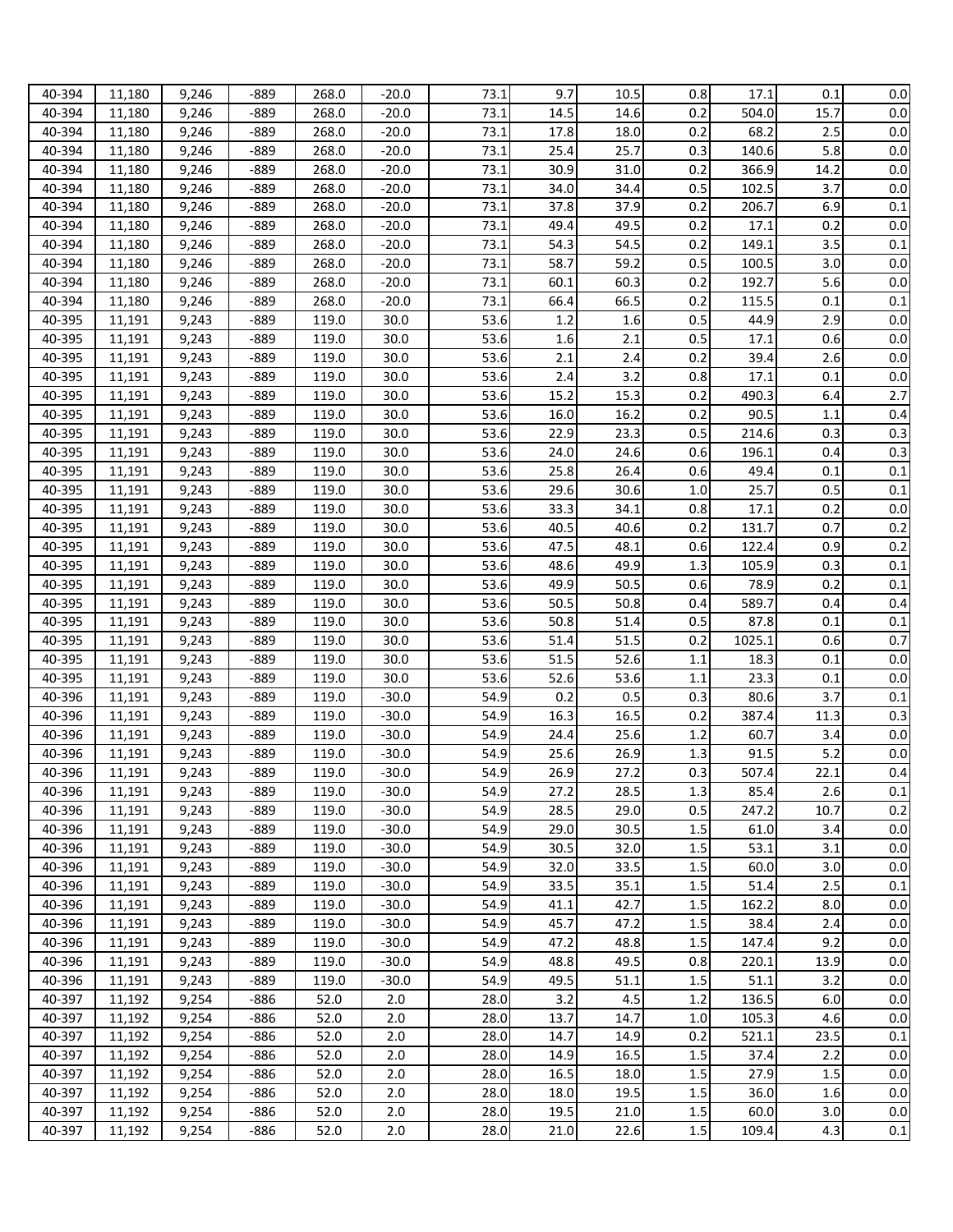| 40-397 | 11.192 | 9.254 | -886 | 52.0 | 2.0 | 28.0 | 22.6 | 23.1 | U.51 | 17.5  | 1.1              | 0.0 |
|--------|--------|-------|------|------|-----|------|------|------|------|-------|------------------|-----|
| 40-397 | 11,192 | 9.254 | -886 | 52.0 | 2.0 | 28.0 | 23.1 | 23.9 | 0.8I | 414.9 | 18.3             | 0.6 |
| 40-397 | 11,192 | 9.254 | -886 | 52.0 | 2.0 | 28.0 | 23.9 | 25.4 | 1.5' | 69.9  | 2.8              | 0.0 |
| 40-397 | 11,192 | 9.254 | -886 | 52.0 | 2.0 | 28.0 | 25.4 | 26.1 | 0.6  | 218.7 | 8.8 <sub>l</sub> | 0.2 |
| 40-397 | 11,192 | 9.254 | -886 | 52.0 | 2.0 | 28.0 | 26.1 | 26.5 | 0.51 | 912.0 | 43.5             | 0.3 |
| 40-397 | 11,192 | 9.254 | -886 | 52.0 | 2.0 | 28.0 | 26.5 | 27.4 | 0.91 | 142.6 | 8.2              | 0.0 |
| 40-397 | 11,192 | 9.254 | -886 | 52.0 | 2.0 | 28.0 | 27.4 | 28.3 | 0.91 | 85.4  | 5.2              | 0.0 |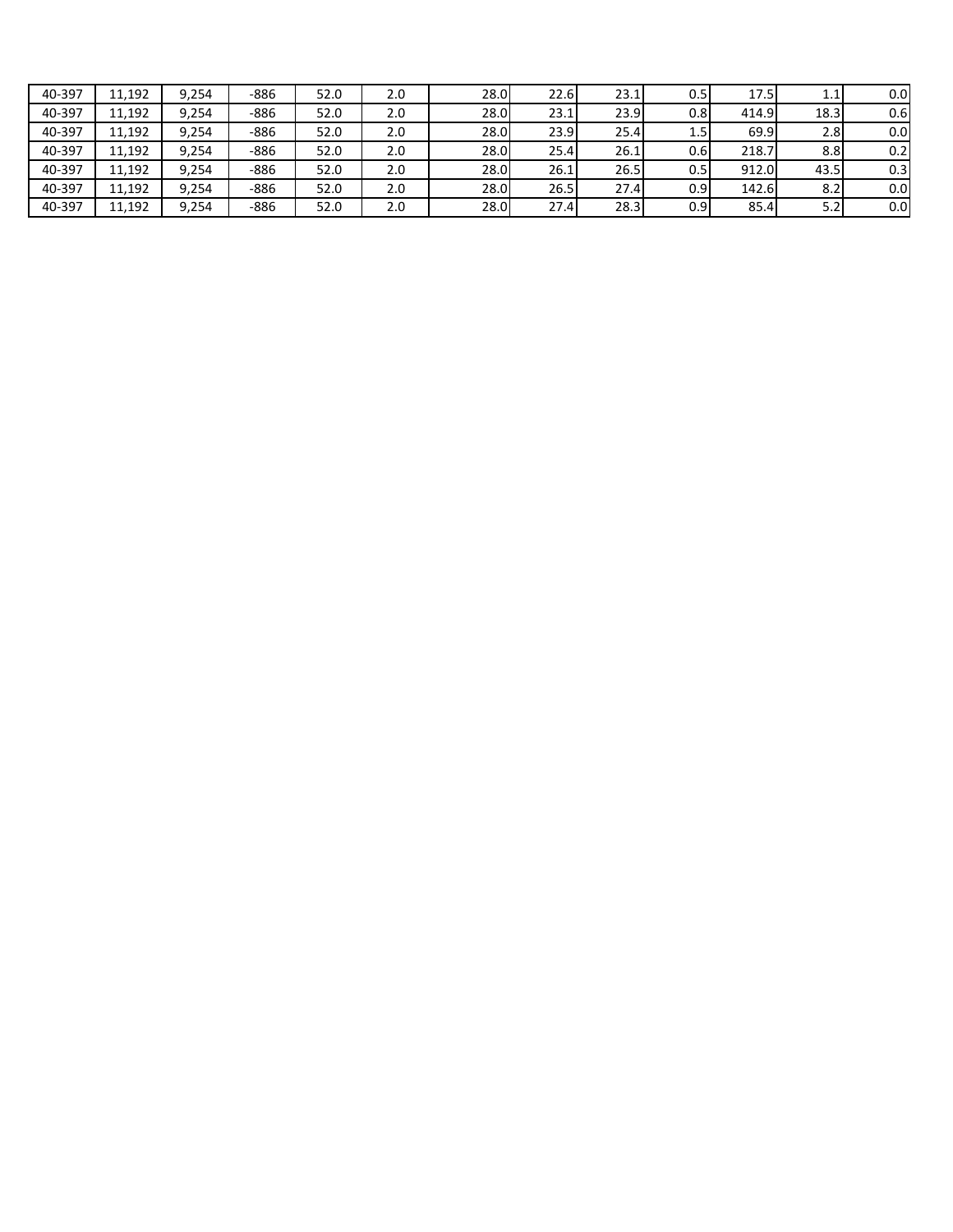|        |                |                 |           |                |            | 4900 360/366 Vein Exploration Drilling - Assay Results |       |       |         |            |        |         |
|--------|----------------|-----------------|-----------|----------------|------------|--------------------------------------------------------|-------|-------|---------|------------|--------|---------|
| Hole   | <b>Easting</b> | <b>Northing</b> | Elevation | <b>Azimuth</b> | <b>Dip</b> | <b>Total Depth</b>                                     | From  | To    | Width   | Ag $(g/t)$ | Pb (%) | Cu (%)  |
| 49-438 | 13,660         | 7,102           | $-1,778$  | 352.6          | 17.8       | 152.4                                                  | 2.6   | 3.4   | 0.8     | 17.1       | 0.0    | 0.0     |
| 49-438 | 13,660         | 7,102           | $-1,778$  | 352.6          | 17.8       | 152.4                                                  | 3.4   | 3.8   | 0.4     | 1645.7     | 0.0    | 0.8     |
| 49-438 | 13,660         | 7,102           | $-1,778$  | 352.6          | 17.8       | 152.4                                                  | 3.8   | 4.6   | 0.8     | 17.1       | 0.0    | 0.0     |
| 49-438 | 13,660         | 7,102           | $-1,778$  | 352.6          | 17.8       | 152.4                                                  | 8.7   | 8.8   | 0.2     | 1374.9     | 0.0    | $0.6\,$ |
| 49-438 | 13,660         | 7,102           | $-1,778$  | 352.6          | 17.8       | 152.4                                                  | 8.8   | 9.8   | 0.9     | 46.3       | 0.0    | $0.0\,$ |
| 49-438 | 13,660         | 7,102           | $-1,778$  | 352.6          | 17.8       | 152.4                                                  | 20.6  | 21.1  | 0.4     | 1536.0     | 0.3    | 0.7     |
| 49-438 | 13,660         | 7,102           | $-1,778$  | 352.6          | 17.8       | 152.4                                                  | 34.6  | 34.9  | 0.3     | 17.1       | 0.1    | $0.0\,$ |
| 49-438 | 13,660         | 7,102           | $-1,778$  | 352.6          | 17.8       | 152.4                                                  | 34.9  | 35.1  | 0.2     | 843.4      | 18.1   | 0.1     |
| 49-438 | 13,660         | 7,102           | $-1,778$  | 352.6          | 17.8       | 152.4                                                  | 35.1  | 35.4  | 0.3     | 17.1       | 0.1    | $0.0\,$ |
| 49-438 | 13,660         | 7,102           | $-1,778$  | 352.6          | 17.8       | 152.4                                                  | 39.0  | 39.4  | 0.4     | 17.1       | 0.0    | $0.0\,$ |
| 49-438 | 13,660         | 7,102           | $-1,778$  | 352.6          | 17.8       | 152.4                                                  | 39.4  | 39.8  | 0.4     | 552.0      | 0.1    | 0.3     |
| 49-438 | 13,660         | 7,102           | $-1,778$  | 352.6          | 17.8       | 152.4                                                  | 39.8  | 40.4  | 0.6     | 17.1       | 0.0    | 0.0     |
| 49-438 | 13,660         | 7,102           | $-1,778$  | 352.6          | 17.8       | 152.4                                                  | 41.2  | 41.5  | 0.2     | 68.9       | 0.1    | 0.0     |
| 49-438 | 13,660         | 7,102           | $-1,778$  | 352.6          | 17.8       | 152.4                                                  | 46.0  | 47.4  | 1.4     | 17.1       | 0.0    | $0.0\,$ |
| 49-438 | 13,660         | 7,102           | $-1,778$  | 352.6          | 17.8       | 152.4                                                  | 47.4  | 47.5  | 0.2     | 1752.0     | 0.1    | 0.8     |
| 49-438 | 13,660         | 7,102           | $-1,778$  | 352.6          | 17.8       | 152.4                                                  | 47.5  | 48.8  | 1.2     | 17.3       | 0.0    | 0.0     |
|        |                |                 |           |                |            |                                                        |       |       |         |            | 0.0    |         |
| 49-438 | 13,660         | 7,102           | $-1,778$  | 352.6          | 17.8       | 152.4                                                  | 54.9  | 56.4  | 1.5     | 17.1       |        | $0.0\,$ |
| 49-438 | 13,660         | 7,102           | $-1,778$  | 352.6          | 17.8       | 152.4                                                  | 61.7  | 62.0  | 0.3     | 17.1       | 0.0    | $0.0\,$ |
| 49-438 | 13,660         | 7,102           | $-1,778$  | 352.6          | 17.8       | 152.4                                                  | 62.0  | 62.9  | 0.9     | 538.3      | 0.1    | 0.3     |
| 49-438 | 13,660         | 7,102           | $-1,778$  | 352.6          | 17.8       | 152.4                                                  | 62.9  | 63.2  | 0.3     | 17.1       | 0.0    | $0.0\,$ |
| 49-438 | 13,660         | 7,102           | $-1,778$  | 352.6          | 17.8       | 152.4                                                  | 67.8  | 68.8  | 0.9     | 44.6       | 0.1    | 0.0     |
| 49-438 | 13,660         | 7,102           | $-1,778$  | 352.6          | 17.8       | 152.4                                                  | 68.8  | 69.5  | 0.8     | 263.3      | 7.7    | 0.0     |
| 49-438 | 13,660         | 7,102           | $-1,778$  | 352.6          | 17.8       | 152.4                                                  | 69.5  | 70.7  | 1.2     | 69.3       | 1.9    | 0.0     |
| 49-438 | 13,660         | 7,102           | $-1,778$  | 352.6          | 17.8       | 152.4                                                  | 70.7  | 71.0  | 0.3     | 200.2      | 0.5    | 0.1     |
| 49-438 | 13,660         | 7,102           | $-1,778$  | 352.6          | 17.8       | 152.4                                                  | 71.0  | 71.3  | 0.3     | 17.1       | 0.1    | $0.0\,$ |
| 49-438 | 13,660         | 7,102           | $-1,778$  | 352.6          | 17.8       | 152.4                                                  | 71.3  | 71.6  | 0.3     | 105.3      | 0.5    | 0.1     |
| 49-438 | 13,660         | 7,102           | $-1,778$  | 352.6          | 17.8       | 152.4                                                  | 71.6  | 72.2  | 0.6     | 197.1      | 0.6    | 0.1     |
| 49-438 | 13,660         | 7,102           | $-1,778$  | 352.6          | 17.8       | 152.4                                                  | 72.2  | 72.5  | 0.2     | 62.7       | 0.6    | $0.0\,$ |
| 49-438 | 13,660         | 7,102           | $-1,778$  | 352.6          | 17.8       | 152.4                                                  | 72.5  | 73.3  | 0.8     | 29.8       | 1.0    | $0.0\,$ |
| 49-438 | 13,660         | 7,102           | $-1,778$  | 352.6          | 17.8       | 152.4                                                  | 73.3  | 73.6  | 0.3     | 32.3       | 1.5    | $0.0\,$ |
| 49-438 | 13,660         | 7,102           | $-1,778$  | 352.6          | 17.8       | 152.4                                                  | 73.6  | 74.4  | 0.8     | 82.3       | 3.1    | $0.0\,$ |
| 49-438 | 13,660         | 7,102           | $-1,778$  | 352.6          | 17.8       | 152.4                                                  | 74.4  | 75.4  | 1.0     | 64.8       | 2.8    | 0.0     |
| 49-438 | 13,660         | 7,102           | $-1,778$  | 352.6          | 17.8       | 152.4                                                  | 75.4  | 76.1  | 0.7     | 558.9      | 26.9   | 0.0     |
| 49-438 | 13,660         | 7,102           | $-1,778$  | 352.6          | 17.8       | 152.4                                                  | 76.1  | 76.7  | 0.5     | 17.1       | 1.3    | $0.0\,$ |
| 49-438 | 13,660         | 7,102           | $-1,778$  | 352.6          | 17.8       | 152.4                                                  | 84.3  | 85.8  | 1.5     | 30.7       | 2.1    | $0.0\,$ |
| 49-438 | 13,660         | 7,102           | $-1,778$  | 352.6          | 17.8       | 152.4                                                  | 86.7  | 86.9  | 0.2     | 145.0      | 8.1    | 0.0     |
| 49-438 | 13,660         | 7,102           | $-1,778$  | 352.6          | 17.8       | 152.4                                                  | 88.4  | 89.6  | 1.2     | 167.0      | 8.6    | 0.0     |
| 49-438 | 13,660         | 7,102           | $-1,778$  | 352.6          | 17.8       | 152.4                                                  | 89.6  | 90.5  | 0.9     | 33.4       | 3.3    | 0.0     |
| 49-438 | 13,660         | 7,102           | $-1,778$  | 352.6          | 17.8       | 152.4                                                  | 90.5  | 91.2  | 0.7     | 17.1       | 1.8    | 0.0     |
| 49-438 | 13,660         | 7,102           | $-1,778$  | 352.6          | 17.8       | 152.4                                                  | 91.2  | 91.6  | 0.4     | 221.8      | 14.9   | 0.0     |
| 49-438 | 13,660         | 7,102           | $-1,778$  | 352.6          | 17.8       | 152.4                                                  | 91.6  | 92.4  | 0.8     | 17.1       | 0.9    | 0.0     |
| 49-438 | 13,660         | 7,102           | $-1,778$  | 352.6          | 17.8       | 152.4                                                  | 96.6  | 98.1  | 1.5     | 70.6       | 5.1    | 0.0     |
| 49-438 | 13,660         | 7,102           | $-1,778$  | 352.6          | 17.8       | 152.4                                                  | 98.1  | 99.4  | 1.2     | 92.2       | 6.4    | 0.0     |
| 49-438 | 13,660         | 7,102           | $-1,778$  | 352.6          | 17.8       | 152.4                                                  | 99.4  | 100.4 | 1.1     | 90.5       | 6.8    | 0.0     |
| 49-438 | 13,660         | 7,102           | $-1,778$  | 352.6          | 17.8       | 152.4                                                  | 100.4 | 101.5 | $1.1\,$ | 61.7       | 4.6    | 0.0     |
| 49-438 | 13,660         | 7,102           | $-1,778$  | 352.6          | 17.8       | 152.4                                                  | 104.2 | 104.8 | 0.6     | 103.9      | 7.8    | 0.0     |
| 49-438 | 13,660         | 7,102           | $-1,778$  | 352.6          | 17.8       | 152.4                                                  | 104.8 | 106.1 | 1.2     | 331.2      | 23.3   | $0.0\,$ |
| 49-438 | 13,660         | 7,102           | $-1,778$  | 352.6          | 17.8       | 152.4                                                  | 106.1 | 107.3 | 1.2     | 109.4      | 8.1    | 0.0     |
| 49-438 | 13,660         | 7,102           | $-1,778$  | 352.6          | 17.8       | 152.4                                                  | 107.3 | 108.4 | 1.1     | 50.1       | 3.7    | $0.0\,$ |
| 49-439 | 13,662         | 7,103           | $-1,779$  | $11.5\,$       | 26.5       | 137.2                                                  | 7.6   | 8.1   | 0.5     | 132.0      | 0.0    | 0.1     |
| 49-439 | 13,662         | 7,103           | $-1,779$  | 11.5           | 26.5       | 137.2                                                  | 8.6   | 9.1   | 0.5     | 17.1       | 0.0    | 0.0     |
| 49-439 | 13,662         | 7,103           | $-1,779$  | $11.5\,$       | 26.5       | 137.2                                                  | 21.5  | 21.9  | 0.5     | 87.1       | 0.0    | 0.0     |
| 49-439 | 13,662         | 7,103           | $-1,779$  | $11.5\,$       | 26.5       | 137.2                                                  | 27.3  | 27.9  | 0.6     | 32.6       | 0.0    | 0.0     |
| 49-439 | 13,662         | 7,103           | $-1,779$  | 11.5           | 26.5       | 137.2                                                  | 27.9  | 28.3  | 0.5     | 6651.4     | 0.2    | 2.7     |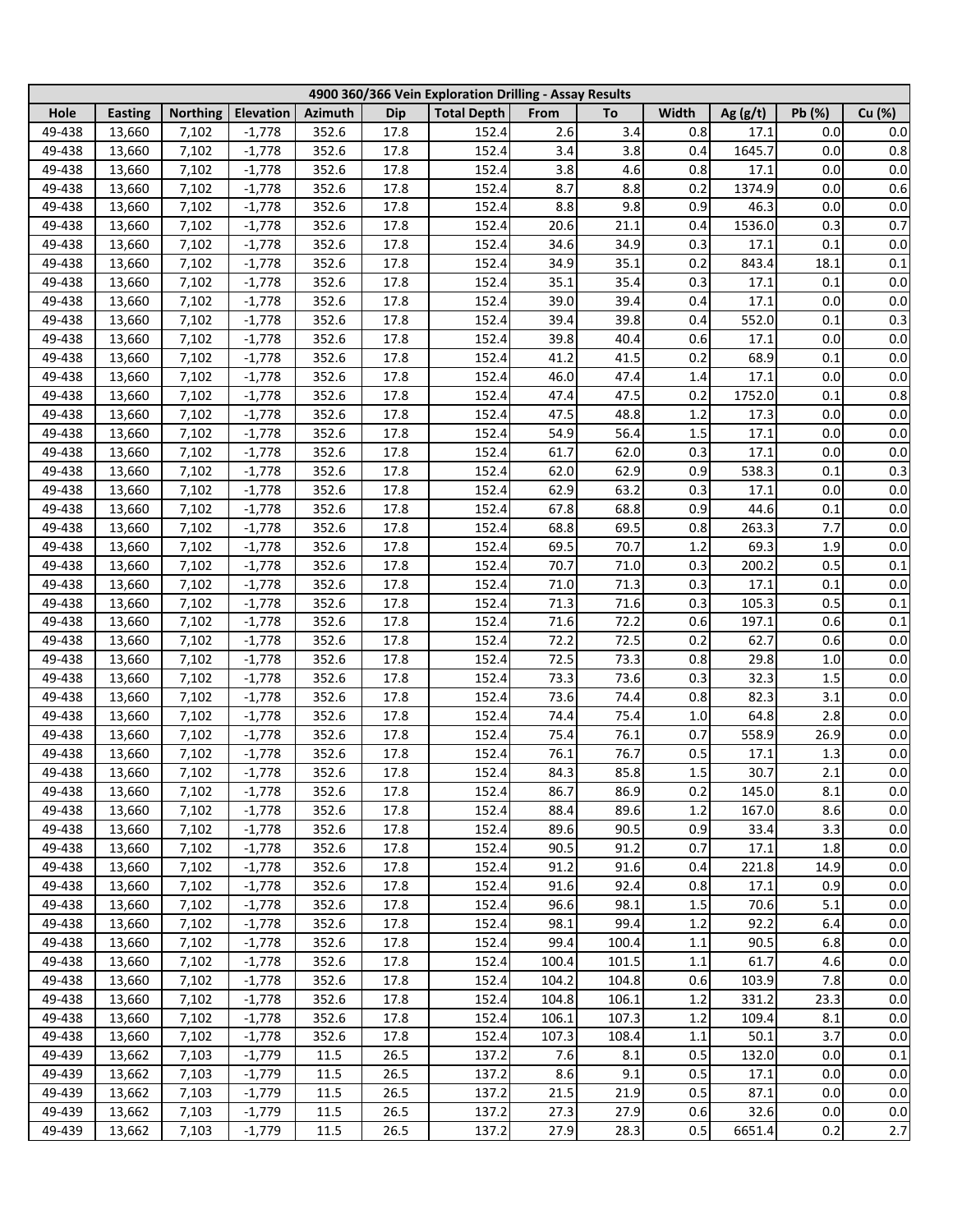| 49-439           | 13,662           | 7,103          | $-1,779$             | 11.5         | 26.5         | 137.2          | 28.3         | 28.8         | 0.4            | 373.7        | 0.0        | 0.1               |
|------------------|------------------|----------------|----------------------|--------------|--------------|----------------|--------------|--------------|----------------|--------------|------------|-------------------|
| 49-439           | 13,662           | 7,103          | $-1,779$             | 11.5         | 26.5         | 137.2          | 28.8         | 29.4         | 0.6            | 100.1        | 0.0        | 0.0               |
| 49-439           | 13,662           | 7,103          | $-1,779$             | 11.5         | 26.5         | 137.2          | 34.3         | 34.9         | 0.6            | 50.7         | 0.0        | 0.0               |
| 49-439           | 13,662           | 7,103          | $-1,779$             | 11.5         | 26.5         | 137.2          | 38.9         | 39.5         | 0.6            | 56.9         | 0.0        | 0.0               |
| 49-439           | 13,662           | 7,103          | $-1,779$             | 11.5         | 26.5         | 137.2          | 43.4         | 43.5         | 0.2            | 67.5         | 0.0        | 0.0               |
| 49-439           | 13,662           | 7,103          | $-1,779$             | 11.5         | 26.5         | 137.2          | 60.5         | 61.1         | 0.6            | 93.3         | 1.8        | 0.0               |
| 49-439           |                  |                |                      |              | 26.5         |                | 61.9         | 62.2         | 0.3            |              |            | 0.0               |
|                  | 13,662           | 7,103          | $-1,779$             | 11.5         |              | 137.2          |              |              |                | 418.3        | 12.1       |                   |
| 49-439           | 13,662           | 7,103          | $-1,779$             | 11.5         | 26.5         | 137.2          | 68.0         | 69.2         | 1.2            | 64.8         | 2.8        | 0.0               |
| 49-439           | 13,662           | 7,103          | $-1,779$             | 11.5         | 26.5         | 137.2          | 69.2         | 69.9         | 0.7            | 302.4        | 12.4       | 0.0               |
| 49-439           | 13,662           | 7,103          | $-1,779$             | 11.5         | 26.5         | 137.2          | 69.9         | 70.2         | 0.3            | 1690.3       | 43.8       | 0.1               |
| 49-439           | 13,662           | 7,103          | $-1,779$             | 11.5         | 26.5         | 137.2          | 70.2         | 70.9         | 0.7            | 425.1        | 19.6       | 0.0               |
| 49-439           | 13,662           | 7,103          | $-1,779$             | 11.5         | 26.5         | 137.2          | 70.9         | 71.6         | 0.8            | 582.9        | 27.2       | 0.0               |
| 49-439           | 13,662           | 7,103          | $-1,779$             | 11.5         | 26.5         | 137.2          | 71.6         | 72.4         | 0.8            | 103.2        | 4.7        | 0.0               |
| 49-439           | 13,662           | 7,103          | $-1,779$             | 11.5         | 26.5         | 137.2          | 72.4         | 73.9         | 1.5            | 31.7         | 1.7        | 0.0               |
| 49-439           | 13,662           | 7,103          | $-1,779$             | 11.5         | 26.5         | 137.2          | 73.9         | 74.7         | 0.8            | 117.3        | 5.9        | 0.0               |
| 49-439           | 13,662           | 7,103          | $-1,779$             | 11.5         | 26.5         | 137.2          | 74.7         | 75.4         | 0.8            | 90.5         | 4.6        | 0.0               |
| 49-439           | 13,662           | 7,103          | $-1,779$             | 11.5         | 26.5         | 137.2          | 75.4         | 76.0         | 0.6            | 1035.4       | 43.4       | 0.0               |
| 49-439           | 13,662           | 7,103          | $-1,779$             | 11.5         | 26.5         | 137.2          | 76.0         | 77.0         | 0.9            | 18.8         | 0.8        | 0.0               |
| 49-439           | 13,662           | 7,103          | $-1,779$             | 11.5         | 26.5         | 137.2          | 80.2         | 81.3         | 1.2            | 28.9         | 1.9        | 0.0               |
| 49-439           | 13,662           | 7,103          | $-1,779$             | 11.5         | 26.5         | 137.2          | 81.3         | 81.7         | 0.3            | 425.1        | 36.4       | $0.0\,$           |
| 49-439           | 13,662           | 7,103          | $-1,779$             | 11.5         | 26.5         | 137.2          | 81.7         | 82.9         | 1.2            | 17.1         | 1.3        | 0.0               |
| 49-439           | 13,662           | 7,103          | $-1,779$             | 11.5         | 26.5         | 137.2          | 82.9         | 83.5         | 0.6            | 24.5         | 1.8        | $0.0\,$           |
| 49-439           | 13,662           | 7,103          | $-1,779$             | 11.5         | 26.5         | 137.2          | 84.7         | 86.3         | 1.5            | 102.9        | 7.6        | $0.0\,$           |
| 49-439           | 13,662           | 7,103          | $-1,779$             | 11.5         | 26.5         | 137.2          | 86.3         | 87.8         | 1.5            | 53.8         | 3.7        | $0.0\,$           |
| 49-439           | 13,662           | 7,103          | $-1,779$             | 11.5         | 26.5         | 137.2          | 87.8         | 89.3         | 1.5            | 99.1         | 7.1        | $0.0\,$           |
| 49-439           | 13,662           | 7,103          | $-1,779$             | 11.5         | 26.5         | 137.2          | 89.3         | 90.8         | 1.5            | 29.5         | 2.0        | $0.0\,$           |
| 49-439           | 13,662           | 7,103          | $-1,779$             | 11.5         | 26.5         | 137.2          | 90.8         | 92.3         | 1.5            | 66.2         | 4.8        | 0.0               |
| 49-439           | 13,662           | 7,103          | $-1,779$             | 11.5         | 26.5         | 137.2          | 110.1        | 110.5        | 0.4            | 17.1         | 0.0        | 0.0               |
| 49-439           | 13,662           | 7,103          | $-1,779$             | 11.5         | 26.5         | 137.2          | 113.2        | 113.6        | 0.4            | 17.1         | 0.0        | 0.0               |
| 49-439           | 13,662           | 7,103          | $-1,779$             | 11.5         | 26.5         | 137.2          | 126.1        | 126.3        | 0.2            | 228.3        | 0.0        | 0.1               |
| 49-440           |                  | 7,103          | $-1,780$             | 26.0         | 24.7         | 121.9          | 0.2          | 0.8          | 0.5            | 17.1         | 0.0        | 0.0               |
|                  | 13,663           |                |                      | 26.0         | 24.7         | 121.9          | 21.5         | 22.4         | 0.9            |              | 0.0        | 0.0               |
| 49-440           | 13,663           | 7,103          | $-1,780$             |              |              |                |              |              |                | 18.6         |            |                   |
| 49-440           | 13,663           | 7,103          | $-1,780$             | 26.0         | 24.7         | 121.9          | 22.4         | 22.9         | 0.5            | 278.4        | 0.0        | 0.1               |
| 49-440           | 13,663           | 7,103          | $-1,780$             | 26.0         | 24.7         | 121.9          | 22.9         | 23.8         | 0.9            | 39.8         | 0.0        | 0.0               |
| 49-440           | 13,663           | 7,103          | $-1,780$             | 26.0         | 24.7         | 121.9          | 23.8         | 24.7         | 0.9            | 81.6         | 0.0        | 0.0               |
| 49-440           | 13,663           | 7,103          | $-1,780$             | 26.0         | 24.7         | 121.9          | 30.2         | 30.3         | 0.2            | 716.6        | 0.0        | 0.3               |
| 49-440           | 13,663           | 7,103          | $-1,780$             | 26.0         | 24.7         | 121.9          | 33.7         | 34.3         | 0.6            | 44.9         | 0.0        | 0.0               |
| 49-440           | 13,663           | 7,103          | $-1,780$             | 26.0         | 24.7         | 121.9          | 45.9         | 46.3         | 0.4            | 163.9        | 0.0        | $0.1\,$           |
| 49-440           | 13,663           | 7,103          | $-1,780$             | 26.0         | 24.7         | 121.9          | 48.1         | 48.7         | 0.6            | 97.4         | 0.0        | 0.0               |
| 49-440           | 13,663           | 7,103          | $-1,780$             | 26.0         | 24.7         | 121.9          | 50.6         | 51.2         | 0.6            | 17.1         | 0.0        | 0.0               |
| 49-440           | 13,663           | 7,103          | $-1,780$             | 26.0         | 24.7         | 121.9          | 52.4         | 53.2         | 0.7            | 17.1         | 0.1        | 0.0               |
| 49-440           | 13,663           | 7,103          | $-1,780$             | 26.0         | 24.7         | 121.9          | 53.2         | 53.5         | 0.3            | 637.7        | 21.7       | 0.0               |
| 49-440           | 13,663           | 7,103          | $-1,780$             | 26.0         | 24.7         | 121.9          | 53.5         | 54.3         | 0.8            | 17.1         | 0.1        | $0.0\,$           |
| 49-440           | 13,663           | 7,103          | $-1,780$             | 26.0         | 24.7         | 121.9          | 58.8         | 59.1         | 0.2            | 483.4        | 15.1       | 0.2               |
| 49-440           | 13,663           | 7,103          | $-1,780$             | 26.0         | 24.7         | 121.9          | 64.8         | 65.8         | 1.1            | 17.1         | 0.7        | 0.0               |
| 49-440           | 13,663           | 7,103          | $-1,780$             | 26.0         | 24.7         | 121.9          | 65.8         | 67.1         | 1.2            | 20.0         | 2.4        | 0.0               |
| 49-440           | 13,663           | 7,103          | $-1,780$             | 26.0         | 24.7         | 121.9          | 67.1         | 68.0         | 0.9            | 17.1         | 1.8        | 0.0               |
| 49-440           | 13,663           | 7,103          | $-1,780$             | 26.0         | 24.7         | 121.9          | 68.0         | 69.2         | 1.2            | 38.4         | 3.9        | 0.0               |
| 49-440           | 13,663           | 7,103          | $-1,780$             | 26.0         | 24.7         | 121.9          | 69.2         | 69.9         | 0.8            | 31.6         | 4.1        | 0.0               |
| 49-440           |                  | 7,103          | $-1,780$             | 26.0         | 24.7         | 121.9          | 69.9         | 70.7         | 0.8            | 36.3         | 5.0        | 0.0               |
|                  | 13,663           |                |                      |              |              |                |              |              |                |              |            | 0.0               |
| 49-440           | 13,663           | 7,103          | $-1,780$             | 26.0         | 24.7         | 121.9          | 70.7         | 71.4         | 0.7            | 569.1        | 40.1       |                   |
| 49-440           |                  |                |                      |              |              | 121.9          | 71.4         | 72.4         | 1.0            | 98.7         |            |                   |
|                  | 13,663           | 7,103          | $-1,780$             | 26.0         | 24.7         |                |              |              |                |              | 7.2        |                   |
| 49-440           | 13,663           | 7,103          | $-1,780$             | 26.0         | 24.7         | 121.9          | 72.4         | 73.5         | 1.1            | 94.6         | 7.3        |                   |
| 49-440           | 13,663           | 7,103          | $-1,780$             | 26.0         | 24.7         | 121.9          | 73.5         | 75.0         | $1.5\,$        | 91.9         | 6.5        | 0.0<br>0.0<br>0.0 |
| 49-440<br>49-440 | 13,663<br>13,663 | 7,103<br>7,103 | $-1,780$<br>$-1,780$ | 26.0<br>26.0 | 24.7<br>24.7 | 121.9<br>121.9 | 75.0<br>76.5 | 76.5<br>78.0 | 1.5<br>$1.5\,$ | 35.3<br>68.9 | 2.9<br>4.8 | 0.0<br>0.0        |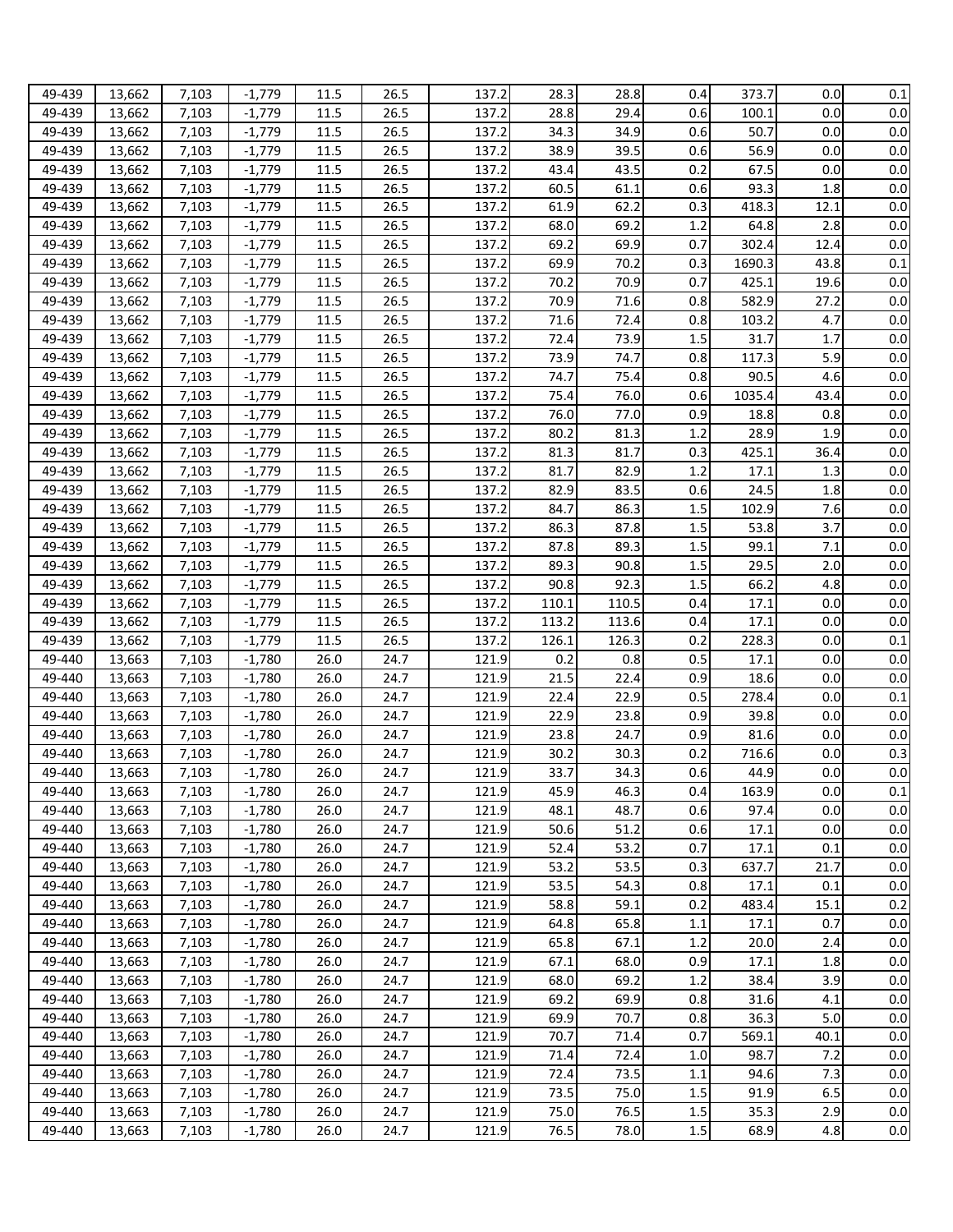| 49-440 | 13,663 | 7,103 | $-1.780$ | 26.0           | 24.7 | 121.9 | 78.0  | 79.4  | 1.4        | 87.8          | 5.9         | $0.0\,$ |
|--------|--------|-------|----------|----------------|------|-------|-------|-------|------------|---------------|-------------|---------|
| 49-440 | 13,663 | 7,103 | $-1,780$ | 26.0           | 24.7 | 121.9 | 79.4  | 80.0  | 0.6        | 17.1          | 0.1         | 0.0     |
| 49-440 | 13,663 | 7,103 | $-1,780$ | 26.0           | 24.7 | 121.9 | 99.1  | 99.2  | 0.2        | 17.1          | 0.0         | 0.0     |
| 49-440 | 13,663 | 7,103 | $-1,780$ | 26.0           | 24.7 | 121.9 | 121.6 | 121.8 | 0.2        | 153.6         | 0.0         | 0.1     |
| 49-441 | 13,659 | 7,102 | $-1,778$ | 341.1          | 25.8 | 213.3 | 3.0   | 4.1   | 1.2        | 212.6         | 0.0         | 0.1     |
| 49-441 | 13,659 | 7,102 | $-1,778$ | 341.1          | 25.8 | 213.3 | 6.6   | 6.9   | 0.2        | 1340.6        | 0.0         | 0.7     |
| 49-441 |        |       |          |                |      | 213.3 | 17.7  | 18.3  | 0.6        | 17.1          | 0.0         | 0.0     |
|        | 13,659 | 7,102 | $-1,778$ | 341.1          | 25.8 |       |       |       |            |               |             |         |
| 49-441 | 13,659 | 7,102 | $-1,778$ | 341.1          | 25.8 | 213.3 | 21.6  | 22.8  | 1.2        | 157.0         | 0.0         | 0.1     |
| 49-441 | 13,659 | 7,102 | $-1,778$ | 341.1          | 25.8 | 213.3 | 44.9  | 45.1  | 0.2        | 3908.6        | 0.0         | 2.6     |
| 49-441 | 13,659 | 7,102 | $-1,778$ | 341.1          | 25.8 | 213.3 | 45.1  | 45.7  | 0.6        | 17.1          | 0.0         | 0.0     |
| 49-441 | 13,659 | 7,102 | $-1,778$ | 341.1          | 25.8 | 213.3 | 45.7  | 46.0  | 0.2        | 112.8         | 0.0         | 0.1     |
| 49-441 | 13,659 | 7,102 | $-1,778$ | 341.1          | 25.8 | 213.3 | 62.8  | 63.6  | 0.7        | 32.7          | 0.0         | 0.0     |
| 49-441 | 13,659 | 7,102 | $-1,778$ | 341.1          | 25.8 | 213.3 | 67.2  | 68.4  | 1.1        | 418.3         | 0.0         | 0.2     |
| 49-441 | 13,659 | 7,102 | $-1,778$ | 341.1          | 25.8 | 213.3 | 83.0  | 83.2  | 0.2        | 1217.1        | 43.4        | 0.1     |
| 49-441 | 13,659 | 7,102 | $-1,778$ | 341.1          | 25.8 | 213.3 | 85.8  | 86.4  | 0.6        | 120.7         | 4.0         | 0.0     |
| 49-441 | 13,659 | 7,102 | $-1,778$ | 341.1          | 25.8 | 213.3 | 88.7  | 89.1  | 0.3        | 353.1         | 19.4        | 0.0     |
| 49-441 | 13,659 | 7,102 | $-1,778$ | 341.1          | 25.8 | 213.3 | 90.6  | 92.1  | 1.5        | 17.1          | 0.6         | $0.0\,$ |
| 49-441 | 13,659 | 7,102 | $-1,778$ | 341.1          | 25.8 | 213.3 | 92.1  | 93.0  | 0.8        | 261.9         | 14.8        | 0.0     |
| 49-441 | 13,659 | 7,102 | $-1,778$ | 341.1          | 25.8 | 213.3 | 93.0  | 93.4  | 0.5        | 17.1          | 0.1         | 0.0     |
| 49-441 | 13,659 | 7,102 | $-1,778$ | 341.1          | 25.8 | 213.3 | 95.9  | 97.0  | 1.1        | 17.1          | 0.6         | $0.0\,$ |
| 49-441 | 13,659 | 7,102 | $-1,778$ | 341.1          | 25.8 | 213.3 | 97.0  | 97.2  | 0.2        | 689.1         | 36.7        | 0.0     |
| 49-441 | 13,659 | 7,102 | $-1,778$ | 341.1          | 25.8 | 213.3 | 97.2  | 97.5  | 0.3        | 17.1          | 0.1         | $0.0\,$ |
| 49-441 | 13,659 | 7,102 | $-1,778$ | 341.1          | 25.8 | 213.3 | 99.2  | 99.9  | 0.7        | 17.1          | 1.3         | $0.0\,$ |
| 49-441 | 13,659 | 7,102 | $-1,778$ | 341.1          | 25.8 | 213.3 | 99.9  | 100.9 | 1.1        | 291.4         | 14.2        | $0.0\,$ |
| 49-441 | 13,659 | 7,102 | $-1,778$ | 341.1          | 25.8 | 213.3 | 100.9 | 102.2 | 1.2        | 17.1          | 0.7         | $0.0\,$ |
| 49-441 | 13,659 | 7,102 | $-1,778$ | 341.1          | 25.8 | 213.3 | 102.2 | 103.4 | 1.3        | 55.9          | 3.7         | $0.0\,$ |
| 49-441 | 13,659 | 7,102 | $-1,778$ | 341.1          | 25.8 | 213.3 | 103.4 | 103.6 | 0.2        | 874.3         | 42.9        | $0.0\,$ |
| 49-441 | 13,659 | 7,102 | $-1,778$ | 341.1          | 25.8 | 213.3 | 108.3 | 108.4 | 0.2        | 606.9         | 19.4        | 0.1     |
| 49-441 | 13,659 | 7,102 | $-1,778$ | 341.1          | 25.8 | 213.3 | 110.3 | 110.9 | 0.7        | 48.7          | 3.5         | 0.0     |
| 49-441 | 13,659 | 7,102 | $-1,778$ | 341.1          | 25.8 | 213.3 | 114.9 | 115.8 | 0.9        | 17.1          | 2.1         | 0.0     |
| 49-441 |        |       |          |                | 25.8 | 213.3 | 117.6 | 118.5 |            |               |             |         |
| 49-441 | 13,659 | 7,102 | $-1,778$ | 341.1<br>341.1 | 25.8 | 213.3 | 118.5 |       | 0.8<br>1.3 | 243.1<br>18.7 | 12.4<br>1.2 | 0.4     |
|        | 13,659 | 7,102 | $-1,778$ |                |      |       |       | 119.8 |            |               |             | 0.0     |
| 49-441 | 13,659 | 7,102 | $-1,778$ | 341.1          | 25.8 | 213.3 | 124.7 | 126.2 | 1.5        | 92.6          | 6.7         | 0.0     |
| 49-441 | 13,659 | 7,102 | $-1,778$ | 341.1          | 25.8 | 213.3 | 126.2 | 127.7 | 1.5        | 44.6          | 2.9         | 0.0     |
| 49-441 | 13,659 | 7,102 | $-1,778$ | 341.1          | 25.8 | 213.3 | 127.7 | 129.2 | 1.5        | 59.7          | 3.7         | 0.0     |
| 49-441 | 13,659 | 7,102 | $-1,778$ | 341.1          | 25.8 | 213.3 | 129.2 | 130.4 | 1.2        | 84.3          | 5.6         | 0.0     |
| 49-441 | 13,659 | 7,102 | $-1,778$ | 341.1          | 25.8 | 213.3 | 130.4 | 131.5 | $1.1\,$    | 74.7          | 4.8         | $0.0\,$ |
| 49-441 | 13,659 | 7,102 | $-1,778$ | 341.1          | 25.8 | 213.3 | 132.7 | 134.1 | 1.4        | 40.1          | 2.3         | 0.0     |
| 49-441 | 13,659 | 7,102 | $-1,778$ | 341.1          | 25.8 | 213.3 | 134.1 | 135.6 | 1.5        | 41.8          | 1.7         | 0.0     |
| 49-441 | 13,659 | 7,102 | $-1,778$ | 341.1          | 25.8 | 213.3 | 135.6 | 136.5 | 0.9        | 75.1          | 1.8         | 0.0     |
| 49-442 | 13,658 | 7,102 | $-1,778$ | 341.8          | 14.4 | 167.6 | 0.6   | 1.0   | 0.4        | 26.0          | 0.0         | 0.0     |
| 49-442 | 13,658 | 7,102 | $-1,778$ | 341.8          | 14.4 | 167.6 | 4.8   | 5.5   | 0.7        | 31.7          | 0.0         | 0.0     |
| 49-442 | 13,658 | 7,102 | $-1,778$ | 341.8          | 14.4 | 167.6 | 9.2   | 9.5   | 0.3        | 17.1          | 0.0         | $0.0\,$ |
| 49-442 | 13,658 | 7,102 | $-1,778$ | 341.8          | 14.4 | 167.6 | 20.3  | 20.5  | 0.2        | 987.4         | 0.0         | 0.5     |
| 49-442 | 13,658 | 7,102 | $-1,778$ | 341.8          | 14.4 | 167.6 | 31.2  | 31.6  | 0.4        | 118.3         | 0.0         | 0.1     |
| 49-442 | 13,658 | 7,102 | $-1,778$ | 341.8          | 14.4 | 167.6 | 44.9  | 45.3  | 0.4        | 268.8         | 0.1         | 0.2     |
| 49-442 | 13,658 | 7,102 | $-1,778$ | 341.8          | 14.4 | 167.6 | 45.3  | 45.9  | 0.6        | 17.1          | 0.1         | 0.0     |
| 49-442 | 13,658 | 7,102 | $-1,778$ | 341.8          | 14.4 | 167.6 | 45.9  | 46.9  | 1.0        | 17.1          | 0.1         | 0.0     |
| 49-442 | 13,658 | 7,102 | $-1,778$ | 341.8          | 14.4 | 167.6 | 46.9  | 48.3  | 1.4        | 295.5         | 3.8         | 0.1     |
| 49-442 | 13,658 | 7,102 | $-1,778$ | 341.8          | 14.4 | 167.6 | 53.9  | 54.7  | 0.8        | 17.1          | 0.1         | 0.0     |
| 49-442 | 13,658 | 7,102 | $-1,778$ | 341.8          | 14.4 | 167.6 | 54.7  | 55.8  | 1.1        | 17.1          | 0.1         | 0.0     |
| 49-442 | 13,658 | 7,102 | $-1,778$ | 341.8          | 14.4 | 167.6 | 62.2  | 63.5  | 1.4        | 32.8          | 0.1         | 0.0     |
| 49-442 | 13,658 | 7,102 | $-1,778$ | 341.8          | 14.4 | 167.6 | 68.9  | 70.4  | 1.5        | 17.1          | 0.1         | 0.0     |
| 49-442 | 13,658 | 7,102 | $-1,778$ | 341.8          | 14.4 | 167.6 | 71.6  | 72.1  | 0.5        | 17.1          | 0.1         | 0.0     |
| 49-442 | 13,658 | 7,102 | $-1,778$ | 341.8          | 14.4 | 167.6 | 73.1  | 74.6  | $1.5\,$    | 17.1          | 0.1         | 0.0     |
| 49-442 | 13,658 | 7,102 | $-1,778$ | 341.8          | 14.4 | 167.6 | 79.2  | 80.5  | 1.2        | 17.1          | 0.1         | 0.0     |
|        |        |       |          |                |      |       |       |       |            |               |             |         |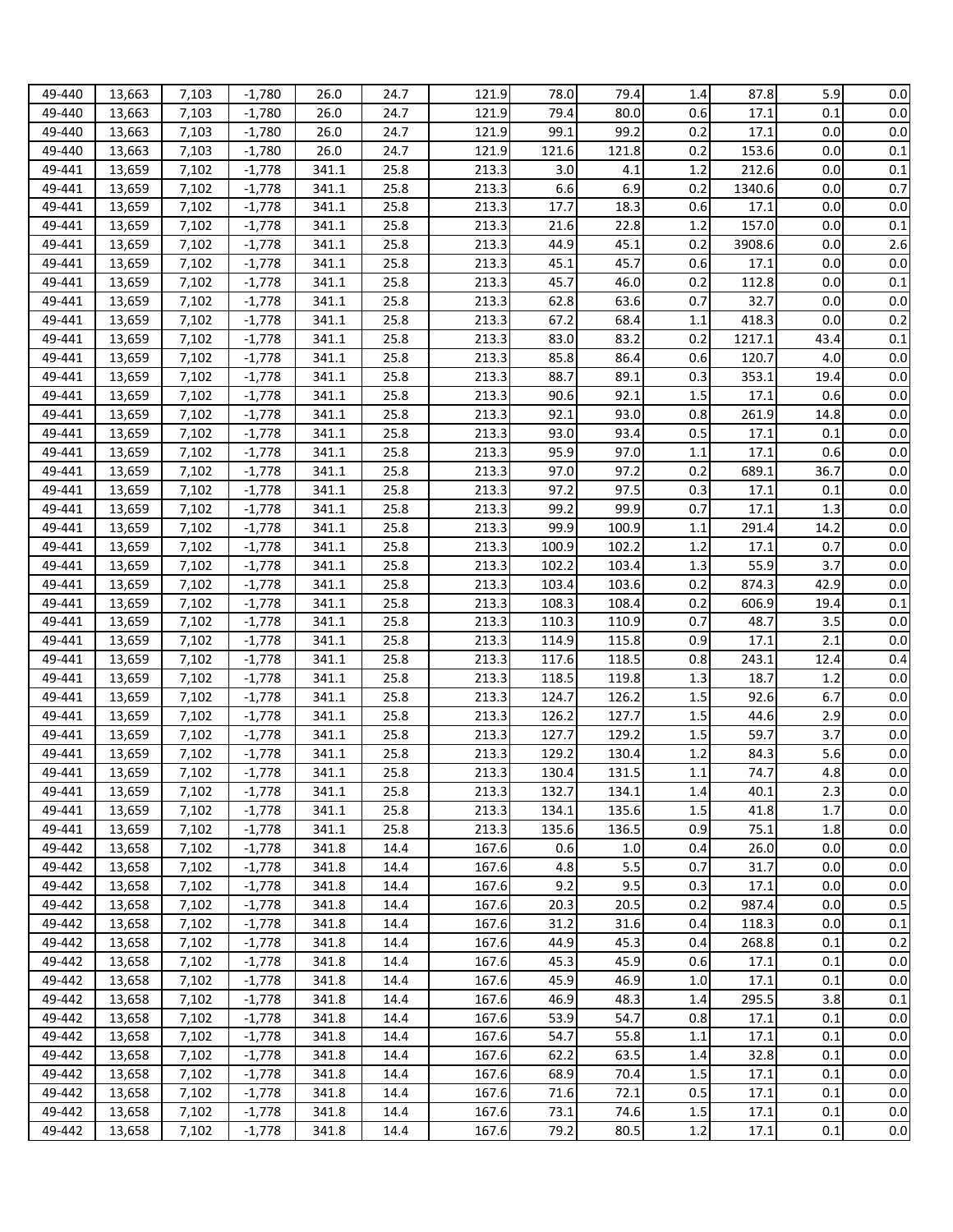| 49-442 | 13,658 | 7,102 | $-1,778$ | 341.8   | 14.4    | 167.6 | 80.5  | 81.6  | 1.1 | 17.1    | 0.1  | $0.0\,$ |
|--------|--------|-------|----------|---------|---------|-------|-------|-------|-----|---------|------|---------|
| 49-442 | 13,658 | 7,102 | $-1,778$ | 341.8   | 14.4    | 167.6 | 81.6  | 82.0  | 0.4 | 307.9   | 10.6 | 0.2     |
| 49-442 | 13,658 | 7,102 | $-1,778$ | 341.8   | 14.4    | 167.6 | 82.0  | 82.9  | 0.9 | 148.1   | 3.3  | 0.1     |
|        |        |       |          |         |         | 167.6 | 82.9  | 83.7  | 0.8 | 17.1    | 0.1  | 0.0     |
| 49-442 | 13,658 | 7,102 | $-1,778$ | 341.8   | 14.4    |       |       |       |     |         |      |         |
| 49-442 | 13,658 | 7,102 | $-1,778$ | 341.8   | 14.4    | 167.6 | 83.7  | 84.2  | 0.5 | 17.1    | 1.6  | 0.1     |
| 49-442 | 13,658 | 7,102 | $-1,778$ | 341.8   | 14.4    | 167.6 | 88.7  | 88.9  | 0.2 | 17.1    | 0.1  | 0.0     |
| 49-442 | 13,658 | 7,102 | $-1,778$ | 341.8   | 14.4    | 167.6 | 102.8 | 103.4 | 0.5 | 44.6    | 0.7  | 0.1     |
| 49-442 | 13,658 | 7,102 | $-1,778$ | 341.8   | 14.4    | 167.6 | 103.4 | 103.9 | 0.5 | 17.1    | 0.3  | 0.0     |
| 49-442 | 13,658 | 7,102 | $-1,778$ | 341.8   | 14.4    | 167.6 | 103.9 | 104.4 | 0.5 | 237.9   | 11.1 | 0.0     |
| 49-442 | 13,658 | 7,102 | $-1,778$ | 341.8   | 14.4    | 167.6 | 104.4 | 105.1 | 0.7 | 99.4    | 5.5  | 0.0     |
| 49-442 | 13,658 | 7,102 | $-1,778$ | 341.8   | 14.4    | 167.6 | 105.1 | 106.6 | 1.5 | 24.4    | 2.2  | 0.0     |
| 49-442 | 13,658 | 7,102 | $-1,778$ | 341.8   | 14.4    | 167.6 | 106.6 | 106.7 | 0.2 | 486.9   | 34.5 | 0.0     |
| 49-442 | 13,658 | 7,102 | $-1,778$ | 341.8   | 14.4    | 167.6 | 106.7 | 107.4 | 0.7 | 30.3    | 2.6  | 0.0     |
| 49-442 | 13,658 | 7,102 | $-1,778$ | 341.8   | 14.4    | 167.6 | 107.4 | 109.0 | 1.5 | 122.7   | 8.3  | 0.0     |
| 49-442 | 13,658 | 7,102 | $-1,778$ | 341.8   | 14.4    | 167.6 | 113.0 | 113.6 | 0.6 | 54.2    | 3.8  | 0.0     |
| 49-442 | 13,658 | 7,102 | $-1,778$ | 341.8   | 14.4    | 167.6 | 113.6 | 113.7 | 0.2 | 538.3   | 34.5 | $0.0\,$ |
| 49-442 | 13,658 | 7,102 | $-1,778$ | 341.8   | 14.4    | 167.6 | 113.7 | 114.3 | 0.6 | 120.7   | 8.2  | $0.0\,$ |
| 49-442 | 13,658 | 7,102 | $-1,778$ | 341.8   | 14.4    | 167.6 | 114.3 | 115.5 | 1.2 | 47.0    | 3.5  | 0.0     |
| 49-442 | 13,658 | 7,102 | $-1,778$ | 341.8   | 14.4    | 167.6 | 117.3 | 118.6 | 1.3 | 25.2    | 2.1  | 0.0     |
| 49-442 | 13,658 | 7,102 | $-1,778$ | 341.8   | 14.4    | 167.6 | 118.6 | 120.1 | 1.5 | 53.1    | 3.8  | $0.0\,$ |
| 49-442 | 13,658 | 7,102 | $-1,778$ | 341.8   | 14.4    | 167.6 | 120.1 | 121.6 | 1.5 | 86.1    | 5.7  | 0.0     |
| 49-442 | 13,658 | 7,102 | $-1,778$ | 341.8   | 14.4    | 167.6 | 121.6 | 123.1 | 1.5 | 57.6    | 4.0  | $0.0\,$ |
| 49-442 | 13,658 | 7,102 | $-1,778$ | 341.8   | 14.4    | 167.6 | 123.1 | 123.3 | 0.2 | 582.9   | 39.8 | 0.1     |
|        |        |       |          |         |         |       |       |       |     | 72.3    | 4.7  | $0.0\,$ |
| 49-442 | 13,658 | 7,102 | $-1,778$ | 341.8   | 14.4    | 167.6 | 123.3 | 124.7 | 1.3 |         |      |         |
| 49-442 | 13,658 | 7,102 | $-1,778$ | 341.8   | 14.4    | 167.6 | 124.7 | 126.2 | 1.5 | 109.0   | 6.8  | $0.0\,$ |
| 49-442 | 13,658 | 7,102 | $-1,778$ | 341.8   | 14.4    | 167.6 | 126.2 | 127.7 | 1.5 | 106.3   | 7.2  | $0.0\,$ |
| 49-442 | 13,658 | 7,102 | $-1,778$ | 341.8   | 14.4    | 167.6 | 127.7 | 129.2 | 1.5 | 28.5    | 2.1  | 0.0     |
| 49-442 | 13,658 | 7,102 | $-1,778$ | 341.8   | 14.4    | 167.6 | 129.2 | 130.3 | 1.1 | 200.2   | 11.4 | $0.0\,$ |
| 49-442 | 13,658 | 7,102 | $-1,778$ | 341.8   | 14.4    | 167.6 | 136.8 | 138.4 | 1.5 | 260.2   | 6.3  | $0.0\,$ |
| 49-442 | 13,658 | 7,102 | $-1,778$ | 341.8   | 14.4    | 167.6 | 155.4 | 156.4 | 0.9 | 17.1    | 0.1  | 0.0     |
| 49-442 | 13,658 | 7,102 | $-1,778$ | 341.8   | 14.4    | 167.6 | 156.4 | 157.6 | 1.2 | 17.1    | 0.1  | 0.0     |
| 49-442 | 13,658 | 7,102 | $-1,778$ | 341.8   | 14.4    | 167.6 | 164.3 | 164.5 | 0.2 | 17.1    | 0.2  | 0.0     |
| 49-444 | 13,504 | 7,282 | $-1,782$ | 1.7     | $-16.8$ | 104.5 | 5.0   | 6.2   | 1.2 | 716.6   | 0.0  | 0.3     |
| 49-444 | 13,504 | 7,282 | $-1,782$ | 1.7     | $-16.8$ | 104.5 | 10.2  | 11.3  | 1.1 | 466.3   | 0.0  | 0.2     |
| 49-444 | 13,504 | 7,282 | $-1,782$ | 1.7     | $-16.8$ | 104.5 | 11.3  | 11.6  | 0.3 | 18651.4 | 0.0  | 6.4     |
| 49-444 | 13,504 | 7,282 | $-1,782$ | 1.7     | $-16.8$ | 104.5 | 11.6  | 11.9  | 0.3 | 4525.7  | 0.0  | 1.6     |
| 49-444 | 13,504 | 7,282 | $-1,782$ | 1.7     | $-16.8$ | 104.5 | 11.9  | 13.1  | 1.2 | 401.1   | 0.0  | 0.1     |
| 49-444 | 13,504 | 7,282 | $-1,782$ | 1.7     | $-16.8$ | 104.5 | 13.1  | 13.6  | 0.5 | 740.6   | 0.0  | 0.2     |
| 49-444 | 13,504 | 7,282 | $-1,782$ | 1.7     | $-16.8$ | 104.5 | 15.1  | 16.2  | 1.1 | 60.7    | 0.0  | 0.0     |
| 49-444 | 13,504 | 7,282 | $-1,782$ | 1.7     | $-16.8$ | 104.5 | 16.2  | 17.6  | 1.4 | 38.7    | 0.0  | 0.0     |
| 49-444 | 13,504 | 7,282 | $-1,782$ | 1.7     | $-16.8$ | 104.5 | 19.5  | 20.4  | 0.9 | 17.1    | 0.0  | 0.0     |
| 49-444 | 13,504 | 7,282 | $-1,782$ | 1.7     | $-16.8$ | 104.5 | 20.4  | 20.7  | 0.4 | 17.1    | 0.0  | $0.0\,$ |
| 49-444 | 13,504 | 7,282 | $-1,782$ | $1.7\,$ | $-16.8$ | 104.5 | 20.7  | 21.6  | 0.9 | 17.1    | 0.0  | $0.0\,$ |
| 49-444 | 13,504 | 7,282 | $-1,782$ | 1.7     | $-16.8$ | 104.5 | 31.4  | 32.3  | 0.9 | 17.1    | 0.0  | $0.0\,$ |
| 49-444 | 13,504 | 7,282 | $-1,782$ | 1.7     | $-16.8$ | 104.5 | 39.1  | 40.7  | 1.6 | 17.1    | 0.0  | 0.0     |
| 49-444 | 13,504 | 7,282 | $-1,782$ | 1.7     | $-16.8$ | 104.5 | 41.5  | 42.0  | 0.5 | 17.1    | 0.0  | 0.0     |
| 49-444 | 13,504 | 7,282 | $-1,782$ | 1.7     | $-16.8$ | 104.5 | 44.2  | 44.5  | 0.3 | 17.1    | 0.1  | 0.0     |
| 49-444 |        |       | $-1,782$ |         |         | 104.5 |       |       | 0.5 | 17.1    |      |         |
|        | 13,504 | 7,282 |          | 1.7     | $-16.8$ |       | 53.2  | 53.6  |     |         | 0.1  | 0.0     |
| 49-444 | 13,504 | 7,282 | $-1,782$ | 1.7     | $-16.8$ | 104.5 | 53.6  | 53.8  | 0.2 | 586.3   | 0.3  | 0.4     |
| 49-444 | 13,504 | 7,282 | $-1,782$ | 1.7     | $-16.8$ | 104.5 | 53.8  | 55.0  | 1.2 | 42.5    | 1.5  | 0.0     |
| 49-444 | 13,504 | 7,282 | $-1,782$ | 1.7     | $-16.8$ | 104.5 | 62.2  | 62.4  | 0.2 | 17.1    | 0.1  | 0.0     |
| 49-444 | 13,504 | 7,282 | $-1,782$ | 1.7     | $-16.8$ | 104.5 | 63.1  | 63.5  | 0.4 | 124.8   | 0.2  | 0.1     |
| 49-444 | 13,504 | 7,282 | $-1,782$ | 1.7     | $-16.8$ | 104.5 | 64.6  | 65.2  | 0.6 | 17.1    | 0.1  | 0.0     |
| 49-444 | 13,504 | 7,282 | $-1,782$ | 1.7     | $-16.8$ | 104.5 | 65.2  | 65.4  | 0.2 | 397.7   | 7.9  | 0.1     |
| 49-444 | 13,504 | 7,282 | $-1,782$ | 1.7     | $-16.8$ | 104.5 | 65.4  | 65.9  | 0.5 | 101.8   | 2.4  | 0.0     |
| 49-444 | 13,504 | 7,282 | $-1,782$ | 1.7     | $-16.8$ | 104.5 | 68.9  | 69.4  | 0.5 | 17.1    | 0.1  | 0.0     |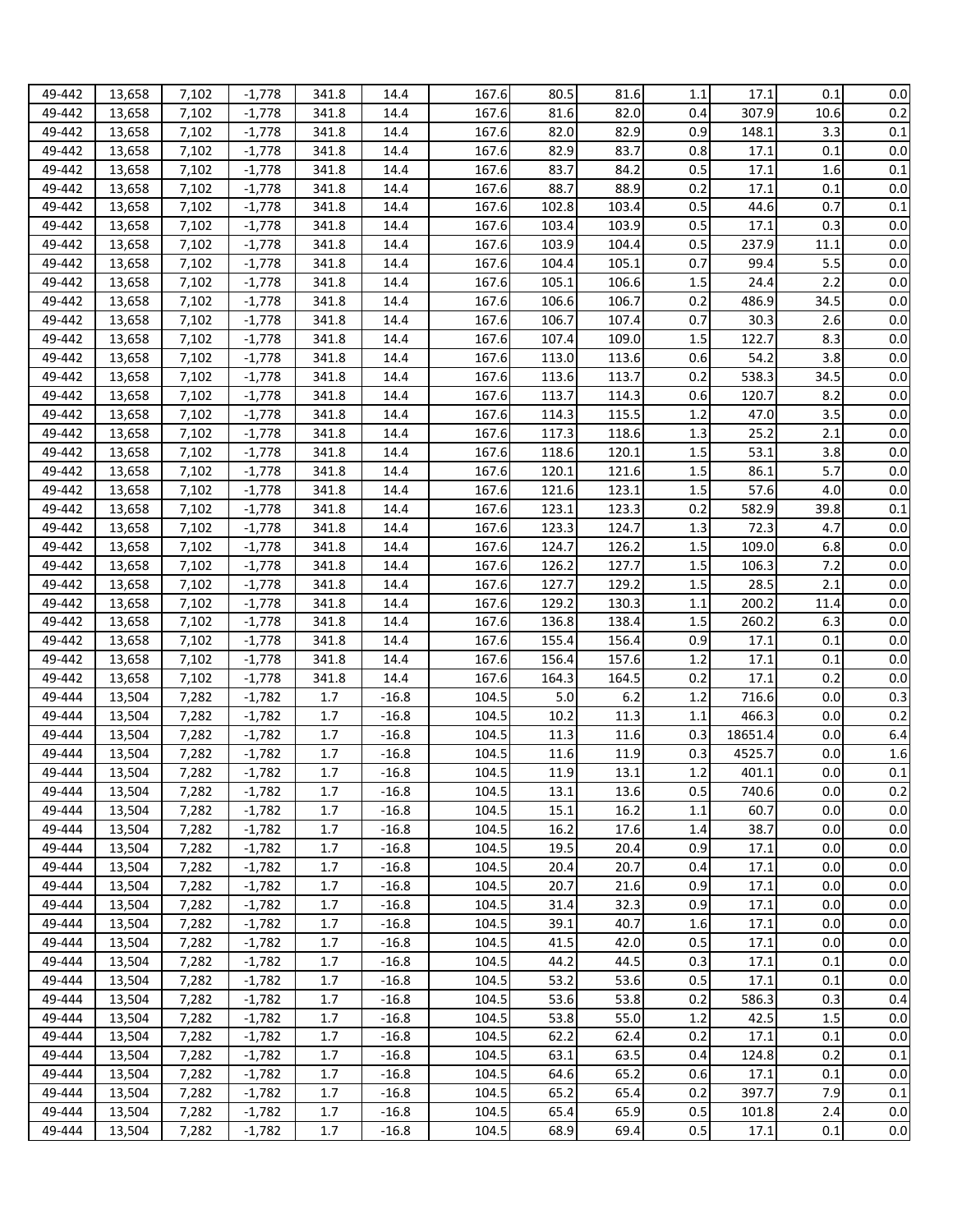| 49-444           | 13,504           | 7,282          | $-1,782$             | 1.7            | $-16.8$            | 104.5          | 69.4  | 69.7           | 0.3        | 246.5   | 8.6  | 0.0                |
|------------------|------------------|----------------|----------------------|----------------|--------------------|----------------|-------|----------------|------------|---------|------|--------------------|
| 49-444           | 13,504           | 7,282          | $-1,782$             | 1.7            | $-16.8$            | 104.5          | 69.7  | 70.4           | 0.7        | 17.1    | 0.1  | 0.0                |
| 49-444           | 13,504           | 7,282          | $-1,782$             | 1.7            | $-16.8$            | 104.5          | 74.3  | 75.2           | 0.9        | 128.9   | 4.9  | 0.0                |
| 49-444           | 13,504           | 7,282          | $-1,782$             | 1.7            | $-16.8$            | 104.5          | 75.2  | 75.3           | 0.2        | 380.6   | 15.2 | 0.0                |
| 49-444           | 13,504           | 7,282          | $-1,782$             | 1.7            | $-16.8$            | 104.5          | 75.3  | 76.4           | 1.0        | 42.2    | 2.8  | 0.0                |
| 49-444           | 13,504           | 7,282          | $-1,782$             | 1.7            | $-16.8$            | 104.5          | 76.4  | 76.5           | 0.2        | 497.1   | 23.0 | 0.1                |
| 49-444           | 13,504           | 7,282          | $-1,782$             | 1.7            | $-16.8$            | 104.5          | 76.5  | 77.1           | 0.6        | 131.0   | 5.8  | 0.0                |
|                  |                  |                |                      |                |                    |                |       |                |            |         |      |                    |
| 49-444           | 13,504           | 7,282          | $-1,782$             | 1.7            | $-16.8$            | 104.5          | 77.1  | 78.6           | 1.5        | 173.8   | 9.1  | 0.0                |
| 49-444           | 13,504           | 7,282          | $-1,782$             | 1.7            | $-16.8$            | 104.5          | 78.6  | 78.9           | 0.3        | 555.4   | 26.0 | 0.0                |
| 49-444           | 13,504           | 7,282          | $-1,782$             | 1.7            | $-16.8$            | 104.5          | 83.2  | 84.7           | 1.5        | 81.6    | 4.0  | 0.0                |
| 49-444           | 13,504           | 7,282          | $-1,782$             | 1.7            | $-16.8$            | 104.5          | 84.7  | 86.3           | 1.5        | 88.8    | 5.5  | 0.0                |
| 49-445           | 13,504           | 7,281          | $-1,784$             | 1.5            | $-46.3$            | 109.4          | 0.0   | 0.2            | 0.2        | 193.7   | 0.0  | 0.1                |
| 49-445           | 13,504           | 7,281          | $-1,784$             | 1.5            | $-46.3$            | 109.4          | 5.6   | 5.8            | 0.2        | 122.1   | 0.0  | 0.1                |
| 49-445           | 13,504           | 7,281          | $-1,784$             | 1.5            | $-46.3$            | 109.4          | 6.3   | 6.8            | 0.5        | 245.1   | 0.0  | 0.1                |
| 49-445           | 13,504           | 7,281          | $-1,784$             | 1.5            | $-46.3$            | 109.4          | 7.6   | 8.5            | 0.9        | 3942.9  | 0.0  | 1.3                |
| 49-445           | 13,504           | 7,281          | $-1,784$             | 1.5            | $-46.3$            | 109.4          | 8.5   | 9.8            | 1.2        | 24.6    | 0.0  | 0.0                |
| 49-445           | 13,504           | 7,281          | $-1,784$             | 1.5            | $-46.3$            | 109.4          | 13.0  | 13.8           | 0.8        | 38.4    | 0.0  | 0.0                |
| 49-445           | 13,504           | 7,281          | $-1,784$             | 1.5            | $-46.3$            | 109.4          | 13.8  | 14.3           | 0.5        | 16560.0 | 0.2  | 4.8                |
| 49-445           | 13,504           | 7,281          | $-1,784$             | 1.5            | $-46.3$            | 109.4          | 14.3  | 14.8           | 0.5        | 2468.6  | 0.0  | 0.6                |
| 49-445           | 13,504           | 7,281          | $-1,784$             | 1.5            | $-46.3$            | 109.4          | 14.8  | 15.5           | 0.8        | 466.3   | 0.0  | 0.2                |
| 49-445           | 13,504           | 7,281          | $-1,784$             | 1.5            | $-46.3$            | 109.4          | 15.5  | 16.5           | 0.9        | 121.7   | 0.0  | 0.0                |
| 49-445           | 13,504           | 7,281          | $-1,784$             | 1.5            | $-46.3$            | 109.4          | 16.5  | 18.0           | 1.5        | 156.3   | 0.0  | 0.1                |
| 49-445           | 13,504           | 7,281          | $-1,784$             | 1.5            | $-46.3$            | 109.4          | 18.0  | 18.7           | 0.8        | 126.5   | 0.0  | 0.1                |
| 49-445           | 13,504           | 7,281          | $-1,784$             | 1.5            | $-46.3$            | 109.4          | 18.7  | 19.8           | 1.1        | 96.3    | 0.0  | 0.0                |
| 49-445           | 13,504           | 7,281          | $-1,784$             | 1.5            | $-46.3$            | 109.4          | 19.8  | 20.3           | 0.5        | 19.6    | 0.0  | $0.0\,$            |
| 49-445           | 13,504           | 7,281          | $-1,784$             | 1.5            | $-46.3$            | 109.4          | 20.3  | 20.5           | 0.2        | 86.1    | 0.0  | 0.0                |
| 49-445           | 13,504           | 7,281          | $-1,784$             | 1.5            | $-46.3$            | 109.4          | 35.6  | 36.3           | 0.7        | 17.1    | 0.0  | 0.0                |
| 49-445           | 13,504           | 7,281          | $-1,784$             | 1.5            | $-46.3$            | 109.4          | 38.6  | 39.3           | 0.7        | 28.0    | 0.0  | 0.0                |
| 49-445           | 13,504           | 7,281          | $-1,784$             | 1.5            | $-46.3$            | 109.4          | 39.3  | 40.5           | 1.2        | 25.0    | 0.0  | 0.0                |
| 49-445           | 13,504           | 7,281          | $-1,784$             | 1.5            | $-46.3$            | 109.4          | 41.9  | 42.0           | 0.2        | 822.9   | 0.0  | 0.9                |
| 49-445           | 13,504           | 7,281          | $-1,784$             | 1.5            | $-46.3$            | 109.4          | 43.4  | 44.5           | 1.1        | 44.9    | 0.0  | 0.0                |
| 49-445           | 13,504           | 7,281          | $-1,784$             | 1.5            | $-46.3$            | 109.4          | 50.6  | 51.0           | 0.4        | 17.6    | 0.0  | 0.0                |
| 49-445           | 13,504           | 7,281          | $-1,784$             | 1.5            | $-46.3$            | 109.4          | 54.7  | 55.2           | 0.5        | 43.2    | 0.2  | 0.0                |
| 49-445           | 13,504           | 7,281          | $-1,784$             | 1.5            | $-46.3$            | 109.4          | 79.5  | 80.3           | 0.8        | 17.6    | 0.0  | 0.0                |
| 49-445           | 13,504           | 7,281          | $-1,784$             | 1.5            | $-46.3$            | 109.4          | 80.3  | 80.6           | 0.3        | 456.0   | 0.0  | 0.2                |
| 49-445           | 13,504           | 7,281          | $-1,784$             | 1.5            | $-46.3$            | 109.4          | 84.7  | 85.3           | 0.6        | 210.2   | 0.2  | 0.1                |
| 49-445           | 13,504           | 7,281          | $-1.784$             | 1.5            | $-46.3$            | 109.4          | 86.7  | 87.1           | 0.3        | 213.6   | 0.9  | 0.1                |
| 49-445           | 13,504           | 7,281          | $-1,784$             | 1.5            | $-46.3$            | 109.4          | 89.4  | 89.9           | 0.5        | 90.5    | 0.5  | $0.1\,$            |
| 49-445           | 13,504           | 7,281          | $-1,784$             | 1.5            | $-46.3$            | 109.4          | 92.1  | 92.2           | 0.2        | 89.1    | 1.5  | 0.0                |
| 49-445           | 13,504           | 7,281          | $-1,784$             | 1.5            | $-46.3$            | 109.4          | 96.0  | 96.2           | 0.2        | 17.1    | 0.0  | $0.0\,$            |
| 49-445           | 13,504           | 7,281          | $-1,784$             | 1.5            | $-46.3$            | 109.4          | 97.3  | 97.4           | 0.2        | 67.2    | 1.9  | 0.3                |
| 49-445           | 13,504           | 7,281          | $-1,784$             | 1.5            | $-46.3$            | 109.4          | 98.8  | 99.7           | 0.9        | 35.0    | 1.1  | 0.0                |
|                  |                  |                |                      |                |                    |                | 99.7  |                |            | 122.7   | 4.9  |                    |
| 49-445<br>49-445 | 13,504<br>13,504 | 7,281<br>7,281 | $-1,784$<br>$-1,784$ | $1.5\,$<br>1.5 | $-46.3$<br>$-46.3$ | 109.4<br>109.4 | 100.9 | 100.9<br>102.3 | 1.2<br>1.4 | 229.7   | 9.5  | $0.0\,$<br>$0.0\,$ |
|                  |                  |                |                      |                |                    |                |       |                |            |         |      |                    |
| 49-445           | 13,504           | 7,281          | $-1,784$             | 1.5            | $-46.3$            | 109.4          | 102.3 | 103.3          | 1.1        | 390.9   | 14.7 | 0.0                |
| 49-445           | 13,504           | 7,281          | $-1,784$             | 1.5            | $-46.3$            | 109.4          | 103.3 | 103.9          | 0.6        | 401.1   | 16.3 | 0.0                |
| 49-445           | 13,504           | 7,281          | $-1,784$             | 1.5            | $-46.3$            | 109.4          | 103.9 | 104.5          | 0.6        | 480.0   | 20.7 | 0.0                |
| 49-445           | 13,504           | 7,281          | $-1,784$             | 1.5            | $-46.3$            | 109.4          | 104.5 | 105.2          | 0.6        | 17.1    | 0.9  | 0.0                |
| 49-445           | 13,504           | 7,281          | $-1,784$             | 1.5            | $-46.3$            | 109.4          | 105.2 | 105.9          | 0.8        | 137.5   | 3.3  | 0.0                |
| 49-445           | 13,504           | 7,281          | $-1,784$             | 1.5            | $-46.3$            | 109.4          | 105.9 | 106.4          | 0.5        | 17.1    | 0.2  | 0.0                |
| 49-446           | 13,505           | 7,281          | $-1,778$             | 17.0           | $-40.0$            | 118.9          | 7.0   | 7.3            | 0.2        | 1566.9  | 0.0  | 0.6                |
| 49-446           | 13,505           | 7,281          | $-1,778$             | 17.0           | $-40.0$            | 118.9          | 7.3   | 8.0            | 0.7        | 17.1    | 0.0  | 0.0                |
| 49-446           | 13,505           | 7,281          | $-1,778$             | 17.0           | $-40.0$            | 118.9          | 8.0   | 8.2            | 0.2        | 4388.6  | 0.0  | $1.7\,$            |
| 49-446           | 13,505           | 7,281          | $-1,778$             | 17.0           | $-40.0$            | 118.9          | 8.2   | 8.6            | 0.5        | 74.7    | 0.0  | 0.0                |
| 49-446           | 13,505           | 7,281          | $-1,778$             | 17.0           | $-40.0$            | 118.9          | 13.9  | 15.2           | 1.4        | 304.5   | 0.0  | 0.2                |
| 49-446           | 13,505           | 7,281          | $-1,778$             | 17.0           | $-40.0$            | 118.9          | 15.2  | 16.7           | 1.5        | 68.6    | 0.0  | 0.0                |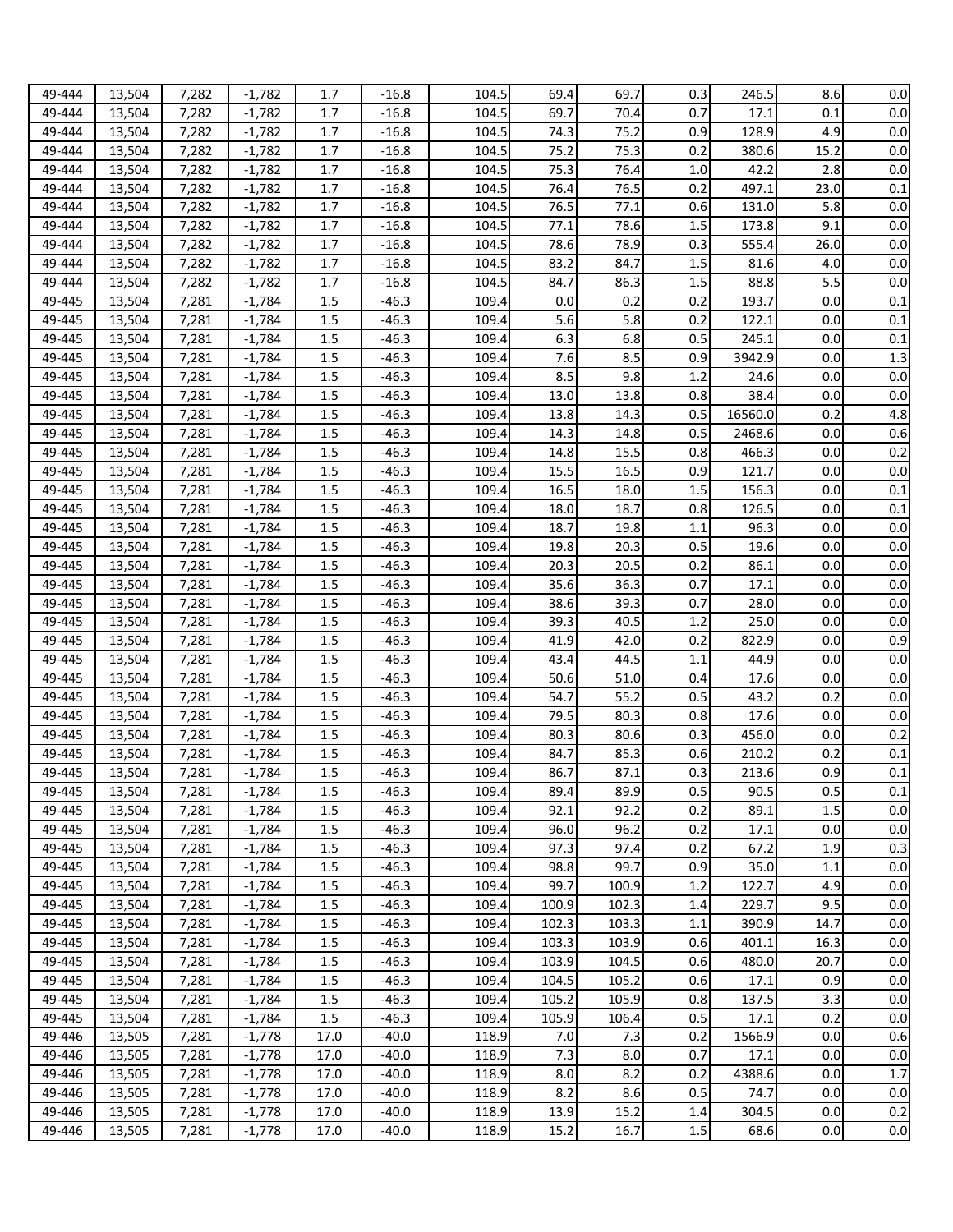| 49-446 | 13,505 | 7,281 | $-1.778$ | 17.0 | $-40.0$ | 118.9 | 16.7 | 17.7 | 1.0     | 22.8   | 0.0  | $0.0\,$ |
|--------|--------|-------|----------|------|---------|-------|------|------|---------|--------|------|---------|
|        |        |       |          |      |         |       |      |      |         |        |      |         |
| 49-446 | 13,505 | 7,281 | $-1,778$ | 17.0 | $-40.0$ | 118.9 | 17.7 | 18.6 | 0.8     | 17.1   | 0.0  | 0.0     |
| 49-446 | 13,505 | 7,281 | $-1,778$ | 17.0 | $-40.0$ | 118.9 | 18.6 | 19.6 | 1.1     | 17.1   | 0.0  | 0.0     |
| 49-446 | 13,505 | 7,281 | $-1,778$ | 17.0 | $-40.0$ | 118.9 | 19.6 | 20.1 | 0.5     | 221.5  | 0.0  | 0.1     |
| 49-446 | 13,505 | 7,281 | $-1,778$ | 17.0 | $-40.0$ | 118.9 | 20.1 | 20.5 | 0.4     | 17.1   | 0.0  | 0.0     |
| 49-446 | 13,505 | 7,281 | $-1,778$ | 17.0 | $-40.0$ | 118.9 | 20.5 | 21.4 | 0.9     | 259.9  | 0.0  | 0.2     |
| 49-446 | 13,505 | 7,281 | $-1,778$ | 17.0 | $-40.0$ | 118.9 | 21.4 | 22.3 | 0.9     | 17.1   | 0.0  | 0.0     |
| 49-446 | 13,505 | 7,281 | $-1,778$ | 17.0 | $-40.0$ | 118.9 | 22.3 | 23.2 | 0.9     | 17.1   | 0.0  | 0.0     |
| 49-446 | 13,505 | 7,281 | $-1,778$ | 17.0 | $-40.0$ | 118.9 | 33.7 | 34.4 | 0.7     | 17.1   | 0.0  | 0.0     |
| 49-446 |        |       |          |      |         |       | 37.4 |      |         |        | 0.0  | 0.0     |
|        | 13,505 | 7,281 | $-1,778$ | 17.0 | $-40.0$ | 118.9 |      | 38.1 | 0.7     | 17.1   |      |         |
| 49-446 | 13,505 | 7,281 | $-1,778$ | 17.0 | $-40.0$ | 118.9 | 38.1 | 38.7 | 0.6     | 17.1   | 0.0  | 0.0     |
| 49-446 | 13,505 | 7,281 | $-1,778$ | 17.0 | $-40.0$ | 118.9 | 41.9 | 42.4 | 0.5     | 17.1   | 0.0  | 0.0     |
| 49-446 | 13,505 | 7,281 | $-1,778$ | 17.0 | $-40.0$ | 118.9 | 55.2 | 55.3 | 0.2     | 846.9  | 14.0 | 1.0     |
| 49-446 | 13,505 | 7,281 | $-1,778$ | 17.0 | $-40.0$ | 118.9 | 61.3 | 61.4 | 0.2     | 72.0   | 2.3  | 0.0     |
| 49-446 | 13,505 | 7,281 | $-1,778$ | 17.0 | $-40.0$ | 118.9 | 64.9 | 65.7 | 0.8     | 17.1   | 0.1  | 0.0     |
| 49-446 | 13,505 | 7,281 | $-1,778$ | 17.0 | $-40.0$ | 118.9 | 65.7 | 66.2 | 0.5     | 500.6  | 20.3 | 0.0     |
| 49-446 | 13,505 | 7,281 | $-1,778$ | 17.0 | $-40.0$ | 118.9 | 66.2 | 66.8 | 0.6     | 30.6   | 1.4  | 0.0     |
| 49-446 | 13,505 | 7,281 | $-1,778$ | 17.0 | $-40.0$ | 118.9 | 69.5 | 69.7 | 0.2     | 307.9  | 10.2 | 0.0     |
| 49-446 | 13,505 | 7,281 | $-1,778$ | 17.0 | $-40.0$ | 118.9 | 72.3 | 72.5 | 0.2     | 200.2  | 6.1  | 0.0     |
| 49-446 |        | 7,281 | $-1,778$ | 17.0 | $-40.0$ | 118.9 | 79.4 | 79.6 | 0.2     | 397.7  | 10.9 | $0.0\,$ |
|        | 13,505 |       |          |      |         |       |      |      |         |        |      |         |
| 49-446 | 13,505 | 7,281 | $-1,778$ | 17.0 | $-40.0$ | 118.9 | 80.8 | 82.3 | 1.5     | 17.1   | 0.1  | 0.0     |
| 49-446 | 13,505 | 7,281 | $-1,778$ | 17.0 | $-40.0$ | 118.9 | 82.3 | 83.1 | 0.8     | 17.1   | 0.4  | 0.0     |
| 49-446 | 13,505 | 7,281 | $-1,778$ | 17.0 | $-40.0$ | 118.9 | 83.1 | 83.8 | 0.8     | 55.9   | 1.0  | 0.1     |
| 49-446 | 13,505 | 7,281 | $-1,778$ | 17.0 | $-40.0$ | 118.9 | 83.8 | 84.6 | 0.8     | 17.1   | 0.4  | $0.0\,$ |
| 49-446 | 13,505 | 7,281 | $-1,778$ | 17.0 | $-40.0$ | 118.9 | 85.3 | 86.9 | 1.5     | 76.8   | 2.3  | $0.0\,$ |
| 49-446 | 13,505 | 7,281 | $-1,778$ | 17.0 | $-40.0$ | 118.9 | 86.9 | 88.4 | 1.5     | 27.6   | 1.7  | $0.0\,$ |
| 49-446 | 13,505 | 7,281 | $-1,778$ | 17.0 | $-40.0$ | 118.9 | 88.4 | 89.2 | 0.9     | 117.9  | 4.4  | 0.0     |
| 49-446 | 13,505 | 7,281 | $-1,778$ | 17.0 | $-40.0$ | 118.9 | 89.2 | 89.9 | 0.7     | 22.4   | 1.8  | 0.0     |
| 49-446 | 13,505 | 7,281 | $-1,778$ | 17.0 | $-40.0$ | 118.9 | 89.9 | 90.5 | 0.6     | 27.1   | 1.7  | 0.0     |
| 49-446 | 13,505 | 7,281 | $-1,778$ | 17.0 | $-40.0$ | 118.9 | 90.5 | 91.9 | 1.4     | 17.1   | 1.1  | 0.0     |
|        |        |       |          | 17.0 | $-40.0$ | 118.9 | 91.9 | 93.0 | 1.1     | 146.7  | 6.0  | 0.0     |
| 49-446 | 13,505 | 7,281 | $-1,778$ |      |         |       |      |      |         |        |      |         |
| 49-446 | 13,505 | 7,281 | $-1,778$ | 17.0 | $-40.0$ | 118.9 | 93.0 | 94.5 | 1.5     | 17.1   | 1.0  | 0.0     |
| 49-446 | 13,505 | 7,281 | $-1,778$ | 17.0 | $-40.0$ | 118.9 | 94.5 | 95.2 | 0.8     | 17.1   | 0.1  | 0.0     |
| 49-446 | 13,505 | 7,281 | $-1,778$ | 17.0 | $-40.0$ | 118.9 | 98.1 | 98.3 | 0.2     | 17.1   | 0.0  | 0.0     |
| 49-447 | 13,504 | 7,281 | $-1,783$ | 19.4 | $-25.1$ | 100.6 | 6.9  | 7.6  | 0.7     | 6171.4 | 0.0  | 1.4     |
| 49-447 | 13,504 | 7,281 | $-1,783$ | 19.4 | $-25.1$ | 100.6 | 13.0 | 13.9 | 0.9     | 88.1   | 0.0  | 0.0     |
| 49-447 | 13,504 | 7,281 | $-1,783$ | 19.4 | $-25.1$ | 100.6 | 13.9 | 15.0 | $1.1\,$ | 2924.6 | 0.3  | 1.4     |
| 49-447 | 13,504 | 7,281 | $-1,783$ | 19.4 | $-25.1$ | 100.6 | 15.0 | 15.2 | 0.3     | 173.1  | 0.0  | $0.1\,$ |
| 49-447 | 13,504 | 7,281 | $-1,783$ | 19.4 | $-25.1$ | 100.6 | 15.2 | 16.0 | 0.8     | 122.1  | 0.0  | 0.1     |
| 49-447 | 13,504 | 7,281 | $-1,783$ | 19.4 | $-25.1$ | 100.6 | 16.0 | 16.8 | 0.7     | 19.4   | 0.0  | 0.0     |
| 49-447 | 13,504 | 7,281 | $-1,783$ | 19.4 | $-25.1$ | 100.6 | 18.0 | 18.8 | 0.8     | 59.7   | 0.0  | 0.0     |
| 49-447 | 13,504 | 7,281 | $-1,783$ | 19.4 | $-25.1$ | 100.6 | 21.2 | 21.3 | 0.2     | 2173.7 | 0.0  | 1.1     |
| 49-447 | 13,504 | 7,281 | $-1,783$ | 19.4 | $-25.1$ | 100.6 | 21.9 | 22.1 | 0.2     | 1889.1 | 0.0  |         |
|        |        |       |          |      |         |       |      |      |         |        |      | 1.0     |
| 49-447 | 13,504 | 7,281 | $-1,783$ | 19.4 | $-25.1$ | 100.6 | 22.1 | 23.0 | 0.9     | 45.9   | 0.0  | $0.0\,$ |
| 49-447 | 13,504 | 7,281 | $-1,783$ | 19.4 | $-25.1$ | 100.6 | 23.0 | 23.4 | 0.5     | 3411.4 | 0.2  | 1.7     |
| 49-447 | 13,504 | 7,281 | $-1,783$ | 19.4 | $-25.1$ | 100.6 | 23.4 | 24.1 | 0.6     | 66.9   | 0.0  | 0.0     |
| 49-447 | 13,504 | 7,281 | $-1,783$ | 19.4 | $-25.1$ | 100.6 | 33.9 | 34.7 | 0.8     | 17.1   | 0.0  | 0.0     |
| 49-447 | 13,504 | 7,281 | $-1,783$ | 19.4 | $-25.1$ | 100.6 | 47.2 | 48.3 | 1.1     | 139.5  | 4.2  | 0.0     |
| 49-447 | 13,504 | 7,281 | $-1,783$ | 19.4 | $-25.1$ | 100.6 | 50.7 | 51.0 | 0.2     | 150.2  | 5.3  | 0.1     |
| 49-447 | 13,504 | 7,281 | $-1,783$ | 19.4 | $-25.1$ | 100.6 | 54.4 | 54.6 | 0.2     | 1001.1 | 0.9  | 0.8     |
| 49-447 | 13,504 | 7,281 | $-1,783$ | 19.4 | $-25.1$ | 100.6 | 54.6 | 54.8 | 0.3     | 38.1   | 0.3  | 0.0     |
| 49-447 | 13,504 | 7,281 | $-1,783$ | 19.4 | $-25.1$ | 100.6 | 54.8 | 55.3 | 0.5     | 148.8  | 3.5  | 0.0     |
| 49-447 | 13,504 | 7,281 | $-1,783$ | 19.4 | $-25.1$ | 100.6 | 55.3 | 56.1 | 0.7     | 17.1   | 0.1  | 0.0     |
| 49-447 | 13,504 | 7,281 | $-1,783$ | 19.4 | $-25.1$ | 100.6 | 64.9 | 65.6 | 0.7     | 77.5   | 3.9  | 0.0     |
|        |        |       |          |      |         |       |      |      |         |        |      |         |
| 49-447 | 13,504 | 7,281 | $-1,783$ | 19.4 | $-25.1$ | 100.6 | 68.0 | 68.7 | 0.8     | 17.1   | 0.6  | 0.0     |
| 49-447 | 13,504 | 7,281 | $-1,783$ | 19.4 | $-25.1$ | 100.6 | 68.7 | 69.3 | 0.6     | 234.5  | 9.5  | 0.0     |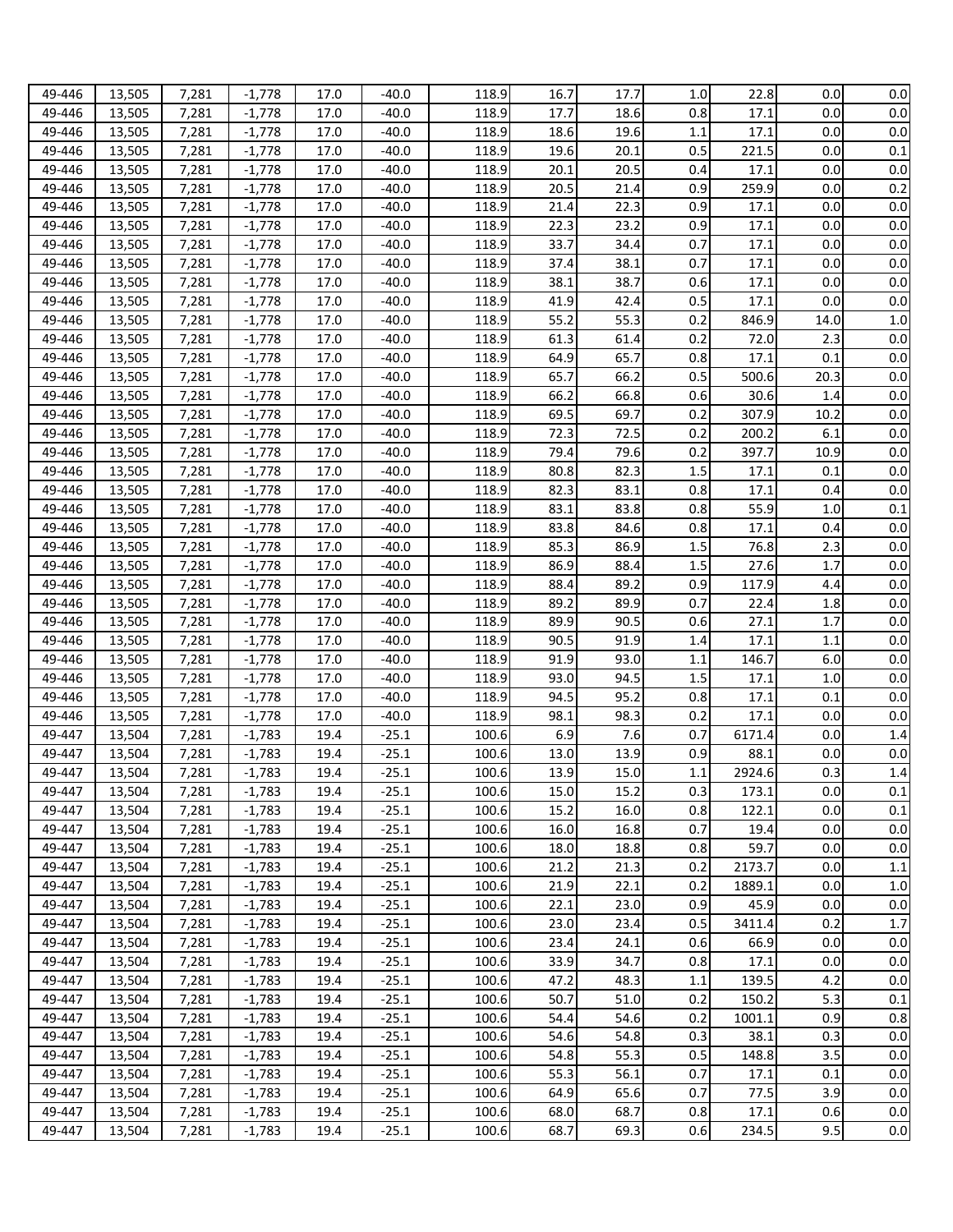| 49-447 | 13,504 | 7,281 | $-1.783$ | 19.4 | $-25.1$ | 100.6 | 69.3 | 70.1  | 0.8     | 17.5  | 0.7  | 0.0 |
|--------|--------|-------|----------|------|---------|-------|------|-------|---------|-------|------|-----|
| 49-447 | 13,504 | 7,281 | $-1,783$ | 19.4 | $-25.1$ | 100.6 | 70.1 | 71.6  | 1.5     | 17.1  | 0.1  | 0.0 |
| 49-447 | 13,504 | 7,281 | $-1,783$ | 19.4 | $-25.1$ | 100.6 | 71.6 | 73.1  | 1.5     | 17.1  | 0.3  | 0.0 |
|        |        |       |          |      |         |       |      |       |         |       |      |     |
| 49-447 | 13,504 | 7,281 | $-1,783$ | 19.4 | $-25.1$ | 100.6 | 73.1 | 74.1  | 0.9     | 100.8 | 3.2  | 0.0 |
| 49-447 | 13,504 | 7,281 | $-1,783$ | 19.4 | $-25.1$ | 100.6 | 74.1 | 75.1  | 1.1     | 52.1  | 1.7  | 0.0 |
| 49-447 | 13,504 | 7,281 | $-1,783$ | 19.4 | $-25.1$ | 100.6 | 75.1 | 76.2  | 1.1     | 17.1  | 0.2  | 0.0 |
| 49-447 | 13,504 | 7,281 | $-1,783$ | 19.4 | $-25.1$ | 100.6 | 76.2 | 77.7  | 1.5     | 17.1  | 0.1  | 0.0 |
| 49-447 | 13,504 | 7,281 | $-1,783$ | 19.4 | $-25.1$ | 100.6 | 77.7 | 78.9  | 1.2     | 18.0  | 0.4  | 0.0 |
| 49-447 | 13,504 | 7,281 | $-1,783$ | 19.4 | $-25.1$ | 100.6 | 78.9 | 80.0  | 1.1     | 35.3  | 1.2  | 0.0 |
| 49-447 | 13,504 | 7,281 | $-1,783$ | 19.4 | $-25.1$ | 100.6 | 80.0 | 81.1  | 1.1     | 63.8  | 2.1  | 0.0 |
| 49-447 | 13,504 | 7,281 | $-1,783$ | 19.4 | $-25.1$ | 100.6 | 81.1 | 82.3  | 1.2     | 32.8  | 1.1  | 0.0 |
| 49-447 | 13,504 | 7,281 | $-1,783$ | 19.4 | $-25.1$ | 100.6 | 82.3 | 83.1  | 0.8     | 17.1  | 0.4  | 0.0 |
| 49-447 | 13,504 | 7,281 | $-1,783$ | 19.4 | $-25.1$ | 100.6 | 83.1 | 83.8  | 0.8     | 17.1  | 0.1  | 0.0 |
| 49-447 | 13,504 | 7,281 | $-1,783$ | 19.4 | $-25.1$ | 100.6 | 92.0 | 96.3  | 4.3     | 17.1  | 0.1  | 0.0 |
| 49-447 |        | 7,281 | $-1,783$ | 19.4 | $-25.1$ | 100.6 | 96.3 | 100.6 | 4.3     | 17.1  | 0.1  | 0.0 |
|        | 13,504 |       |          |      |         |       |      |       |         |       |      |     |
| 49-448 | 13,509 | 7,275 | $-1,783$ | 71.0 | $-26.0$ | 99.1  | 6.1  | 6.4   | 0.3     | 147.1 | 0.0  | 0.1 |
| 49-448 | 13,509 | 7,275 | $-1,783$ | 71.0 | $-26.0$ | 99.1  | 14.7 | 15.0  | 0.3     | 105.3 | 0.0  | 0.1 |
| 49-448 | 13,509 | 7,275 | $-1,783$ | 71.0 | $-26.0$ | 99.1  | 16.5 | 16.7  | 0.2     | 51.1  | 0.0  | 0.0 |
| 49-448 | 13,509 | 7,275 | $-1,783$ | 71.0 | $-26.0$ | 99.1  | 18.7 | 19.8  | 1.1     | 17.1  | 0.0  | 0.0 |
| 49-448 | 13,509 | 7,275 | $-1,783$ | 71.0 | $-26.0$ | 99.1  | 19.8 | 20.7  | 0.9     | 17.1  | 0.0  | 0.0 |
| 49-448 | 13,509 | 7,275 | $-1,783$ | 71.0 | $-26.0$ | 99.1  | 23.1 | 23.9  | 0.8     | 17.1  | 0.0  | 0.0 |
| 49-448 | 13,509 | 7,275 | $-1,783$ | 71.0 | $-26.0$ | 99.1  | 25.1 | 25.8  | 0.7     | 17.1  | 0.0  | 0.0 |
| 49-448 | 13,509 | 7,275 | $-1,783$ | 71.0 | $-26.0$ | 99.1  | 26.4 | 26.7  | 0.4     | 17.1  | 0.0  | 0.0 |
| 49-448 | 13,509 | 7,275 | $-1,783$ | 71.0 | $-26.0$ | 99.1  | 34.3 | 34.7  | 0.4     | 40.8  | 0.1  | 0.0 |
| 49-448 | 13,509 | 7,275 | $-1,783$ | 71.0 | $-26.0$ | 99.1  | 47.4 | 48.6  | 1.2     | 17.1  | 0.0  | 0.0 |
| 49-448 | 13,509 | 7,275 | $-1,783$ | 71.0 | $-26.0$ | 99.1  | 49.2 | 49.6  | 0.4     | 17.1  | 0.0  | 0.0 |
| 49-448 | 13,509 | 7,275 | $-1,783$ | 71.0 | $-26.0$ | 99.1  | 49.6 | 49.9  | 0.2     | 17.1  | 0.0  | 0.0 |
| 49-448 | 13,509 | 7,275 | $-1,783$ | 71.0 | $-26.0$ | 99.1  | 49.9 | 50.3  | 0.4     | 809.1 | 1.3  | 0.4 |
| 49-448 | 13,509 | 7,275 | $-1,783$ | 71.0 | $-26.0$ | 99.1  | 50.3 | 50.5  | 0.2     | 252.0 | 8.4  | 0.0 |
| 49-448 | 13,509 | 7,275 | $-1,783$ | 71.0 | $-26.0$ | 99.1  | 50.5 | 51.2  | 0.7     | 17.1  | 0.4  | 0.0 |
| 49-448 | 13,509 | 7,275 | $-1,783$ | 71.0 | $-26.0$ | 99.1  | 51.2 | 51.6  | 0.4     | 165.3 | 4.5  | 0.0 |
| 49-448 | 13,509 | 7,275 | $-1,783$ | 71.0 | $-26.0$ | 99.1  | 56.3 | 56.4  | 0.2     | 148.5 | 6.9  | 0.0 |
|        |        |       |          |      |         |       |      |       |         |       |      |     |
| 49-448 | 13,509 | 7,275 | $-1,783$ | 71.0 | $-26.0$ | 99.1  | 62.5 | 64.0  | 1.5     | 25.7  | 0.9  | 0.0 |
| 49-448 | 13,509 | 7,275 | $-1,783$ | 71.0 | $-26.0$ | 99.1  | 67.1 | 68.1  | 1.1     | 33.5  | 1.5  | 0.0 |
| 49-448 | 13,509 | 7,275 | $-1,783$ | 71.0 | $-26.0$ | 99.1  | 68.1 | 68.6  | 0.5     | 73.7  | 3.7  | 0.0 |
| 49-448 | 13,509 | 7,275 | $-1,783$ | 71.0 | $-26.0$ | 99.1  | 68.6 | 70.0  | 1.4     | 21.5  | 1.5  | 0.0 |
| 49-448 | 13,509 | 7,275 | $-1,783$ | 71.0 | $-26.0$ | 99.1  | 70.0 | 70.1  | 0.2     | 17.1  | 0.3  | 0.0 |
| 49-448 | 13,509 | 7,275 | $-1,783$ | 71.0 | $-26.0$ | 99.1  | 70.1 | 71.6  | 1.5     | 58.6  | 3.2  | 0.0 |
| 49-448 | 13,509 | 7,275 | $-1,783$ | 71.0 | $-26.0$ | 99.1  | 71.6 | 73.1  | 1.5     | 43.2  | 2.5  | 0.0 |
| 49-448 | 13,509 | 7,275 | $-1,783$ | 71.0 | $-26.0$ | 99.1  | 73.1 | 73.7  | 0.6     | 168.7 | 7.4  | 0.0 |
| 49-448 | 13,509 | 7,275 | $-1,783$ | 71.0 | $-26.0$ | 99.1  | 73.7 | 74.7  | 1.0     | 18.3  | 1.3  | 0.0 |
| 49-448 | 13,509 | 7,275 | $-1,783$ | 71.0 | $-26.0$ | 99.1  | 76.0 | 76.2  | 0.2     | 17.1  | 0.4  | 0.0 |
| 49-448 | 13,509 | 7,275 | $-1,783$ | 71.0 | $-26.0$ | 99.1  | 77.2 | 78.2  | 1.0     | 17.1  | 0.8  | 0.1 |
| 49-448 | 13,509 | 7,275 | $-1,783$ | 71.0 | $-26.0$ | 99.1  | 79.7 | 79.9  | 0.2     | 401.1 | 15.6 | 0.2 |
| 49-448 | 13,509 | 7,275 | $-1,783$ | 71.0 | $-26.0$ | 99.1  | 85.0 | 86.6  | 1.5     | 73.4  | 3.5  | 0.0 |
| 49-448 | 13,509 | 7,275 | $-1,783$ | 71.0 | $-26.0$ | 99.1  | 86.6 | 88.1  | 1.5     | 18.9  | 1.3  | 0.0 |
| 49-449 | 13,509 | 7,275 | $-1,783$ | 67.4 | $-52.8$ | 121.9 | 0.8  | 1.5   | 0.8     | 17.1  | 0.0  | 0.0 |
| 49-449 | 13,509 | 7,275 | $-1,783$ | 67.4 | $-52.8$ | 121.9 | 1.5  | 2.3   | 0.8     | 17.1  | 0.0  | 0.0 |
| 49-449 | 13,509 | 7,275 | $-1,783$ | 67.4 | $-52.8$ | 121.9 | 6.3  | 6.5   | 0.2     | 34.6  | 0.0  | 0.0 |
| 49-449 |        |       |          |      |         |       |      | 13.3  | 0.3     |       | 0.0  |     |
|        | 13,509 | 7,275 | $-1,783$ | 67.4 | $-52.8$ | 121.9 | 13.0 |       |         | 206.1 |      | 0.1 |
| 49-449 | 13,509 | 7,275 | $-1,783$ | 67.4 | $-52.8$ | 121.9 | 15.4 | 15.7  | 0.3     | 132.0 | 0.0  | 0.1 |
| 49-449 | 13,509 | 7,275 | $-1,783$ | 67.4 | $-52.8$ | 121.9 | 18.0 | 18.3  | 0.3     | 17.1  | 0.0  | 0.0 |
| 49-449 | 13,509 | 7,275 | $-1,783$ | 67.4 | $-52.8$ | 121.9 | 18.3 | 19.8  | 1.5     | 17.1  | 0.0  | 0.0 |
| 49-449 | 13,509 | 7,275 | $-1,783$ | 67.4 | $-52.8$ | 121.9 | 19.8 | 21.3  | 1.5     | 25.1  | 0.0  | 0.0 |
| 49-449 | 13,509 | 7,275 | $-1,783$ | 67.4 | $-52.8$ | 121.9 | 21.3 | 22.9  | $1.5\,$ | 17.1  | 0.0  | 0.0 |
| 49-449 | 13,509 | 7,275 | $-1,783$ | 67.4 | $-52.8$ | 121.9 | 22.9 | 23.5  | 0.7     | 17.1  | 0.0  | 0.0 |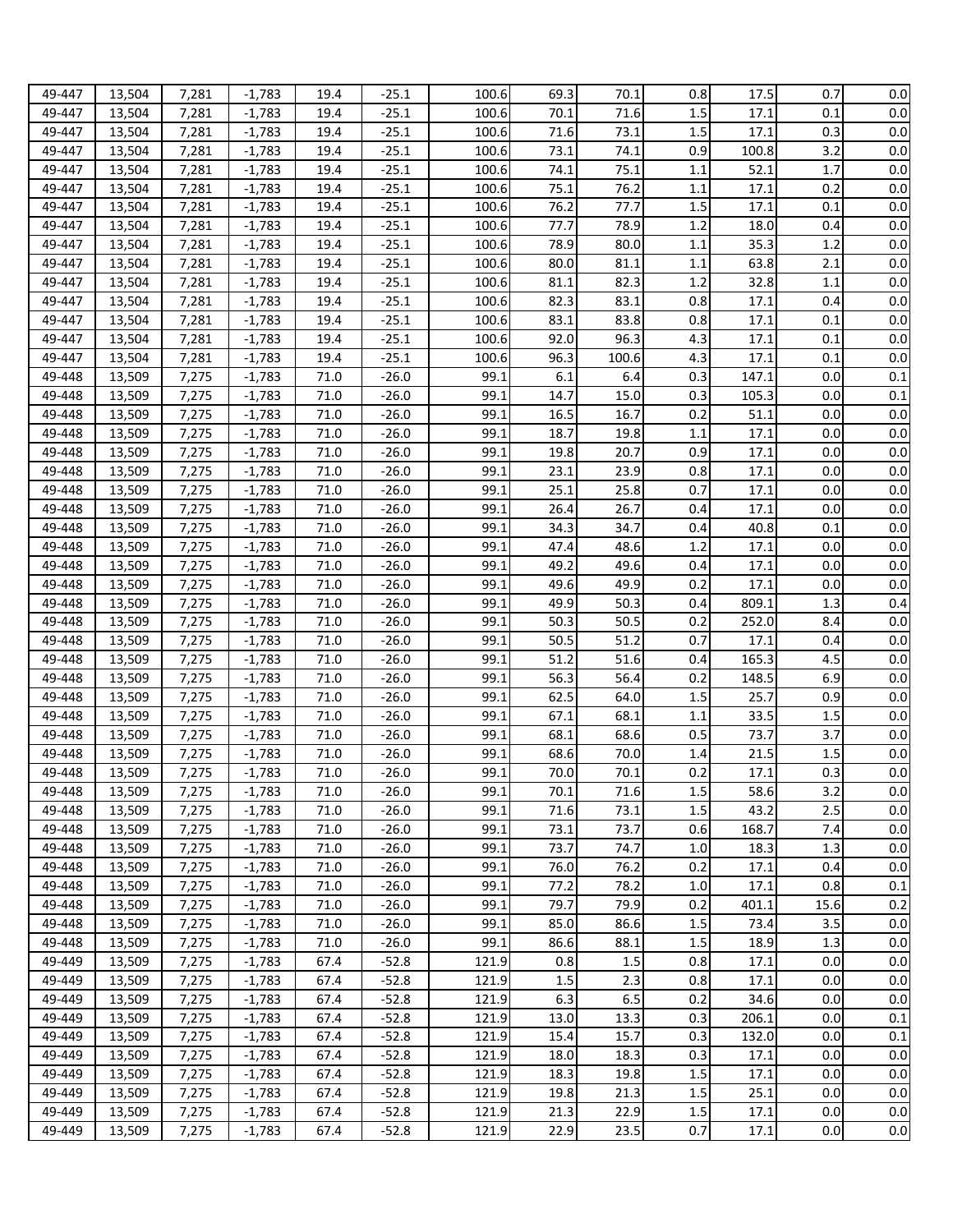| 49-449 | 13,509 | 7,275 | $-1.783$ | 67.4 | $-52.8$ | 121.9 | 29.9  | 30.2  | 0.3 | 17.1   | 0.0  | $0.0\,$ |
|--------|--------|-------|----------|------|---------|-------|-------|-------|-----|--------|------|---------|
| 49-449 | 13,509 | 7,275 | $-1,783$ | 67.4 | $-52.8$ | 121.9 | 45.5  | 47.0  | 1.5 | 17.1   | 0.0  | 0.0     |
| 49-449 | 13,509 | 7,275 | $-1,783$ | 67.4 | $-52.8$ | 121.9 | 47.7  | 48.8  | 1.0 | 17.1   | 0.0  | 0.0     |
| 49-449 | 13,509 | 7,275 | $-1,783$ | 67.4 | $-52.8$ | 121.9 | 48.8  | 50.1  | 1.3 | 17.1   | 0.0  | 0.0     |
| 49-449 | 13,509 | 7,275 | $-1,783$ | 67.4 | $-52.8$ | 121.9 | 60.3  | 61.0  | 0.7 | 299.0  | 0.3  | 0.2     |
| 49-449 | 13,509 | 7,275 | $-1,783$ | 67.4 | $-52.8$ | 121.9 | 61.0  | 61.9  | 0.9 | 64.5   | 0.1  | 0.0     |
| 49-449 |        |       |          | 67.4 |         |       | 61.9  | 62.6  |     | 17.1   | 0.1  | 0.0     |
|        | 13,509 | 7,275 | $-1,783$ |      | $-52.8$ | 121.9 |       |       | 0.8 |        |      |         |
| 49-449 | 13,509 | 7,275 | $-1,783$ | 67.4 | $-52.8$ | 121.9 | 76.5  | 77.0  | 0.5 | 69.9   | 2.4  | 0.0     |
| 49-449 | 13,509 | 7,275 | $-1,783$ | 67.4 | $-52.8$ | 121.9 | 78.6  | 79.7  | 1.1 | 57.6   | 0.7  | 0.0     |
| 49-449 | 13,509 | 7,275 | $-1,783$ | 67.4 | $-52.8$ | 121.9 | 86.9  | 87.0  | 0.2 | 17.1   | 0.2  | 0.0     |
| 49-449 | 13,509 | 7,275 | $-1,783$ | 67.4 | $-52.8$ | 121.9 | 88.2  | 88.9  | 0.7 | 17.1   | 0.3  | 0.0     |
| 49-449 | 13,509 | 7,275 | $-1,783$ | 67.4 | $-52.8$ | 121.9 | 88.9  | 89.2  | 0.3 | 279.4  | 9.6  | 0.0     |
| 49-449 | 13,509 | 7,275 | $-1,783$ | 67.4 | $-52.8$ | 121.9 | 89.2  | 90.1  | 0.8 | 51.4   | 1.6  | 0.0     |
| 49-449 | 13,509 | 7,275 | $-1,783$ | 67.4 | $-52.8$ | 121.9 | 90.1  | 91.4  | 1.4 | 110.1  | 4.2  | 0.0     |
| 49-449 | 13,509 | 7,275 | $-1,783$ | 67.4 | $-52.8$ | 121.9 | 91.4  | 93.0  | 1.5 | 61.0   | 1.8  | 0.0     |
| 49-449 | 13,509 | 7,275 | $-1,783$ | 67.4 | $-52.8$ | 121.9 | 93.0  | 94.0  | 1.0 | 17.1   | 0.4  | 0.0     |
| 49-449 | 13,509 | 7,275 | $-1,783$ | 67.4 | $-52.8$ | 121.9 | 94.0  | 94.3  | 0.4 | 17.1   | 0.6  | 0.1     |
| 49-449 | 13,509 | 7,275 | $-1,783$ | 67.4 | $-52.8$ | 121.9 | 94.3  | 95.4  | 1.1 | 17.1   | 0.3  | 0.0     |
| 49-449 | 13,509 | 7,275 | $-1,783$ | 67.4 | $-52.8$ | 121.9 | 97.4  | 97.5  | 0.2 | 74.1   | 0.4  | 0.1     |
| 49-449 | 13,509 | 7,275 | $-1,783$ | 67.4 | $-52.8$ | 121.9 | 99.3  | 100.6 | 1.3 | 17.1   | 0.1  | $0.0\,$ |
| 49-449 | 13,509 | 7,275 | $-1,783$ | 67.4 | $-52.8$ | 121.9 | 107.0 | 107.6 | 0.6 | 17.1   | 0.0  | 0.0     |
| 49-449 | 13,509 | 7,275 | $-1,783$ | 67.4 | $-52.8$ | 121.9 | 107.6 | 107.9 | 0.3 | 17.1   | 0.0  | 0.0     |
| 49-449 | 13,509 | 7,275 | $-1,783$ | 67.4 | $-52.8$ | 121.9 | 117.5 | 117.6 | 0.2 | 421.7  | 0.6  | 0.2     |
| 49-449 | 13,509 | 7,275 | $-1,783$ | 67.4 | $-52.8$ | 121.9 | 118.7 | 118.9 | 0.2 | 167.0  | 0.2  | 0.1     |
| 49-450 | 13,505 | 7,281 | $-1,783$ | 24.7 | $-24.0$ | 94.5  | 7.4   | 8.0   | 0.6 | 1128.0 | 0.0  | 0.5     |
| 49-450 | 13,505 | 7,281 | $-1,783$ | 24.7 | $-24.0$ | 94.5  | 13.4  | 14.2  | 0.8 | 62.4   | 0.0  | 0.1     |
| 49-450 | 13,505 | 7,281 | $-1,783$ | 24.7 | $-24.0$ | 94.5  | 14.2  | 15.1  | 0.9 | 17.1   | 0.0  | 0.0     |
| 49-450 | 13,505 | 7,281 | $-1,783$ | 24.7 | $-24.0$ | 94.5  | 18.0  | 19.2  | 1.2 | 17.1   | 0.0  | 0.0     |
| 49-450 | 13,505 | 7,281 | $-1,783$ | 24.7 | $-24.0$ | 94.5  | 22.8  | 23.0  | 0.2 | 330.2  | 0.0  | 0.1     |
| 49-450 | 13,505 | 7,281 | $-1,783$ | 24.7 | $-24.0$ | 94.5  | 27.4  | 27.6  | 0.2 | 1062.9 | 0.0  | 0.7     |
| 49-450 | 13,505 | 7,281 | $-1,783$ | 24.7 | $-24.0$ | 94.5  | 33.5  | 34.1  | 0.6 | 17.1   | 0.1  | 0.0     |
| 49-450 |        |       |          | 24.7 | $-24.0$ | 94.5  | 35.8  | 37.0  | 1.2 | 40.8   | 0.0  | 0.0     |
|        | 13,505 | 7,281 | $-1,783$ |      |         |       |       |       |     |        |      |         |
| 49-450 | 13,505 | 7,281 | $-1,783$ | 24.7 | $-24.0$ | 94.5  | 38.0  | 38.2  | 0.2 | 17.1   | 0.0  | 0.0     |
| 49-450 | 13,505 | 7,281 | $-1,783$ | 24.7 | $-24.0$ | 94.5  | 45.7  | 46.3  | 0.6 | 20.6   | 0.5  | 0.0     |
| 49-450 | 13,505 | 7,281 | $-1,783$ | 24.7 | $-24.0$ | 94.5  | 46.3  | 46.5  | 0.2 | 96.0   | 2.5  | 0.0     |
| 49-450 | 13,505 | 7,281 | $-1,783$ | 24.7 | $-24.0$ | 94.5  | 46.5  | 47.2  | 0.7 | 22.9   | 0.9  | 0.0     |
| 49-450 | 13,505 | 7,281 | $-1,783$ | 24.7 | $-24.0$ | 94.5  | 50.3  | 51.0  | 0.7 | 17.1   | 0.2  | $0.0\,$ |
| 49-450 | 13,505 | 7,281 | $-1,783$ | 24.7 | $-24.0$ | 94.5  | 51.0  | 51.3  | 0.4 | 178.6  | 8.3  | 0.0     |
| 49-450 | 13,505 | 7,281 | $-1,783$ | 24.7 | $-24.0$ | 94.5  | 51.3  | 52.1  | 0.8 | 17.1   | 0.2  | 0.0     |
| 49-450 | 13,505 | 7,281 | $-1,783$ | 24.7 | $-24.0$ | 94.5  | 55.0  | 55.2  | 0.2 | 531.4  | 11.6 | 0.2     |
| 49-450 | 13,505 | 7,281 | $-1,783$ | 24.7 | $-24.0$ | 94.5  | 59.4  | 59.6  | 0.2 | 98.1   | 5.1  | 0.0     |
| 49-450 | 13,505 | 7,281 | $-1,783$ | 24.7 | $-24.0$ | 94.5  | 61.0  | 61.9  | 0.9 | 41.1   | 1.8  | 0.0     |
| 49-450 | 13,505 | 7,281 | $-1,783$ | 24.7 | $-24.0$ | 94.5  | 61.9  | 63.1  | 1.2 | 62.4   | 2.8  | $0.0\,$ |
| 49-450 | 13,505 | 7,281 | $-1,783$ | 24.7 | $-24.0$ | 94.5  | 63.1  | 63.8  | 0.7 | 108.0  | 5.5  | 0.0     |
| 49-450 | 13,505 | 7,281 | $-1,783$ | 24.7 | $-24.0$ | 94.5  | 63.8  | 64.0  | 0.2 | 997.7  | 37.1 | 0.0     |
| 49-450 | 13,505 | 7,281 | $-1,783$ | 24.7 | $-24.0$ | 94.5  | 64.0  | 64.2  | 0.2 | 246.2  | 14.0 | 0.0     |
| 49-450 | 13,505 | 7,281 | $-1,783$ | 24.7 | $-24.0$ | 94.5  | 64.2  | 65.4  | 1.2 | 29.3   | 1.3  | 0.0     |
| 49-450 | 13,505 | 7,281 | $-1,783$ | 24.7 | $-24.0$ | 94.5  | 65.4  | 66.6  | 1.2 | 34.6   | 1.7  | 0.0     |
| 49-450 | 13,505 | 7,281 | $-1,783$ | 24.7 | $-24.0$ | 94.5  | 66.6  | 67.6  | 1.0 | 17.1   | 0.8  | 0.0     |
| 49-450 | 13,505 | 7,281 | $-1,783$ | 24.7 | $-24.0$ | 94.5  | 67.6  | 67.8  | 0.2 | 555.4  | 35.2 | 0.0     |
| 49-450 | 13,505 | 7,281 | $-1,783$ | 24.7 | $-24.0$ | 94.5  | 67.8  | 68.6  | 0.8 | 91.9   | 3.8  | 0.0     |
| 49-450 | 13,505 | 7,281 | $-1,783$ | 24.7 | $-24.0$ | 94.5  | 68.6  | 69.2  | 0.7 | 236.9  | 7.5  | 0.0     |
| 49-450 | 13,505 | 7,281 | $-1,783$ | 24.7 | $-24.0$ | 94.5  | 69.2  | 70.4  | 1.2 | 17.1   | 0.1  | 0.0     |
| 49-450 | 13,505 | 7,281 | $-1,783$ | 24.7 | $-24.0$ | 94.5  | 70.4  | 71.6  | 1.2 | 22.3   | 0.1  | 0.0     |
| 49-450 | 13,505 | 7,281 | $-1,783$ | 24.7 | $-24.0$ | 94.5  | 75.4  | 76.2  | 0.8 | 54.9   | 0.2  | 0.0     |
| 49-450 | 13,505 | 7,281 | $-1,783$ | 24.7 | $-24.0$ | 94.5  | 76.2  | 77.1  | 0.9 | 17.1   | 0.4  | 0.0     |
|        |        |       |          |      |         |       |       |       |     |        |      |         |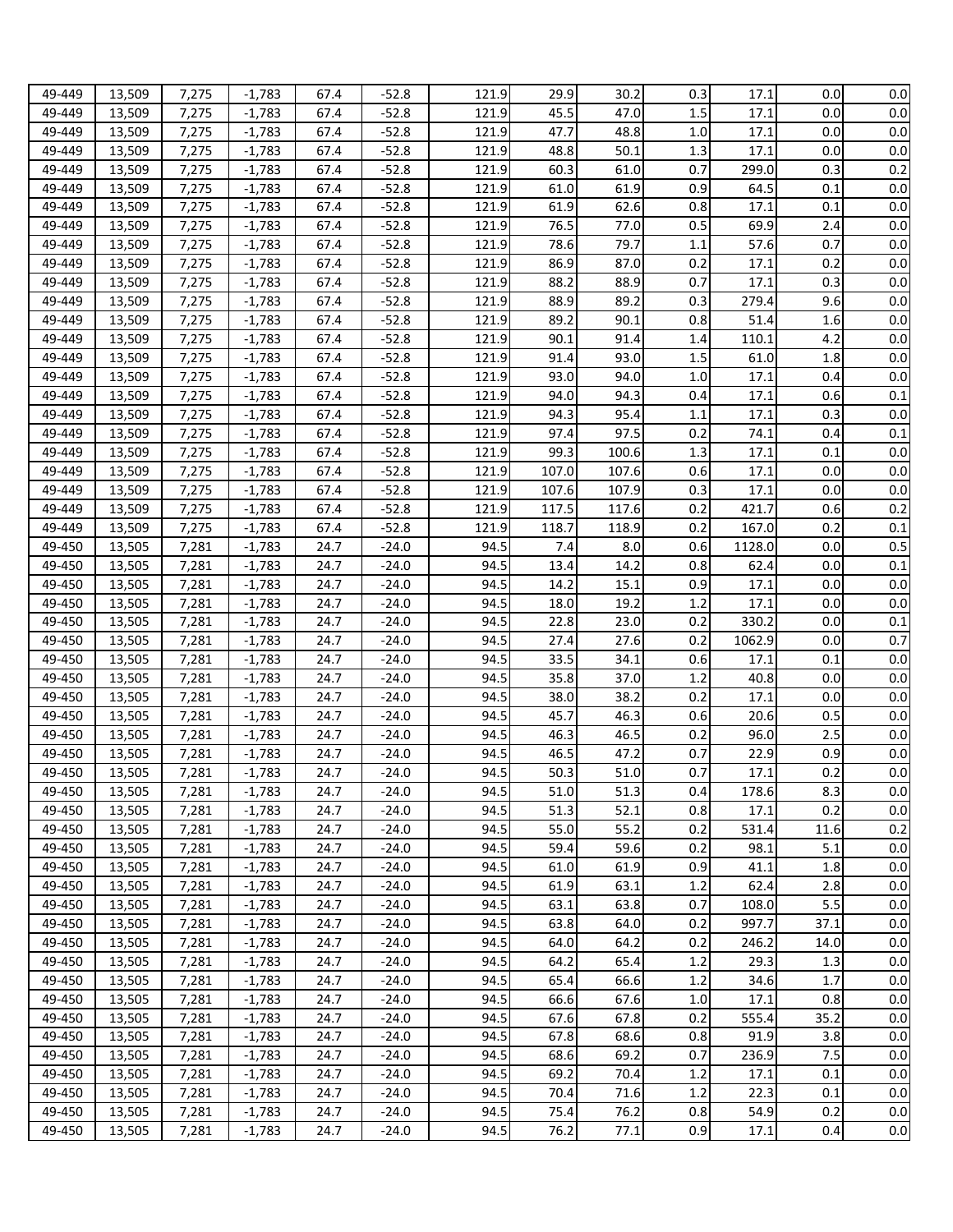| 49-450           | 13,505           | 7,281          | $-1,783$             | 24.7         | $-24.0$          | 94.5 | 77.1         | 77.7         | 0.6        | 191.7  | 5.2  | 0.0            |
|------------------|------------------|----------------|----------------------|--------------|------------------|------|--------------|--------------|------------|--------|------|----------------|
| 49-450           | 13,505           | 7,281          | $-1,783$             | 24.7         | -24.0            | 94.5 | 77.7         | 78.8         | 1.1        | 81.9   | 2.8  | 0.0            |
| 49-450           | 13,505           | 7,281          | $-1,783$             | 24.7         | $-24.0$          | 94.5 | 78.8         | 79.7         | 0.9        | 41.5   | 1.6  | 0.0            |
| 49-450           | 13,505           | 7,281          | $-1,783$             | 24.7         | $-24.0$          | 94.5 | 79.7         | 80.8         | 1.1        | 23.1   | 1.0  | 0.0            |
| 49-451           | 13,507           | 7,279          | $-1,781$             | 43.3         | $-10.0$          | 83.8 | 0.3          | 0.8          | 0.5        | 59.3   | 0.0  | 0.0            |
| 49-451           | 13,507           | 7,279          | $-1,781$             | 43.3         | $-10.0$          | 83.8 | 3.9          | 4.4          | 0.5        | 17.1   | 0.0  | 0.0            |
| 49-451           | 13,507           | 7,279          | $-1,781$             | 43.3         | $-10.0$          | 83.8 | 8.4          | 8.5          | 0.2        | 217.0  | 0.1  | 0.1            |
| 49-451           | 13,507           | 7,279          | $-1,781$             | 43.3         | $-10.0$          | 83.8 | 13.0         | 13.7         | 0.6        | 853.7  | 0.1  | 0.6            |
| 49-451           | 13,507           | 7,279          | $-1,781$             | 43.3         | $-10.0$          | 83.8 | 15.1         | 15.7         | 0.6        | 17.1   | 0.0  | 0.0            |
| 49-451           | 13,507           | 7,279          | $-1,781$             | 43.3         | $-10.0$          | 83.8 | 15.7         | 16.8         | 1.1        | 205.0  | 0.0  | 0.2            |
| 49-451           | 13,507           | 7,279          | $-1,781$             | 43.3         | $-10.0$          | 83.8 | 16.8         | 17.8         | 1.1        | 40.5   | 0.0  | 0.0            |
| 49-451           | 13,507           | 7,279          | $-1,781$             | 43.3         | $-10.0$          | 83.8 | 17.8         | 18.4         | 0.6        | 17.1   | 0.0  | 0.0            |
| 49-451           | 13,507           | 7,279          | $-1,781$             | 43.3         | $-10.0$          | 83.8 | 21.3         | 21.7         | 0.4        | 56.9   | 0.0  | 0.1            |
| 49-451           | 13,507           | 7,279          | $-1,781$             | 43.3         | $-10.0$          | 83.8 | 22.4         | 22.7         | 0.3        | 17.1   | 0.0  | 0.0            |
| 49-451           | 13,507           | 7,279          | $-1,781$             | 43.3         | $-10.0$          | 83.8 | 31.0         | 31.1         | 0.2        | 696.0  | 0.0  | 0.4            |
| 49-451           | 13,507           | 7,279          | $-1,781$             | 43.3         | $-10.0$          | 83.8 | 34.7         | 35.4         | 0.7        | 17.1   | 0.1  | 0.0            |
| 49-451           | 13,507           | 7,279          | $-1,781$             | 43.3         | $-10.0$          | 83.8 | 35.4         | 35.8         | 0.4        | 195.1  | 0.3  | 0.1            |
| 49-451           | 13,507           | 7,279          | $-1,781$             | 43.3         | $-10.0$          | 83.8 | 35.8         | 36.3         | 0.5        | 17.1   | 0.0  | 0.0            |
| 49-451           | 13,507           | 7,279          | $-1,781$             | 43.3         | $-10.0$          | 83.8 | 36.3         | 36.5         | 0.2        | 521.1  | 0.1  | 0.3            |
| 49-451           | 13,507           | 7,279          | $-1,781$             | 43.3         | $-10.0$          | 83.8 | 36.5         | 37.0         | 0.5        | 24.0   | 0.0  | 0.0            |
| 49-451           | 13,507           | 7,279          | $-1,781$             | 43.3         | $-10.0$          | 83.8 | 39.0         | 39.7         | 0.7        | 17.1   | 0.0  | 0.0            |
| 49-451           | 13,507           | 7,279          | $-1,781$             | 43.3         | $-10.0$          | 83.8 | 39.7         | 40.1         | 0.3        | 915.4  | 0.1  | 0.8            |
| 49-451           | 13,507           | 7,279          | $-1,781$             | 43.3         | $-10.0$          | 83.8 | 40.1         | 40.5         | 0.5        | 37.4   | 0.0  | 0.0            |
| 49-451           | 13,507           | 7,279          | $-1,781$             | 43.3         | $-10.0$          | 83.8 | 40.5         | 41.2         | 0.7        | 29.7   | 0.0  | 0.0            |
| 49-451           | 13,507           | 7,279          | $-1,781$             | 43.3         | $-10.0$          | 83.8 | 43.8         | 45.1         | 1.3        | 53.1   | 2.5  | 0.0            |
| 49-451           | 13,507           | 7,279          | $-1,781$             | 43.3         | $-10.0$          | 83.8 | 47.4         | 47.8         | 0.3        | 177.3  | 7.2  | 0.0            |
| 49-451           | 13,507           | 7,279          | $-1,781$             | 43.3         | $-10.0$          | 83.8 | 50.9         | 51.1         | 0.2        | 79.5   | 3.1  | 0.1            |
| 49-451           | 13,507           | 7,279          | $-1,781$             | 43.3         | $-10.0$          | 83.8 | 51.7         | 52.4         | 0.8        | 17.1   | 0.2  | 0.0            |
| 49-451           | 13,507           | 7,279          | $-1,781$             | 43.3         | $-10.0$          | 83.8 | 52.4         | 53.6         | 1.2        | 35.7   | 2.3  | 0.0            |
| 49-451           | 13,507           | 7,279          | $-1,781$             | 43.3         | $-10.0$          | 83.8 | 53.6         | 54.9         | 1.2        | 242.4  | 10.4 | 0.0            |
| 49-451           | 13,507           | 7,279          | $-1,781$             | 43.3         | $-10.0$          | 83.8 | 54.9         | 56.1         | 1.2        | 17.1   | 0.3  | 0.0            |
| 49-451           | 13,507           | 7,279          | $-1,781$             | 43.3         | $-10.0$          | 83.8 | 56.1         | 57.3         | 1.2        | 75.1   | 3.5  | 0.0            |
| 49-451           | 13,507           | 7,279          | $-1,781$             | 43.3         | $-10.0$          | 83.8 | 57.3         | 58.5         | 1.2        | 17.1   | 0.4  | 0.0            |
| 49-451           | 13,507           | 7,279          | $-1,781$             | 43.3         | $-10.0$          | 83.8 | 60.7         | 62.0         | 1.3        | 17.1   | 0.4  | 0.0            |
| 49-451           | 13,507           | 7,279          | $-1,781$             | 43.3         | $-10.0$          | 83.8 | 62.0         | 62.5         | 0.5        | 107.0  | 6.7  | 0.0            |
| 49-451           | 13,507           | 7,279          | $-1,781$             | 43.3         | $-10.0$          | 83.8 | 62.5         | 63.4         | 0.9        | 29.5   | 2.0  | 0.0            |
| 49-451           | 13,507           | 7,279          | $-1,781$             | 43.3         | $-10.0$          | 83.8 | 63.4         | 64.3         | 0.9        | 17.1   | 0.7  | $0.0\,$        |
| 49-451           | 13,507           | 7,279          | $-1,781$             | 43.3         | $-10.0$          | 83.8 | 64.3         | 65.5         | $1.2\,$    | 97.4   | 5.4  | $0.0\,$        |
| 49-451           | 13,507           | 7,279          | $-1,781$             | 43.3         | $-10.0$          | 83.8 | 65.5         | 66.4         | 0.9        | 35.7   | 2.1  | 0.0            |
| 49-451           | 13,507           | 7,279          | $-1,781$             | 43.3         | $-10.0$          | 83.8 | 66.4         | 67.7         | 1.2        | 17.1   | 1.2  | 0.0            |
| 49-451           | 13,507           | 7,279          | $-1,781$             | 43.3         | $-10.0$          | 83.8 | 67.7         | 68.7         | 1.1        | 17.1   | 1.0  | 0.0            |
| 49-451           | 13,507           | 7,279          | $-1,781$             | 43.3         | $-10.0$          | 83.8 | 68.7         | 70.1         | 1.4        | 94.3   | 4.6  | 0.0            |
| 49-451           | 13,507           | 7,279          | $-1,781$             | 43.3         | $-10.0$          | 83.8 | 70.1         | 71.6         | 1.5        | 18.8   | 1.3  | 0.0            |
| 49-451           | 13,507           | 7,279          | $-1,781$             | 43.3         | $-10.0$          | 83.8 | 81.9         | 82.1         | 0.2        | 1659.4 | 0.4  | 1.1            |
| 49-452           | 13,507           | 7,279          | $-1,781$             | 35.4         | $-9.9$           | 85.0 | 8.7          | 8.8          | 0.2        | 2650.3 | 0.0  | 1.4            |
| 49-452           | 13,507           | 7,279          | $-1,781$             | 35.4         | $-9.9$           | 85.0 | 8.8          | 10.3         | 1.4        | 93.9   | 0.0  | 0.1            |
| 49-452           | 13,507           | 7,279          | $-1,781$             | 35.4         | $-9.9$           | 85.0 | 10.3         | 10.5         | 0.2        | 1477.7 | 0.0  | 1.0            |
| 49-452           | 13,507           | 7,279          | $-1,781$             | 35.4         | $-9.9$           | 85.0 | 14.7         | 14.9         | 0.3        | 17.1   | 0.0  | 0.0            |
| 49-452           | 13,507           | 7,279          | $-1,781$             | 35.4         | $-9.9$           | 85.0 | 14.9         | 16.3         | 1.4        | 17.1   | 0.0  | 0.0            |
| 49-452           | 13,507           | 7,279          | $-1,781$             | 35.4         | $-9.9$           | 85.0 | 21.1         | 21.4         | 0.2        | 17.1   | 0.0  | 0.0            |
| 49-452           |                  | 7,279          | $-1,781$             | 35.4         | $-9.9$           | 85.0 | 23.2         | 23.5         | 0.3        | 486.9  | 0.0  | 0.3            |
|                  | 13,507           |                |                      |              |                  | 85.0 |              |              |            | 186.2  | 0.0  |                |
| 49-452<br>49-452 | 13,507           | 7,279          | $-1,781$<br>$-1,781$ | 35.4<br>35.4 | $-9.9$<br>$-9.9$ | 85.0 | 23.5<br>24.1 | 24.1<br>25.3 | 0.6<br>1.2 | 19.4   | 0.0  | $0.1\,$<br>0.0 |
| 49-452           | 13,507           | 7,279<br>7,279 | $-1,781$             | 35.4         | $-9.9$           | 85.0 | 25.3         | 25.6         | 0.3        | 2468.6 | 0.0  | 1.0            |
| 49-452           | 13,507           | 7,279          | $-1,781$             | 35.4         | $-9.9$           | 85.0 | 31.7         | 32.7         | 1.0        | 19.5   | 0.0  | 0.0            |
| 49-452           | 13,507<br>13,507 | 7,279          | $-1,781$             | 35.4         | $-9.9$           | 85.0 | 32.7         | 33.6         | 0.9        | 2777.1 | 0.0  | 0.8            |
|                  |                  |                |                      |              |                  |      |              |              |            |        |      |                |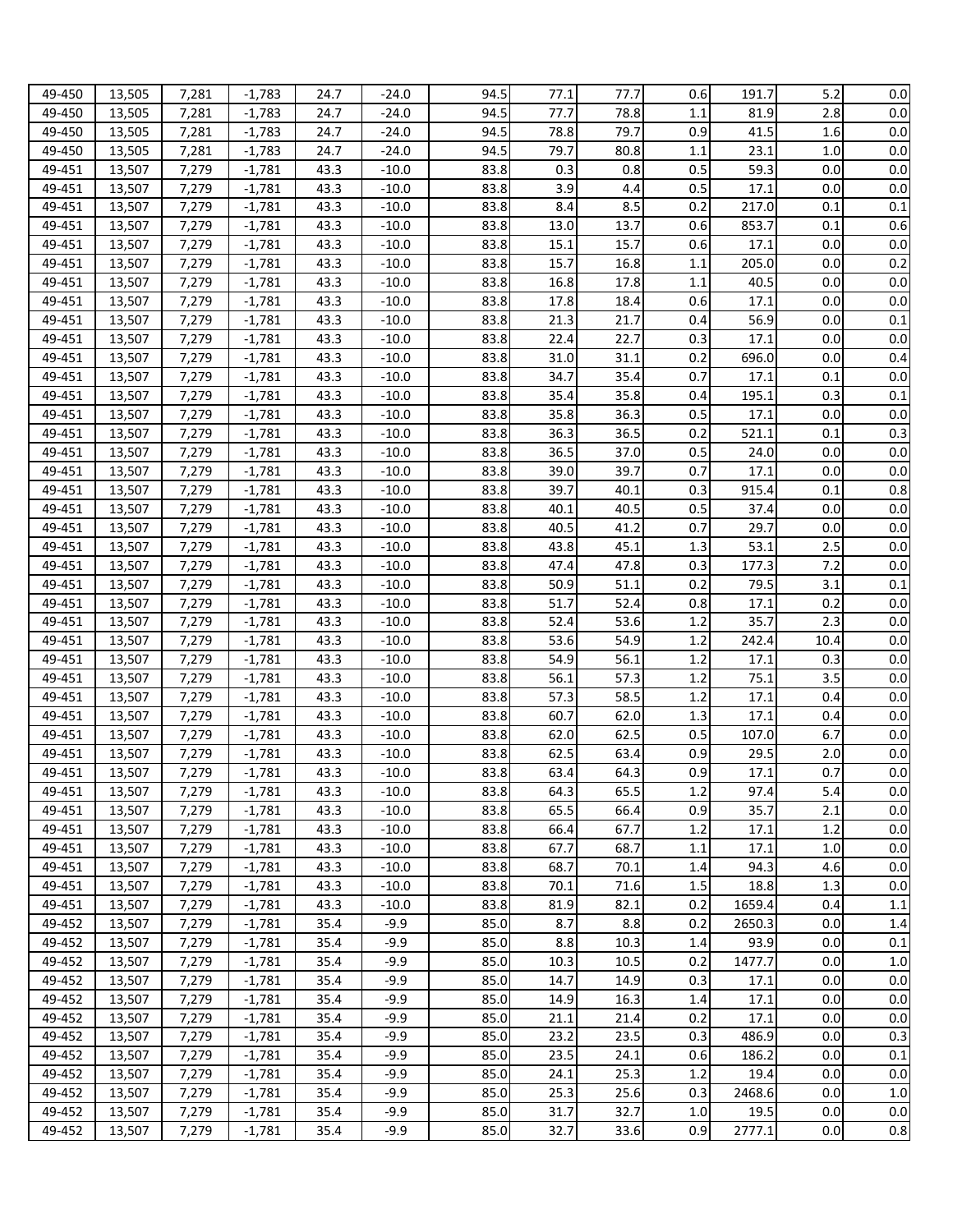| 49-452 | 13,507 | 7,279 | $-1.781$ | 35.4 | -9.9    | 85.0 | 33.6 | 34.4 | 0.9 | 17.1   | 0.0  | 0.0 |
|--------|--------|-------|----------|------|---------|------|------|------|-----|--------|------|-----|
|        |        |       |          |      |         |      |      |      |     |        |      |     |
| 49-452 | 13,507 | 7,279 | $-1,781$ | 35.4 | $-9.9$  | 85.0 | 35.4 | 36.3 | 0.9 | 17.1   | 0.0  | 0.0 |
| 49-452 | 13,507 | 7,279 | $-1,781$ | 35.4 | $-9.9$  | 85.0 | 40.0 | 40.7 | 0.6 | 17.1   | 0.0  | 0.0 |
| 49-452 | 13,507 | 7,279 | $-1,781$ | 35.4 | $-9.9$  | 85.0 | 43.4 | 44.0 | 0.5 | 122.1  | 0.0  | 0.1 |
| 49-452 | 13,507 | 7,279 | $-1,781$ | 35.4 | $-9.9$  | 85.0 | 46.0 | 46.5 | 0.5 | 63.8   | 3.0  | 0.0 |
| 49-452 | 13,507 | 7,279 | $-1,781$ | 35.4 | $-9.9$  | 85.0 | 46.5 | 47.9 | 1.3 | 17.1   | 0.4  | 0.0 |
| 49-452 | 13,507 | 7,279 | $-1,781$ | 35.4 | $-9.9$  | 85.0 | 47.9 | 49.1 | 1.2 | 69.6   | 2.5  | 0.0 |
| 49-452 | 13,507 | 7,279 | $-1,781$ | 35.4 | $-9.9$  | 85.0 | 49.1 | 50.3 | 1.2 | 82.3   | 3.4  | 0.0 |
| 49-452 | 13,507 | 7,279 | $-1,781$ | 35.4 | $-9.9$  | 85.0 | 50.3 | 51.2 | 0.9 | 80.9   | 3.3  | 0.0 |
| 49-452 | 13,507 | 7,279 | $-1,781$ | 35.4 | $-9.9$  | 85.0 | 51.2 | 52.1 | 0.9 | 35.7   | 1.6  | 0.0 |
| 49-452 |        |       |          | 35.4 | $-9.9$  | 85.0 | 54.3 | 55.2 | 0.9 | 90.9   | 3.4  | 0.0 |
|        | 13,507 | 7,279 | $-1,781$ |      |         |      |      |      |     |        |      |     |
| 49-452 | 13,507 | 7,279 | $-1,781$ | 35.4 | $-9.9$  | 85.0 | 55.2 | 56.1 | 0.9 | 67.9   | 2.6  | 0.0 |
| 49-452 | 13,507 | 7,279 | $-1,781$ | 35.4 | $-9.9$  | 85.0 | 60.3 | 61.4 | 1.1 | 17.1   | 0.6  | 0.0 |
| 49-452 | 13,507 | 7,279 | $-1,781$ | 35.4 | $-9.9$  | 85.0 | 61.4 | 62.5 | 1.1 | 138.2  | 6.7  | 0.0 |
| 49-452 | 13,507 | 7,279 | $-1,781$ | 35.4 | $-9.9$  | 85.0 | 62.5 | 63.7 | 1.2 | 17.1   | 0.7  | 0.0 |
| 49-452 | 13,507 | 7,279 | $-1,781$ | 35.4 | $-9.9$  | 85.0 | 63.7 | 65.2 | 1.5 | 29.1   | 1.2  | 0.0 |
| 49-452 | 13,507 | 7,279 | $-1,781$ | 35.4 | $-9.9$  | 85.0 | 65.2 | 66.7 | 1.5 | 17.1   | 0.5  | 0.0 |
| 49-452 | 13,507 | 7,279 | $-1,781$ | 35.4 | $-9.9$  | 85.0 | 66.7 | 68.3 | 1.5 | 50.1   | 2.2  | 0.0 |
| 49-452 | 13,507 | 7,279 | $-1,781$ | 35.4 | $-9.9$  | 85.0 | 68.3 | 69.3 | 1.1 | 45.6   | 1.8  | 0.0 |
| 49-452 | 13,507 | 7,279 | $-1,781$ | 35.4 | $-9.9$  | 85.0 | 69.3 | 70.3 | 0.9 | 27.2   | 1.2  | 0.0 |
| 49-452 | 13,507 | 7,279 | $-1,781$ | 35.4 | $-9.9$  | 85.0 | 70.3 | 70.5 | 0.2 | 411.4  | 11.6 | 0.1 |
| 49-452 | 13,507 | 7,279 | $-1,781$ | 35.4 | $-9.9$  | 85.0 | 70.5 | 71.3 | 0.8 | 118.6  | 3.4  | 0.0 |
| 49-452 | 13,507 | 7,279 | $-1,781$ | 35.4 | $-9.9$  | 85.0 | 71.3 | 72.4 | 1.1 | 17.1   | 0.2  | 0.0 |
|        |        |       |          |      |         |      |      |      |     |        |      |     |
| 49-452 | 13,507 | 7,279 | $-1,781$ | 35.4 | $-9.9$  | 85.0 | 72.4 | 72.6 | 0.2 | 29.2   | 0.7  | 0.0 |
| 49-452 | 13,507 | 7,279 | $-1,781$ | 35.4 | $-9.9$  | 85.0 | 72.6 | 73.3 | 0.7 | 17.1   | 0.1  | 0.0 |
| 49-452 | 13,507 | 7,279 | $-1,781$ | 35.4 | $-9.9$  | 85.0 | 76.8 | 77.0 | 0.2 | 1193.8 | 0.1  | 0.7 |
| 49-452 | 13,507 | 7,279 | $-1,781$ | 35.4 | $-9.9$  | 85.0 | 78.0 | 78.7 | 0.7 | 206.7  | 0.3  | 0.2 |
| 49-456 | 13,338 | 7,457 | $-1,844$ | 8.0  | 0.0     | 54.9 | 8.7  | 9.5  | 0.8 | 17.1   | 0.0  | 0.0 |
| 49-456 | 13,338 | 7,457 | $-1,844$ | 8.0  | 0.0     | 54.9 | 15.9 | 16.1 | 0.2 | 17.1   | 0.0  | 0.0 |
| 49-456 | 13,338 | 7,457 | $-1,844$ | 8.0  | 0.0     | 54.9 | 17.6 | 17.9 | 0.3 | 17.1   | 0.0  | 0.0 |
| 49-456 | 13,338 | 7,457 | $-1,844$ | 8.0  | 0.0     | 54.9 | 27.1 | 27.3 | 0.2 | 17.1   | 0.0  | 0.0 |
| 49-456 | 13,338 | 7,457 | $-1,844$ | 8.0  | 0.0     | 54.9 | 29.3 | 30.4 | 1.0 | 17.1   | 0.1  | 0.0 |
| 49-456 | 13,338 | 7,457 | $-1,844$ | 8.0  | 0.0     | 54.9 | 32.8 | 33.5 | 0.7 | 31.4   | 0.0  | 0.0 |
| 49-456 | 13,338 | 7,457 | $-1,844$ | 8.0  | 0.0     | 54.9 | 40.3 | 40.6 | 0.3 | 1090.3 | 0.3  | 0.6 |
| 49-456 | 13,338 | 7,457 | $-1,844$ | 8.0  | 0.0     | 54.9 | 41.5 | 41.7 | 0.2 | 898.3  | 0.1  | 0.5 |
| 49-456 | 13,338 | 7,457 | $-1,844$ | 8.0  | 0.0     | 54.9 | 43.2 | 43.7 | 0.5 | 86.1   | 2.3  | 0.0 |
| 49-456 |        |       | $-1,844$ | 8.0  | 0.0     | 54.9 | 46.0 | 46.9 | 0.9 | 66.2   | 2.9  | 0.0 |
|        | 13,338 | 7,457 |          |      |         |      |      |      |     |        |      |     |
| 49-456 | 13,338 | 7,457 | $-1,844$ | 8.0  | 0.0     | 54.9 | 46.9 | 48.0 | 1.1 | 126.5  | 5.8  | 0.0 |
| 49-456 | 13,338 | 7,457 | $-1,844$ | 8.0  | 0.0     | 54.9 | 48.0 | 49.0 | 1.0 | 360.0  | 13.2 | 0.1 |
| 49-456 | 13,338 | 7,457 | $-1,844$ | 8.0  | 0.0     | 54.9 | 49.0 | 50.2 | 1.2 | 23.0   | 1.6  | 0.0 |
| 49-457 | 13,338 | 7,457 | $-1,844$ | 8.0  | $-30.0$ | 57.9 | 2.7  | 3.8  | 1.2 | 17.1   | 0.0  | 0.0 |
| 49-457 | 13,338 | 7,457 | $-1,844$ | 8.0  | $-30.0$ | 57.9 | 14.3 | 15.1 | 0.8 | 17.1   | 0.0  | 0.0 |
| 49-457 | 13,338 | 7,457 | $-1,844$ | 8.0  | $-30.0$ | 57.9 | 27.6 | 27.7 | 0.2 | 75.1   | 0.0  | 0.1 |
| 49-457 | 13,338 | 7,457 | $-1,844$ | 8.0  | $-30.0$ | 57.9 | 29.9 | 30.7 | 0.8 | 17.1   | 0.0  | 0.0 |
| 49-457 | 13,338 | 7,457 | $-1,844$ | 8.0  | $-30.0$ | 57.9 | 30.7 | 31.1 | 0.4 | 442.3  | 0.4  | 0.7 |
| 49-457 | 13,338 | 7,457 | $-1,844$ | 8.0  | $-30.0$ | 57.9 | 31.1 | 31.9 | 0.8 | 53.8   | 0.0  | 0.1 |
| 49-457 | 13,338 | 7,457 | $-1,844$ | 8.0  | $-30.0$ | 57.9 | 31.9 | 32.9 | 1.1 | 17.1   | 0.0  | 0.0 |
| 49-457 | 13,338 | 7,457 | $-1,844$ | 8.0  | $-30.0$ | 57.9 | 32.9 | 33.5 | 0.6 | 17.1   | 0.0  | 0.0 |
| 49-457 | 13,338 | 7,457 | $-1,844$ | 8.0  | $-30.0$ | 57.9 | 34.0 | 34.7 | 0.8 | 17.1   | 0.0  | 0.0 |
| 49-457 | 13,338 | 7,457 | $-1,844$ | 8.0  | $-30.0$ | 57.9 | 34.7 | 34.9 | 0.2 | 197.5  | 0.0  | 0.3 |
|        |        |       |          |      |         |      |      |      |     |        |      |     |
| 49-457 | 13,338 | 7,457 | $-1,844$ | 8.0  | $-30.0$ | 57.9 | 34.9 | 35.7 | 0.7 | 17.1   | 0.0  | 0.0 |
| 49-457 | 13,338 | 7,457 | $-1,844$ | 8.0  | $-30.0$ | 57.9 | 42.0 | 42.2 | 0.2 | 63.4   | 0.0  | 0.0 |
| 49-457 | 13,338 | 7,457 | $-1,844$ | 8.0  | $-30.0$ | 57.9 | 47.7 | 48.0 | 0.3 | 152.9  | 0.0  | 0.1 |
| 49-457 | 13,338 | 7,457 | $-1,844$ | 8.0  | $-30.0$ | 57.9 | 49.1 | 50.3 | 1.2 | 17.1   | 0.1  | 0.0 |
| 49-457 | 13,338 | 7,457 | $-1,844$ | 8.0  | $-30.0$ | 57.9 | 50.3 | 51.1 | 0.8 | 219.4  | 6.3  | 0.0 |
| 49-457 | 13,338 | 7,457 | $-1,844$ | 8.0  | $-30.0$ | 57.9 | 51.1 | 51.8 | 0.8 | 45.3   | 1.6  | 0.0 |